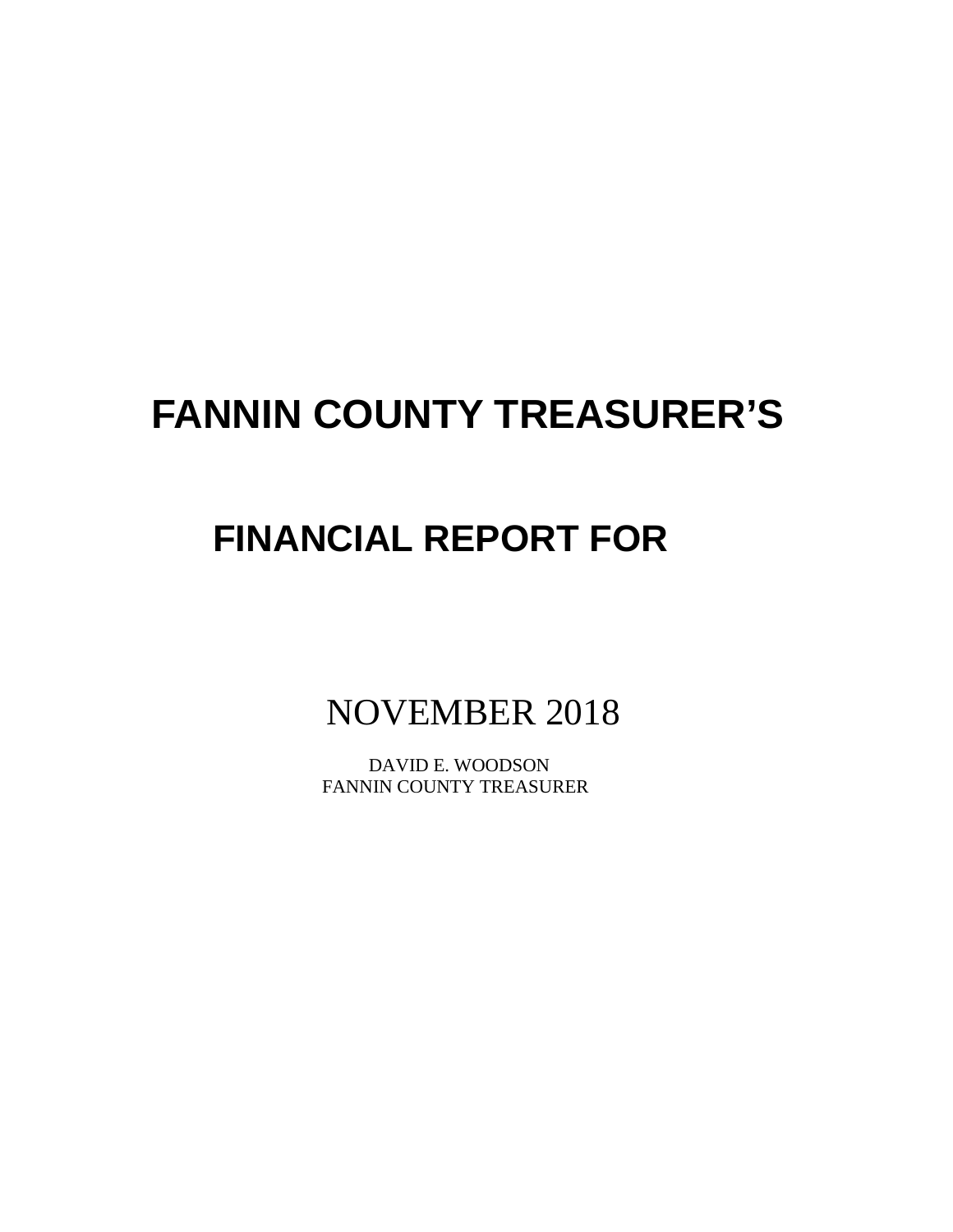# 12/03/2018 FUND DEPOSIT LISTING PAGE 1

| RECEIPT       | RECEIVED | DATE     | DATE    | DESCRIPTION               | <b>BANK</b> | INCOME  | REPORT | AMOUNT          |
|---------------|----------|----------|---------|---------------------------|-------------|---------|--------|-----------------|
| <b>NUMBER</b> | FROM     | RECEIVED | DEPOSIT | OF MONEY RECEIVED ACCOUNT |             | ACCOUNT | CODES  | <b>RECEIVED</b> |
|               |          |          |         |                           |             |         |        |                 |

GENERAL FUND

|                           | ======================================                                                       |                                 |                             |                                                      |                                      |                                      |             |
|---------------------------|----------------------------------------------------------------------------------------------|---------------------------------|-----------------------------|------------------------------------------------------|--------------------------------------|--------------------------------------|-------------|
|                           | 0000190088-01 APPRAISAL DISTRICT                                                             |                                 | 11-01-2018 11-01-2018 TAXES |                                                      | $10 - 103 - 100$                     | $10 - 310 - 110$                     | 188,968.51  |
|                           | 0000190088-07 APPRAISAL DISTRICT                                                             |                                 | 11-01-2018 11-01-2018 TAXES |                                                      | $10 - 103 - 100$                     | $10 - 310 - 120$                     | 4,560.94    |
|                           | 0000190090-01 COMPTROLLER - JUDICIARY                                                        | 11-01-2018 11-01-2018 LONGEVITY |                             |                                                      | $10 - 103 - 100$                     | $10 - 370 - 151$                     | 1,200.00    |
|                           | 0000190095-01 DISTRICT ATTORNEY YRUST                                                        |                                 |                             | 11-01-2018 11-01-2018 ADMIN. FEES                    | $10 - 103 - 100$                     | $10 - 340 - 475$                     | 16.03       |
|                           | 0000190095-02 DISTRICT ATTORNEY YRUST                                                        |                                 |                             | 11-01-2018 11-01-2018 CERTIFIED MAIL                 | $10 - 103 - 100$                     | $10 - 475 - 311$                     | 33.53       |
| 0000190096-01 TEXPOOL     |                                                                                              |                                 |                             | 11-01-2018 11-01-2018 OCT. 2018 INTEREST 10-103-175  |                                      | $10 - 360 - 100$                     | 7,603.60    |
|                           | 0000190098-01 FANNIN COUNTY HEALTH DEPT 11-01-2018 11-01-2018 OCT. 2018 PERMITS & 10-103-100 |                                 |                             |                                                      |                                      | $10 - 320 - 545$                     | 1,825.00    |
|                           | 0000190099-01 VISION MEDIA GROUP, INC. 11-02-2018 11-02-2018 NOV. 2018 TOWER REN 10-103-100  |                                 |                             |                                                      |                                      | $10 - 370 - 100$                     | 200.00      |
|                           | 0000190101-01 BOND SUPERVISION                                                               |                                 |                             | 11-05-2018 11-05-2018 WEEK OF 10/29/18 TH 10-103-100 |                                      | $10 - 340 - 573$                     | 1,080.00    |
| 0000190102-01 TAX A/C     |                                                                                              |                                 |                             | 11-05-2018 11-05-2018 WEEK OF 10/26/18               | $10 - 103 - 100$                     | $10 - 321 - 200$                     | 1,699.55    |
| 0000190103-01 TAX A/C     |                                                                                              |                                 |                             | 11-05-2018 11-05-2018 WEEK OF 10/26/18 16 10-103-100 |                                      | $10 - 321 - 250$                     | 845.00      |
|                           | 0000190104-01 FANNIN COUNTY HEALTH INSP 11-06-2018 11-06-2018 OCT. 2018 PERMITS & 10-103-100 |                                 |                             |                                                      |                                      | $10 - 320 - 300$                     | 10,230.26   |
|                           | 0000190106-01 APPRAISAL DISTRICT                                                             |                                 | 11-09-2018 11-09-2018 TAXES |                                                      | $10 - 103 - 100$                     | $10 - 310 - 110$                     | 78,841.68   |
|                           | 0000190106-07 APPRAISAL DISTRICT                                                             | 11-09-2018 11-09-2018 TAXES     |                             |                                                      | $10 - 103 - 100$                     | $10 - 310 - 120$                     | 3,732.33    |
| 0000190108-01 COMPTROLLER |                                                                                              |                                 |                             | 11-09-2018 11-09-2018 PHYSICAL EVIDENCE A 10-103-100 |                                      | $10 - 425 - 465$                     | 378.00      |
| 0000190110-01 COMPTROLLER |                                                                                              |                                 |                             | 11-09-2018 11-09-2018 SEPT. 2018 LOCAL SA 10-103-100 |                                      | $10 - 318 - 160$                     | 73,238.07   |
| 0000190111-01 TAX A/C     |                                                                                              |                                 |                             | 11-09-2018 11-09-2018 WEEK OF 11/2/18 125 10-103-100 |                                      | $10 - 321 - 250$                     | 625.00      |
| 0000190112-01 TAX A/C     |                                                                                              |                                 |                             | 11-09-2018 11-09-2018 WEEK OF 11/02/18               | $10 - 103 - 100$                     | $10 - 321 - 200$                     | 2,162.95    |
|                           | 0000190113-01 DISTRICT CLERK                                                                 |                                 |                             | 11-09-2018 11-09-2018 OCT. 1-31, 2018                | $10 - 103 - 100$                     | $10 - 318 - 130$                     | 7,887.87    |
|                           | 0000190113-02 DISTRICT CLERK                                                                 |                                 |                             | 11-09-2018 11-09-2018 OCT. 1-31, 2018                | $10 - 103 - 100$                     | $10 - 318 - 132$                     | 291.29      |
|                           | 0000190113-03 DISTRICT CLERK                                                                 |                                 |                             | 11-09-2018 11-09-2018 OCT. 1-31, 2018                | $10 - 103 - 100$                     | $10 - 340 - 135$                     | 315.00      |
|                           | 0000190113-04 DISTRICT CLERK                                                                 |                                 |                             | 11-09-2018 11-09-2018 OCT. 1-31, 2018                | $10 - 103 - 100$                     | $10 - 340 - 450$                     | 5,982.06    |
|                           | 0000190113-05 DISTRICT CLERK                                                                 |                                 |                             | 11-09-2018 11-09-2018 OCT. 1-31, 2018                | $10 - 103 - 100$                     | $10 - 340 - 475$                     | 2.00        |
|                           | 0000190113-06 DISTRICT CLERK                                                                 |                                 |                             | 11-09-2018 11-09-2018 OCT. 1-31, 2018                | $10 - 103 - 100$                     | $10 - 340 - 560$                     | 2,607.00    |
|                           | 0000190113-07 DISTRICT CLERK                                                                 |                                 |                             | 11-09-2018 11-09-2018 OCT. 1-31, 2018                | $10 - 103 - 100$                     | $10 - 340 - 600$                     | 165.00      |
|                           | 0000190113-08 DISTRICT CLERK                                                                 |                                 |                             | 11-09-2018 11-09-2018 OCT. 1-31, 2018                | $10 - 103 - 100$                     | $10 - 370 - 162$                     | 495.00      |
|                           | 0000190113-09 DISTRICT CLERK                                                                 |                                 |                             | 11-09-2018 11-09-2018 OCT. 1-31, 2018                | $10 - 103 - 100$                     | $10 - 370 - 163$                     | 23.72       |
|                           | 0000190113-10 DISTRICT CLERK                                                                 |                                 |                             | 11-09-2018 11-09-2018 OCT. 1-31, 2018                | $10 - 103 - 100$                     | $10 - 370 - 164$                     | 94.87       |
|                           | 0000190113-11 DISTRICT CLERK                                                                 |                                 |                             | 11-09-2018 11-09-2018 OCT. 1-31, 2018                | $10 - 103 - 100$                     | $10 - 370 - 166$                     | 6.03        |
|                           | 0000190113-12 DISTRICT CLERK                                                                 |                                 |                             | 11-09-2018 11-09-2018 OCT. 1-31, 2018                | $10 - 103 - 100$                     | $10 - 370 - 167$                     | 40.10       |
|                           | 0000190113-13 DISTRICT CLERK                                                                 |                                 |                             | 11-09-2018 11-09-2018 OCT. 1-31, 2018                | $10 - 103 - 100$                     | $10 - 370 - 450$                     | 100.00      |
|                           | 0000190116-01 BELLTOWN POWER TEXAS                                                           |                                 |                             | 11-13-2018 11-13-2018 REQUEST FOR TAX ABA 10-103-100 |                                      | $10 - 340 - 652$                     | 1,000.00    |
|                           | 0000190117-01 BOND SUPERVISION                                                               |                                 |                             | 11-13-2018 11-13-2018 WEEK OF 11/05/18 TH 10-103-100 |                                      | $10 - 340 - 573$                     | 1,290.00    |
| 0000190118-01 COMPTROLLER |                                                                                              |                                 |                             | 11-13-2018 11-13-2018 CTY. SUPPLEMENT FOR 10-103-100 |                                      | $10 - 370 - 152$                     | 359.81      |
| 0000190119-01 LEGEND BANK |                                                                                              |                                 |                             | 11-13-2018 11-13-2018 OCT. 2018 INTEREST 10-103-100  |                                      | $10 - 360 - 100$                     | 303.00      |
| 0000190119-29 LEGEND BANK |                                                                                              |                                 |                             | 11-13-2018 11-13-2018 OCT. 2018 INTEREST 10-100-100  |                                      | $10 - 360 - 100$                     | 19.80       |
|                           | 0000190120-01 CYPRESS CREEK TEXAS SOLAR 11-14-2018 11-14-2018 TAX ABATEMENT                  |                                 |                             |                                                      | $10 - 103 - 100$                     | $10 - 318 - 122$                     | 17,300.00   |
|                           | 0000190121-01 APPRAISAL DISTRICT                                                             |                                 | 11-15-2018 11-15-2018 TAXES |                                                      | $10 - 103 - 100$                     | $10 - 310 - 110$                     | 161,034.61  |
|                           | 0000190121-02 APPRAISAL DISTRICT                                                             |                                 | 11-15-2018 11-15-2018 TAXES |                                                      | $10 - 103 - 100$                     | $10 - 321 - 901$                     | 704.86      |
|                           | 0000190121-08 APPRAISAL DISTRICT                                                             |                                 | 11-15-2018 11-15-2018 TAXES |                                                      | $10 - 103 - 100$                     | $10 - 310 - 120$                     | 5,242.55    |
|                           | 0000190123-01 HEALTH & HUMAN SERVICES 11-16-2018 11-16-2018 UTILITY REIMBURSEME 10-103-100   |                                 |                             |                                                      |                                      | $10 - 370 - 147$                     | 331.49      |
|                           | 0000190124-01 HEALTH & HUMAN SERVICES                                                        |                                 |                             | 11-16-2018 11-16-2018 UTILITY REIMBURSEME 10-103-100 |                                      | $10 - 370 - 147$                     | 822.28      |
|                           | 0000190126-01 BOND SUPERVISION                                                               |                                 |                             | 11-19-2018 11-19-2018 WEEK OF 11/13/18 TH 10-103-100 |                                      | $10 - 340 - 573$                     | 1,270.00    |
|                           | 0000190127-01 COMPTROLLER - JUDICIARY                                                        |                                 |                             | 11-19-2018 11-19-2018 Q3 JURY REIMBURSEME 10-103-100 |                                      | $10 - 370 - 139$                     | 2,482.00    |
|                           | 0000190128-01 THE AMERICAN BOTTLING                                                          |                                 |                             | 11-19-2018 11-19-2018 DR. PEPPER COMMISSI 10-103-100 |                                      | $10 - 370 - 510$                     | 24.00       |
|                           | 0000190136-01 ANNALYNE FALKENBERG                                                            |                                 |                             | 11-21-2018 11-21-2018 PRELIMINARY PLAT AP 10-103-100 |                                      | $10 - 340 - 652$                     | 250.00      |
| 0000190137-01 TAX A/C     |                                                                                              |                                 |                             | 11-21-2018 11-21-2018 WEEK OF 11/16/18 16 10-103-100 |                                      | $10 - 321 - 250$                     | 805.00      |
| 0000190138-01 TAX A/C     |                                                                                              |                                 |                             | 11-21-2018 11-21-2018 WEEK OF 11/9/18 223 10-103-100 |                                      | $10 - 321 - 250$                     | 1,115.00    |
|                           |                                                                                              |                                 |                             | 11-26-2018 11-26-2018 WEEK OF 11/19/18 TH 10-103-100 |                                      |                                      | 890.00      |
|                           | 0000190142-01 BOND SUPERVISION<br>0000190144-01 APPRAISAL DISTRICT                           |                                 | 11-26-2018 11-26-2018 TAXES |                                                      | $10 - 103 - 100$                     | $10 - 340 - 573$                     | 126, 276.51 |
|                           | 0000190144-02 APPRAISAL DISTRICT                                                             |                                 | 11-26-2018 11-26-2018 TAXES |                                                      |                                      | $10 - 310 - 110$                     | 93.31       |
|                           | 0000190144-08 APPRAISAL DISTRICT                                                             |                                 | 11-26-2018 11-26-2018 TAXES |                                                      | $10 - 103 - 100$<br>$10 - 103 - 100$ | $10 - 321 - 901$<br>$10 - 310 - 120$ | 3,735.67    |
|                           | 0000190146-01 AMERICAN TOWERS                                                                |                                 |                             |                                                      |                                      |                                      |             |
|                           |                                                                                              |                                 |                             | 11-26-2018 11-26-2018 DEC. 2018 TOWER REN 10-103-100 |                                      | $10 - 370 - 115$                     | 1,064.61    |
|                           | 0000190147-01 CONCORD NORTH TEXAS PLLC 11-27-2018 11-27-2018 MEDICAL REFUND                  |                                 |                             |                                                      | $10 - 103 - 100$                     | $10 - 370 - 130$                     | 79.62       |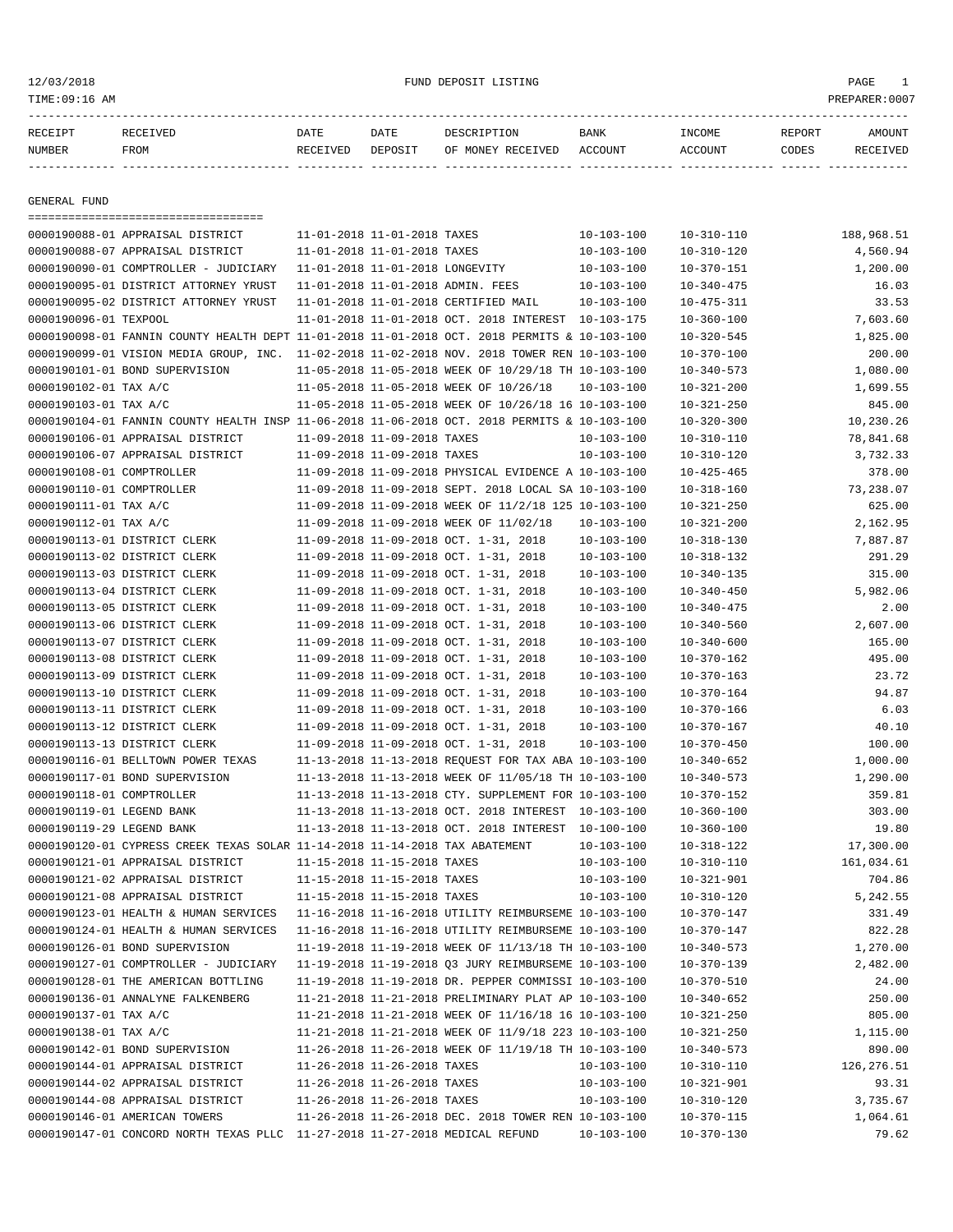#### 12/03/2018 FUND DEPOSIT LISTING PAGE 2

| RECEIPT | <b>RECEIVED</b> | DATE          | DATE    | DESCRIPTION                    | <b>BANK</b> | INCOME  | <b>REPORT</b> | AMOUNT |
|---------|-----------------|---------------|---------|--------------------------------|-------------|---------|---------------|--------|
| NUMBER  | FROM            | CEIVED<br>REC | DEPOSIT | RECEIVED<br><b>MONEY</b><br>OF | ACCOUNT     | ACCOUNT | CODES         | 'VED   |
|         |                 |               |         |                                |             |         |               |        |

GENERAL FUND

=================================== 0000190148-01 CONCORD NORTH TEXAS PLLC 11-27-2018 11-27-2018 MEDICAL REFUND 10-103-100 10-370-130 54.41 0000190151-01 APPRAISAL DISTRICT 11-29-2018 11-29-2018 TAXES 10-103-100 10-310-110 43,549.30 0000190151-02 APPRAISAL DISTRICT 11-29-2018 11-29-2018 TAXES 10-103-100 10-321-901 128.30 0000190151-08 APPRAISAL DISTRICT 11-29-2018 11-29-2018 TAXES 10-103-100 10-310-120 565.46 0000190152-01 JP PCT# 2 11-30-2018 11-30-2018 SEPT. 2018 10-103-100 10-318-130 470.70 0000190152-02 JP PCT# 2 11-30-2018 11-30-2018 SEPT. 2018 10-103-100 10-340-560 5.00 0000190152-03 JP PCT# 2 11-30-2018 11-30-2018 SEPT. 2018 10-103-100 10-370-166 2.40 0000190152-04 JP PCT# 2 11-30-2018 11-30-2018 SEPT. 2018 10-103-100 10-370-167 16.00 0000190152-05 JP PCT# 2 11-30-2018 11-30-2018 SEPT. 2018 10-103-100 10-340-456 150.00 0000190152-06 JP PCT# 2 11-30-2018 11-30-2018 SEPT. 2018 10-103-100 10-340-552 140.00 0000190153-01 JP PCT. # 2 11-30-2018 11-30-2018 OCT. 2018 10-103-100 10-318-130 502.20 0000190153-02 JP PCT. # 2 11-30-2018 11-30-2018 OCT. 2018 10-103-100 10-370-166 1.80 0000190153-03 JP PCT. # 2 11-30-2018 11-30-2018 OCT. 2018 10-103-100 10-370-167 12.00 0000190153-04 JP PCT. # 2 11-30-2018 11-30-2018 OCT. 2018 10-103-100 10-340-456 325.00 0000190154-01 COOP BUYBOARD 11-30-2018 11-30-2018 2017-18 COOP BUYBOA 10-103-100 10-370-130 1,108.00 0000190155-01 TAX A/C 11-30-2018 11-30-2018 WEEK OF 11/16/18 10-103-100 10-321-200 7.50 0000190156-01 TAX A/C 11-30-2018 11-30-2018 WEEK OF 11/23/18 10-103-100 10-321-200 1,048.65 0000190157-01 TAX A/C 11-30-2018 11-30-2018 WEEK OF 11/23/18 99 10-103-100 10-321-250 495.00 0000190158-01 TAX A/C 11-30-2018 11-30-2018 WEEK OF 11/16/18 10-103-100 10-321-200 1,420.45 0000190159-01 TAX A/C 11-30-2018 11-30-2018 WEEK OF 11/9/18 10-103-100 10-321-200 1,847.45 0000190160-01 TAX A/C 11-30-2018 11-30-2018 WEEK OF 11/2/18 10-103-100 10-321-200 2.30 0000190161-01 SECURUS 11-30-2018 11-30-2018 OCT. 2018 JAIL PAY 10-103-100 10-319-420 3,125.08 0000190162-01 COMPTROLLER 11-30-2018 11-30-2018 TRAVEL REIMBURSEMEN 10-103-100 10-560-427 382.86

FUND TOTAL 777,104.37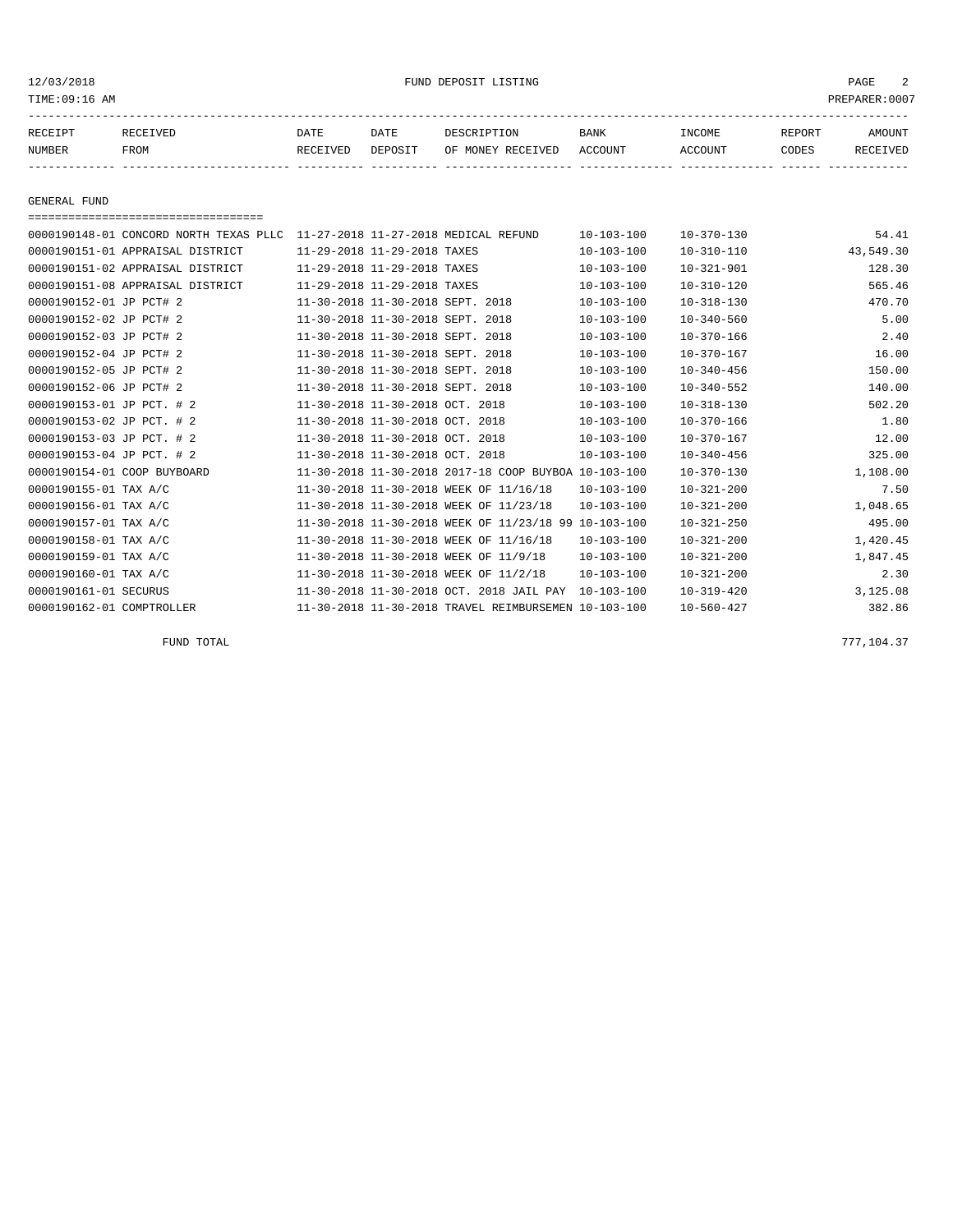TIME:09:16 AM PREPARER:0007

| RECEIPT | RECEIVED            | DATE     | DATE    | DESCRIPTION       | <b>BANK</b> | INCOME  | REPORT | AMOUNT   |  |
|---------|---------------------|----------|---------|-------------------|-------------|---------|--------|----------|--|
| NUMBER  | FROM                | RECEIVED | DEPOSIT | OF MONEY RECEIVED | ACCOUNT     | ACCOUNT | CODES  | RECEIVED |  |
|         |                     |          |         |                   |             |         |        |          |  |
|         |                     |          |         |                   |             |         |        |          |  |
|         | COURTHOUSE SECURITY |          |         |                   |             |         |        |          |  |

| 0000190113-14 DISTRICT CLERK | 11-09-2018 11-09-2018 OCT. 1-31, 2018               | $11 - 103 - 100$ | 11-340-650       | 280.27 |
|------------------------------|-----------------------------------------------------|------------------|------------------|--------|
| 0000190119-02 LEGEND BANK    | 11-13-2018 11-13-2018 OCT. 2018 INTEREST 11-103-100 |                  | 11-360-100       | 18.73  |
| 0000190152-07 JP PCT# 2      | 11-30-2018 11-30-2018 SEPT. 2018                    | 11-103-100       | $11 - 340 - 651$ | 12.00  |
| 0000190153-05 JP PCT. # 2    | 11-30-2018 11-30-2018 OCT. 2018                     | $11 - 103 - 100$ | $11 - 340 - 651$ | 9.00   |

FUND TOTAL 320.00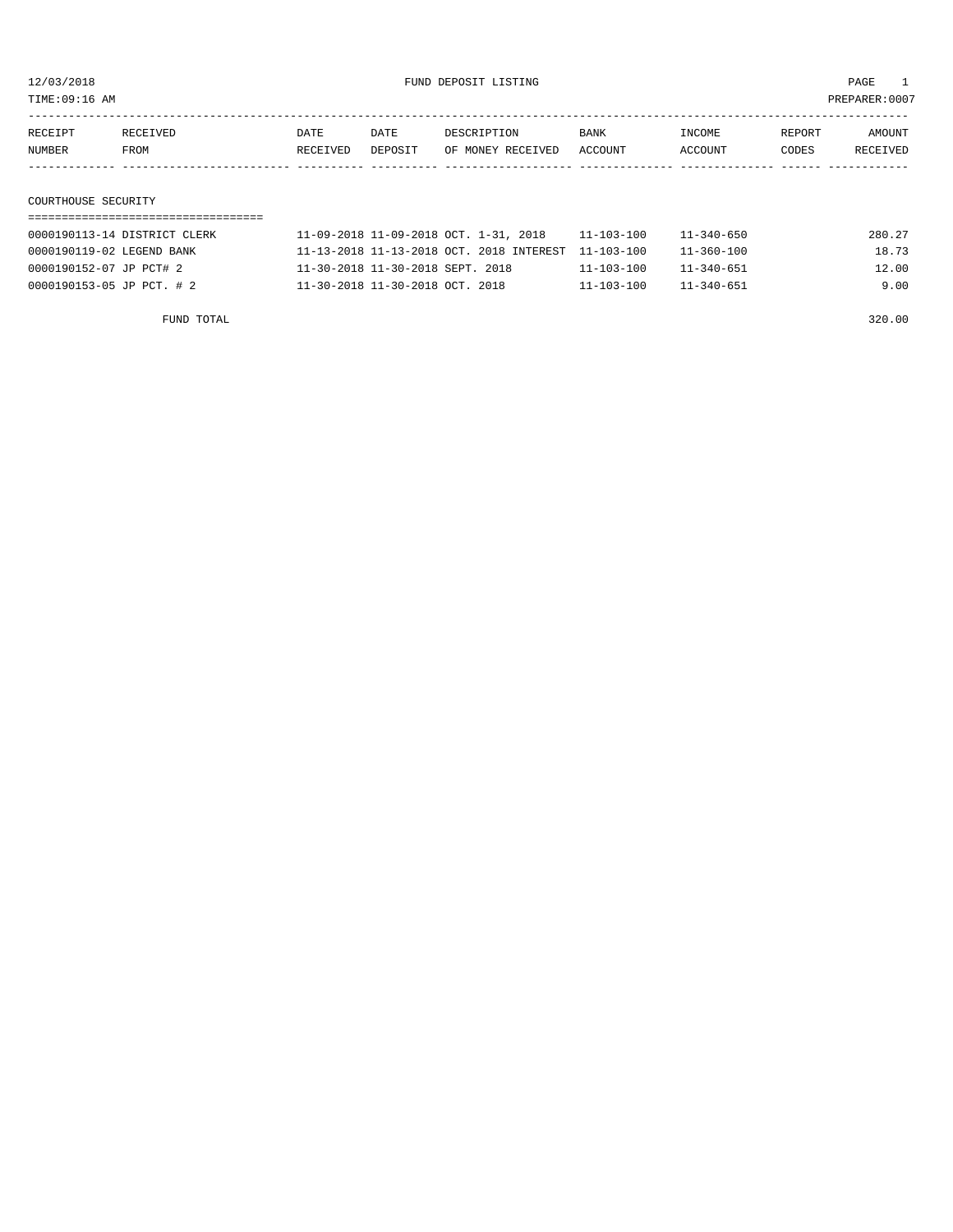PREPARER:0007

| 12/03/2018<br>TIME:09:16 AM |                  |                  |                 | FUND DEPOSIT LISTING             |                 |                   |                 | $\mathbf{1}$<br>PAGE<br>PREPARER:0007 |
|-----------------------------|------------------|------------------|-----------------|----------------------------------|-----------------|-------------------|-----------------|---------------------------------------|
| RECEIPT<br><b>NUMBER</b>    | RECEIVED<br>FROM | DATE<br>RECEIVED | DATE<br>DEPOSIT | DESCRIPTION<br>OF MONEY RECEIVED | BANK<br>ACCOUNT | INCOME<br>ACCOUNT | REPORT<br>CODES | AMOUNT<br>RECEIVED                    |
|                             |                  |                  |                 |                                  |                 |                   |                 |                                       |

CO.CLK.VITAL STAT.FEE

===================================

| 0000190119-03 LEGEND BANK | 11-13-2018 11-13-2018 OCT. 2018 INTEREST 12-103-100 |  | 12-360-100 | 0.85 |
|---------------------------|-----------------------------------------------------|--|------------|------|
|                           |                                                     |  |            |      |

FUND TOTAL 0.85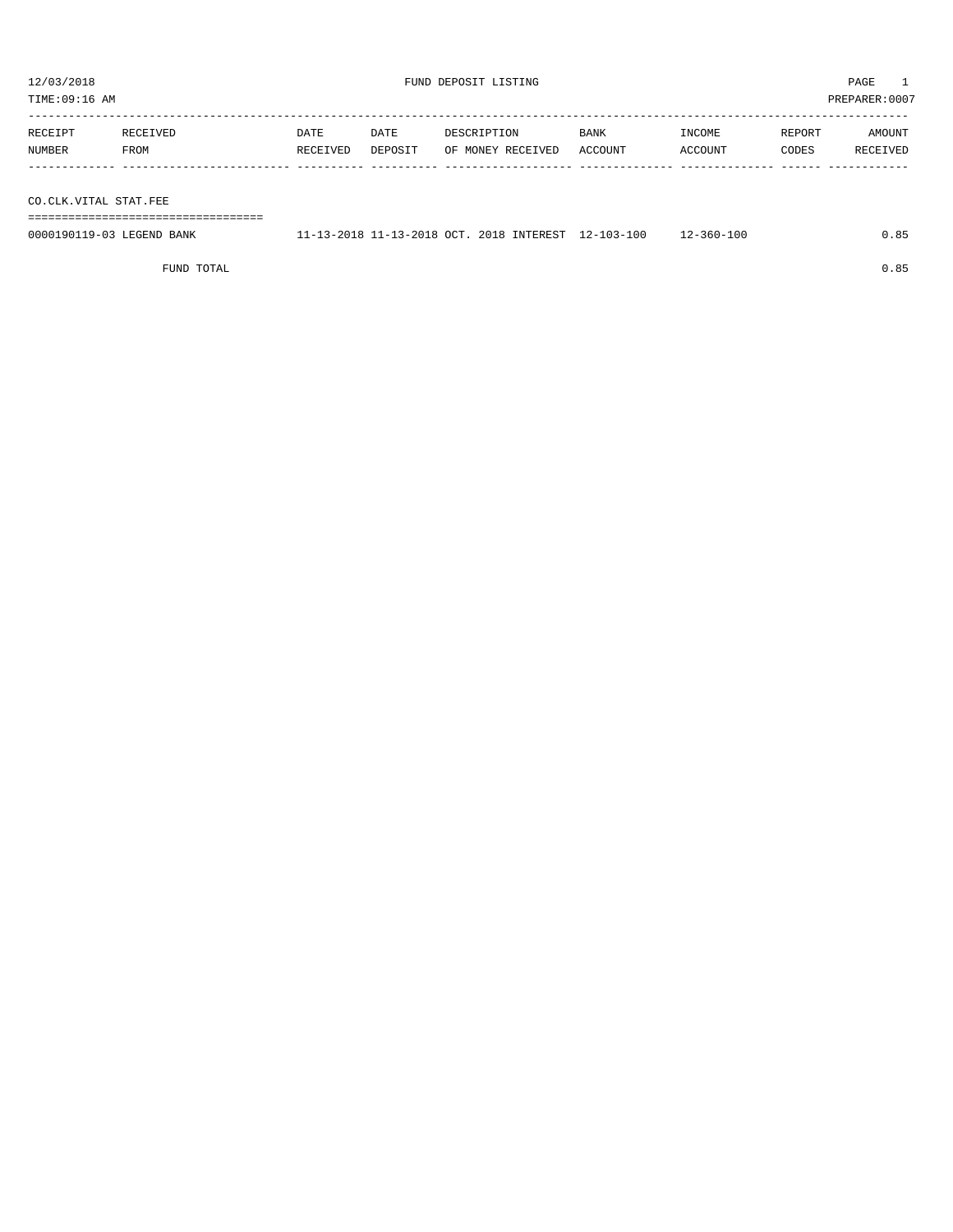12/03/2018 FUND DEPOSIT LISTING PAGE 1

| RECEIPT               | RECEIVED | DATE     | DATE    | DESCRIPTION       | <b>BANK</b> | INCOME  | REPORT | AMOUNT   |  |
|-----------------------|----------|----------|---------|-------------------|-------------|---------|--------|----------|--|
| NUMBER                | FROM     | RECEIVED | DEPOSIT | OF MONEY RECEIVED | ACCOUNT     | ACCOUNT | CODES  | RECEIVED |  |
|                       |          |          |         |                   |             |         |        |          |  |
|                       |          |          |         |                   |             |         |        |          |  |
| BAIL BONDS TRUST FUND |          |          |         |                   |             |         |        |          |  |
|                       |          |          |         |                   |             |         |        |          |  |

| 0000190092-01 DOC'S BAIL BONDS         | 11-01-2018 11-01-2018 BOND FEES | $13 - 103 - 113$ | $13 - 345 - 113$ | 165.00 |
|----------------------------------------|---------------------------------|------------------|------------------|--------|
| 0000190093-01 CARPENTER'S BAIL BONDS   | 11-01-2018 11-01-2018 BOND FEES | $13 - 103 - 113$ | $13 - 345 - 113$ | 180.00 |
| 0000190129-01 FANNIN COUNTY BAIL BONDS | 11-19-2018 11-19-2018 BOND FEES | $13 - 103 - 113$ | $13 - 345 - 113$ | 135.00 |
| 0000190130-01 CARPENTER'S BAIL BONDS   | 11-19-2018 11-19-2018 BOND FEES | $13 - 103 - 113$ | $13 - 345 - 113$ | 105.00 |
| 0000190131-01 DOC'S BAIL BONDS         | 11-19-2018 11-19-2018 BOND FEES | $13 - 103 - 113$ | $13 - 345 - 113$ | 30.00  |
|                                        |                                 |                  |                  |        |

FUND TOTAL 795.00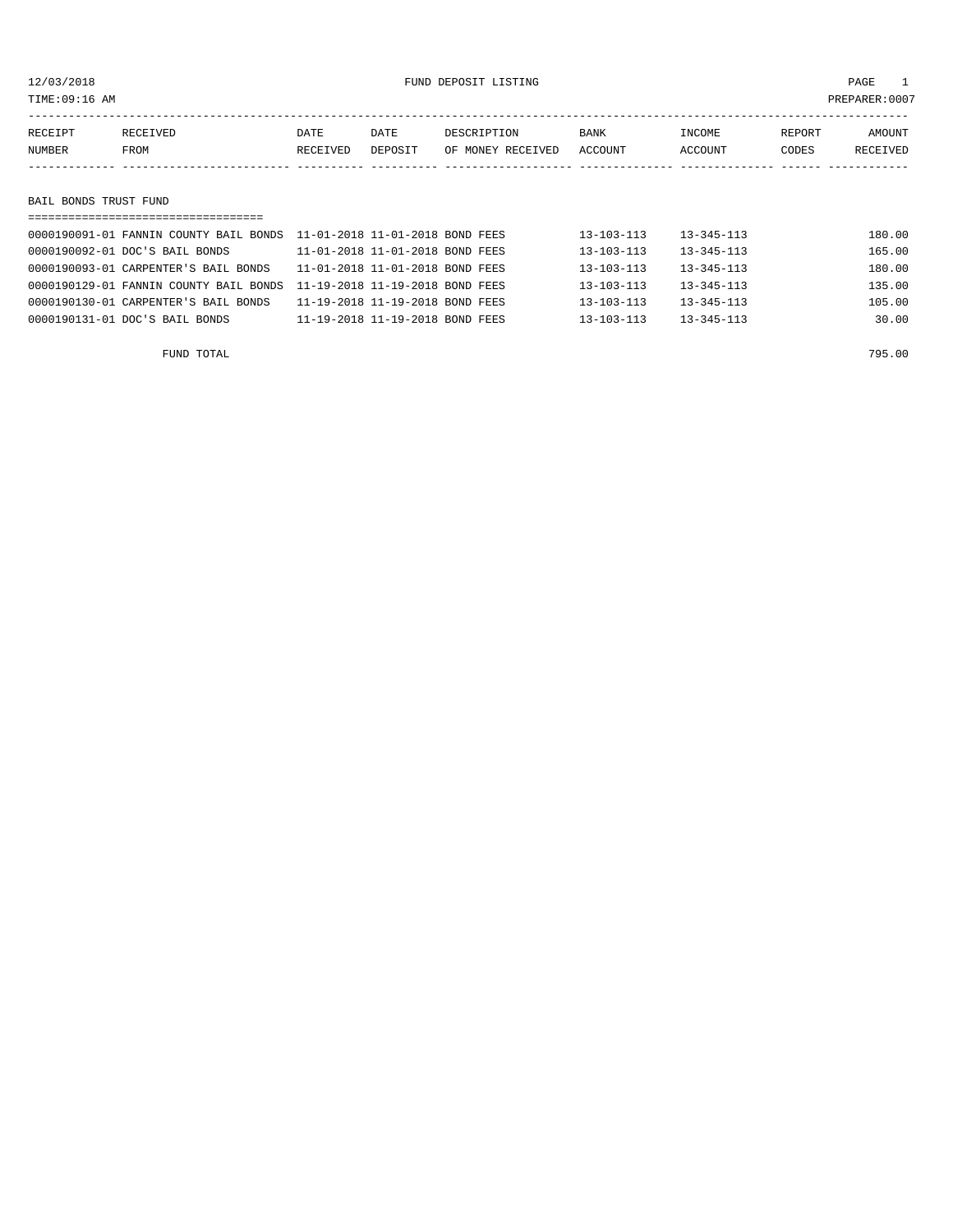| TIME:09:16 AM |                          |          |         |                   |         |         |        | PREPARER:0007 |  |
|---------------|--------------------------|----------|---------|-------------------|---------|---------|--------|---------------|--|
|               |                          |          |         |                   |         |         |        |               |  |
| RECEIPT       | RECEIVED                 | DATE     | DATE    | DESCRIPTION       | BANK    | INCOME  | REPORT | AMOUNT        |  |
| NUMBER        | FROM                     | RECEIVED | DEPOSIT | OF MONEY RECEIVED | ACCOUNT | ACCOUNT | CODES  | RECEIVED      |  |
|               |                          |          |         |                   |         |         |        |               |  |
|               |                          |          |         |                   |         |         |        |               |  |
|               | JUSTICE CT.BLDG.SECURITY |          |         |                   |         |         |        |               |  |
|               |                          |          |         |                   |         |         |        |               |  |

| 0000190152-08 JP PCT# 2   | 11-30-2018 11-30-2018 SEPT. 2018 | $14 - 103 - 100$ | 14-370-456       | 4.00 |
|---------------------------|----------------------------------|------------------|------------------|------|
| 0000190153-06 JP PCT. # 2 | 11-30-2018 11-30-2018 OCT. 2018  | 14-103-100       | $14 - 370 - 456$ |      |

FUND TOTAL 7.00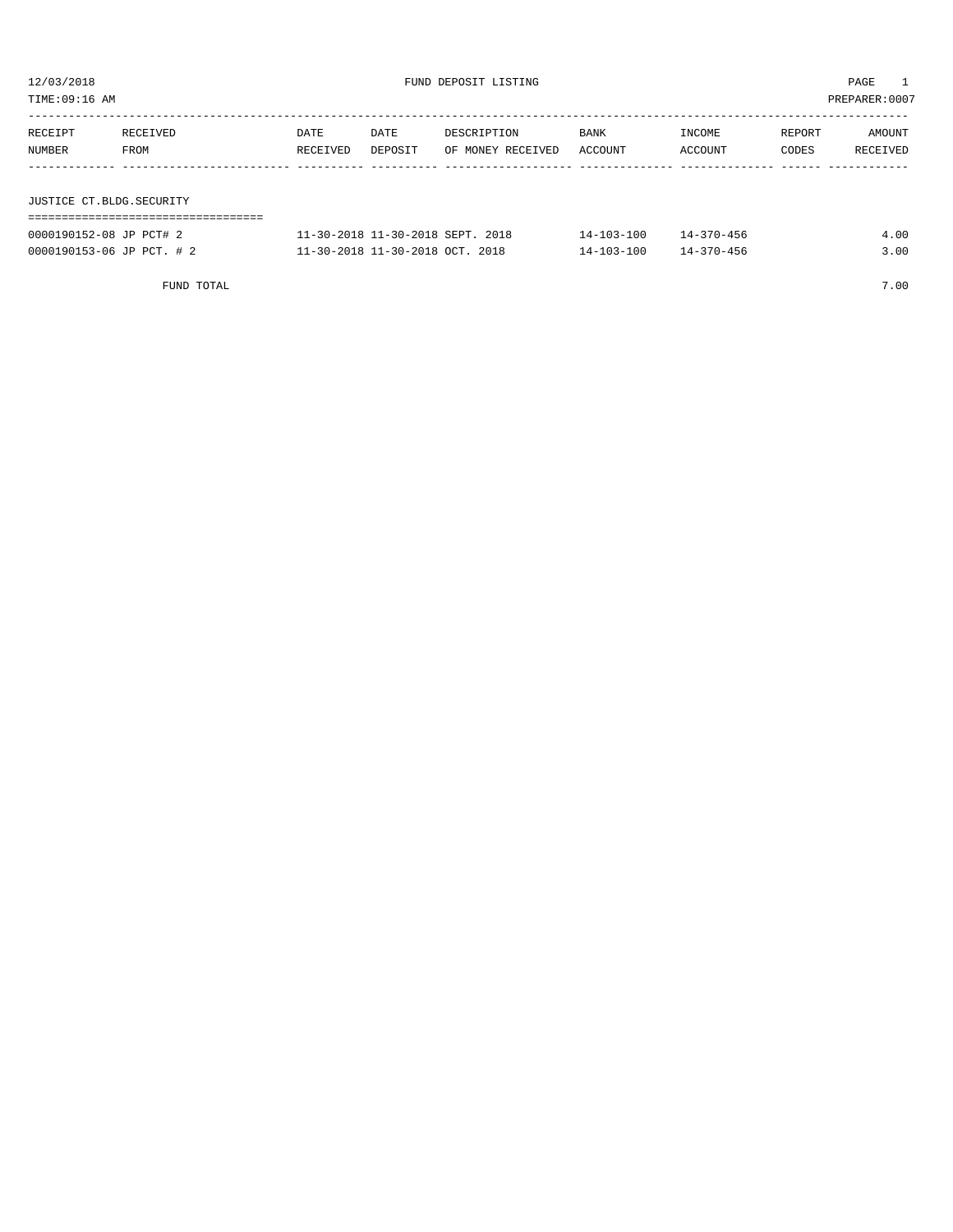| TIME:09:16 AM             |                  |                  |                 |                                          |                        |                   | PREPARER:0007   |                    |
|---------------------------|------------------|------------------|-----------------|------------------------------------------|------------------------|-------------------|-----------------|--------------------|
| RECEIPT<br>NUMBER         | RECEIVED<br>FROM | DATE<br>RECEIVED | DATE<br>DEPOSIT | DESCRIPTION<br>OF MONEY RECEIVED         | <b>BANK</b><br>ACCOUNT | INCOME<br>ACCOUNT | REPORT<br>CODES | AMOUNT<br>RECEIVED |
| CO.CLERK RECORD MNGMT.    |                  |                  |                 |                                          |                        |                   |                 |                    |
| 0000190119-04 LEGEND BANK |                  |                  |                 | 11-13-2018 11-13-2018 OCT. 2018 INTEREST | 18-103-100             | $18 - 360 - 100$  |                 | 10.17              |

FUND TOTAL  $10.17$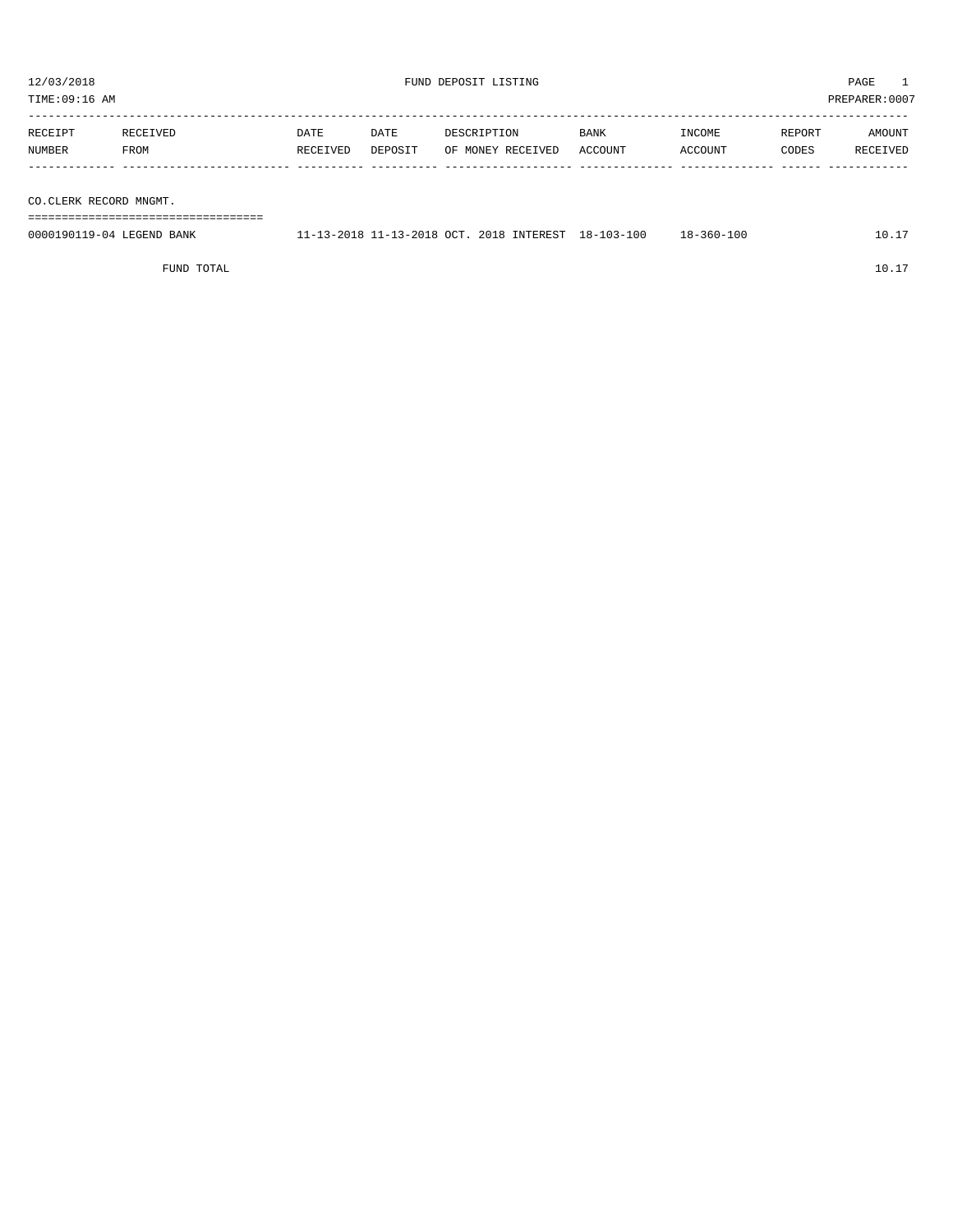| TIME:09:16 AM           |          |          |         |                   |             |         |        | PREPARER: 0007 |
|-------------------------|----------|----------|---------|-------------------|-------------|---------|--------|----------------|
|                         |          |          |         |                   |             |         |        |                |
| RECEIPT                 | RECEIVED | DATE     | DATE    | DESCRIPTION       | <b>BANK</b> | INCOME  | REPORT | AMOUNT         |
| NUMBER                  | FROM     | RECEIVED | DEPOSIT | OF MONEY RECEIVED | ACCOUNT     | ACCOUNT | CODES  | RECEIVED       |
|                         |          |          |         |                   |             |         |        |                |
|                         |          |          |         |                   |             |         |        |                |
| DIST.CLK.RECORDS MNGMT. |          |          |         |                   |             |         |        |                |
|                         |          |          |         |                   |             |         |        |                |

| 0000190113-15 DISTRICT CLERK | 11-09-2018 11-09-2018 OCT. 1-31, 2018               | $19 - 103 - 100$ | $19 - 370 - 136$ | 323.82 |
|------------------------------|-----------------------------------------------------|------------------|------------------|--------|
| 0000190119-05 LEGEND BANK    | 11-13-2018 11-13-2018 OCT. 2018 INTEREST 19-103-100 |                  | $19 - 360 - 100$ |        |

FUND TOTAL 325.43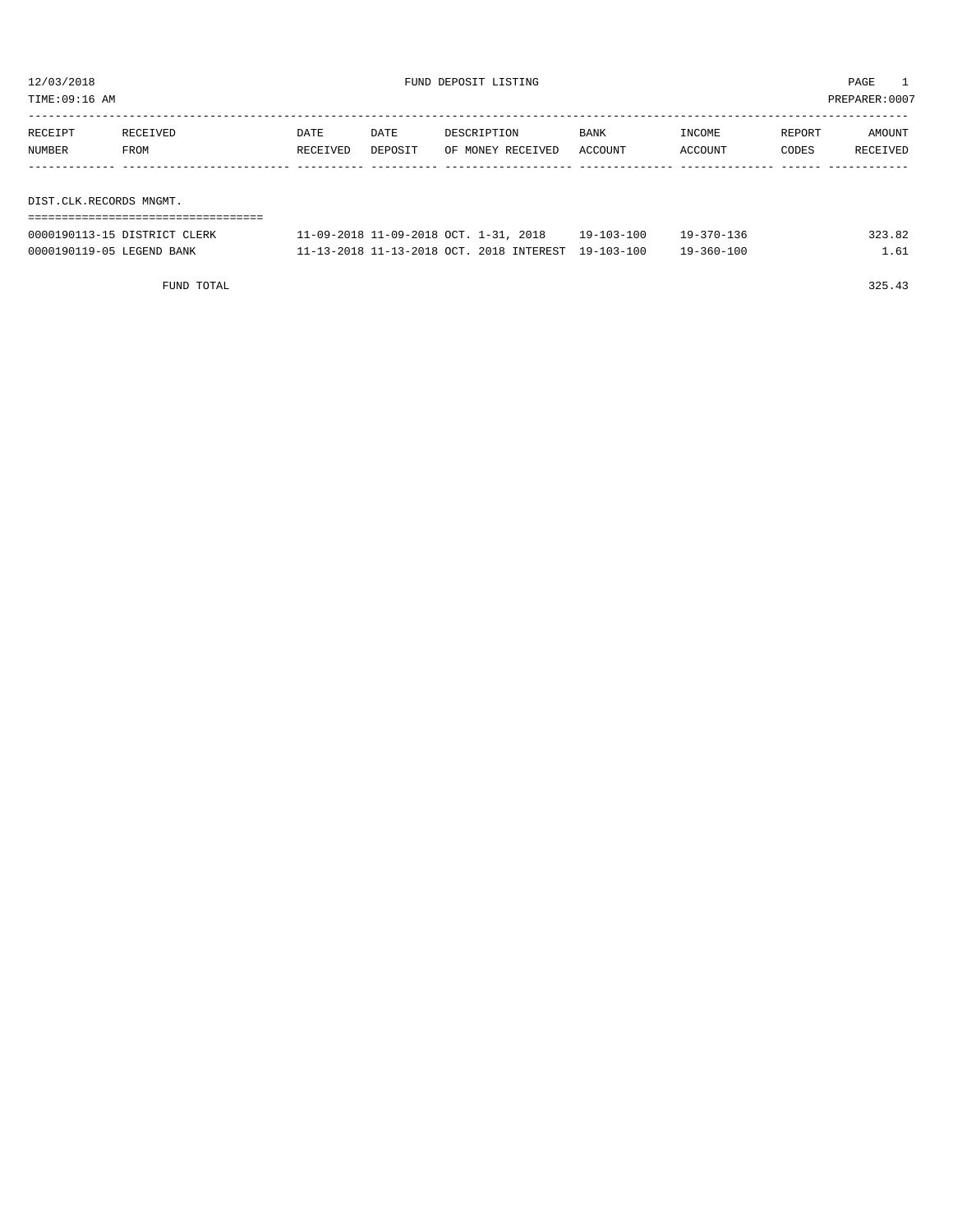| TIME:09:16 AM             |                              |          |         |                                       |                  |                  |        | PREPARER:0007 |
|---------------------------|------------------------------|----------|---------|---------------------------------------|------------------|------------------|--------|---------------|
|                           |                              |          |         |                                       |                  |                  |        |               |
| RECEIPT                   | RECEIVED                     | DATE     | DATE    | DESCRIPTION                           | BANK             | INCOME           | REPORT | AMOUNT        |
| NUMBER                    | FROM                         | RECEIVED | DEPOSIT | OF MONEY RECEIVED                     | ACCOUNT          | ACCOUNT          | CODES  | RECEIVED      |
|                           |                              |          |         |                                       |                  |                  |        |               |
|                           |                              |          |         |                                       |                  |                  |        |               |
| COUNTY OFFICES REC.MNGMT. |                              |          |         |                                       |                  |                  |        |               |
|                           |                              |          |         |                                       |                  |                  |        |               |
|                           | 0000190113-16 DISTRICT CLERK |          |         | 11-09-2018 11-09-2018 OCT. 1-31, 2018 | $20 - 103 - 100$ | $20 - 370 - 135$ |        | 469.28        |

0000190119-06 LEGEND BANK 11-13-2018 11-13-2018 OCT. 2018 INTEREST 20-103-100 20-360-100 6.37

FUND TOTAL 475.65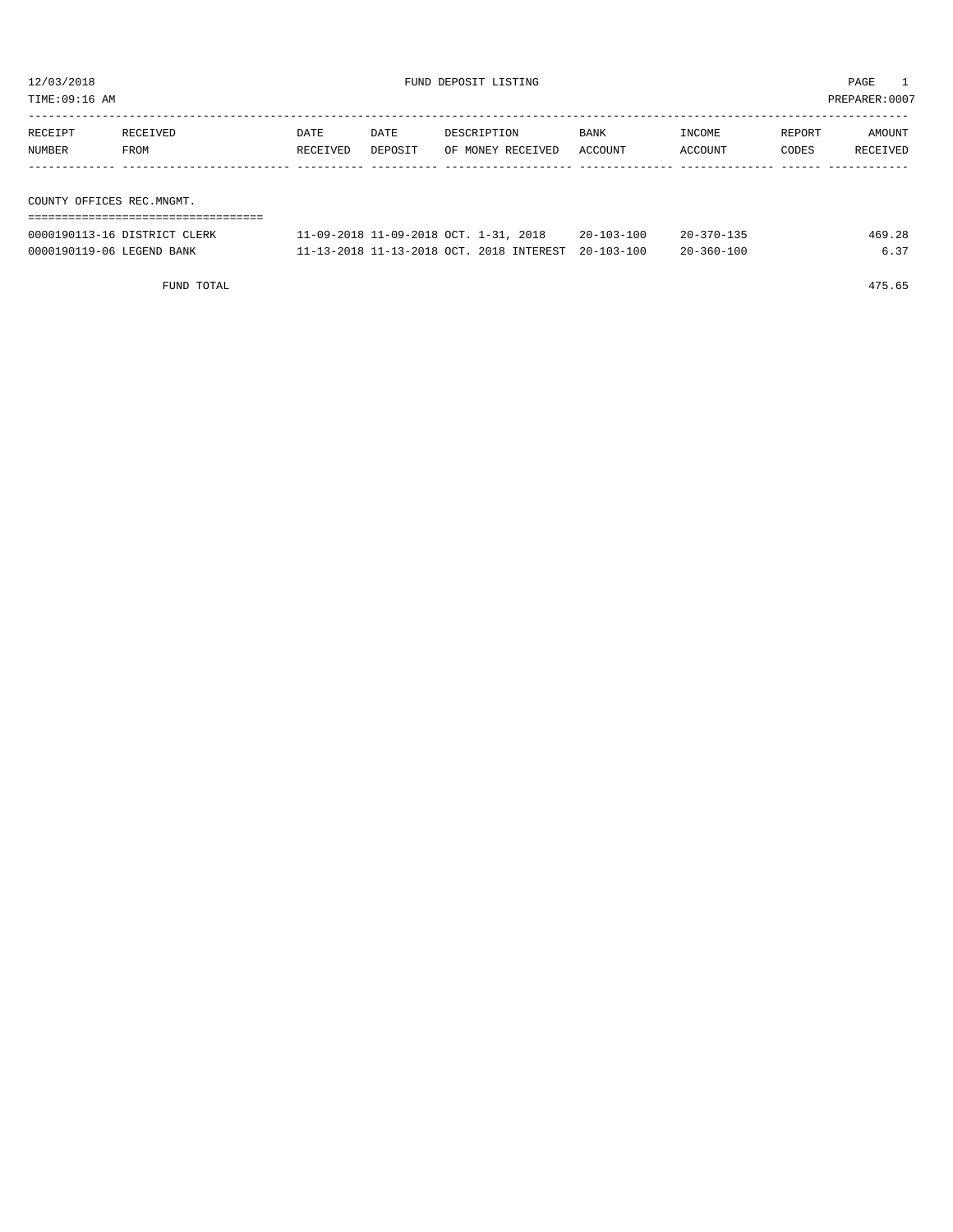## 12/03/2018 FUND DEPOSIT LISTING PAGE 1

| RECEIPT | RECEIVED | DATE     | DATE    | DESCRIPTION       | <b>BANK</b> | <b>TNCOME</b> | <b>REPORT</b> | AMOUNT          |
|---------|----------|----------|---------|-------------------|-------------|---------------|---------------|-----------------|
| NUMBER  | FROM     | RECEIVED | DEPOSIT | OF MONEY RECEIVED | ACCOUNT     | ACCOUNT       | CODES         | <b>RECEIVED</b> |
|         |          |          |         |                   |             |               |               |                 |

FANNIN CO. R & B #1 FUND

| ====================================== |  |                                  |                                                      |                  |                  |           |
|----------------------------------------|--|----------------------------------|------------------------------------------------------|------------------|------------------|-----------|
| 0000190088-03 APPRAISAL DISTRICT       |  | 11-01-2018 11-01-2018 TAXES      |                                                      | $21 - 103 - 100$ | $21 - 310 - 110$ | 10,862.30 |
| 0000190088-09 APPRAISAL DISTRICT       |  | 11-01-2018 11-01-2018 TAXES      |                                                      | $21 - 103 - 100$ | $21 - 310 - 120$ | 262.17    |
| 0000190096-02 TEXPOOL                  |  |                                  | 11-01-2018 11-01-2018 OCT. 2018 INTEREST             | $21 - 103 - 175$ | $21 - 360 - 100$ | 32.30     |
| 0000190097-01 STEPHENS STRUCTURAL      |  |                                  | 11-01-2018 11-01-2018 TWO CULVERTS                   | $21 - 103 - 100$ | $21 - 370 - 145$ | 891.00    |
| 0000190102-02 TAX A/C                  |  |                                  | 11-05-2018 11-05-2018 WEEK OF 10/26/18               | $21 - 103 - 100$ | $21 - 321 - 300$ | 1,232.99  |
| 0000190106-03 APPRAISAL DISTRICT       |  | 11-09-2018 11-09-2018 TAXES      |                                                      | $21 - 103 - 100$ | $21 - 310 - 110$ | 4,531.98  |
| 0000190106-09 APPRAISAL DISTRICT       |  | 11-09-2018 11-09-2018 TAXES      |                                                      | $21 - 103 - 100$ | $21 - 310 - 120$ | 214.54    |
| 0000190110-02 COMPTROLLER              |  |                                  | 11-09-2018 11-09-2018 SEPT, 2018 LOCAL SA 21-103-100 |                  | $21 - 318 - 160$ | 4,209.88  |
| 0000190112-02 TAX A/C                  |  |                                  | 11-09-2018 11-09-2018 WEEK OF 11/02/18               | $21 - 103 - 100$ | $21 - 321 - 300$ | 1,449.02  |
| 0000190113-19 DISTRICT CLERK           |  |                                  | 11-09-2018 11-09-2018 OCT. 1-31, 2018                | $21 - 103 - 100$ | $21 - 350 - 450$ | 320.37    |
| 0000190119-07 LEGEND BANK              |  |                                  | 11-13-2018 11-13-2018 OCT. 2018 INTEREST             | $21 - 103 - 100$ | $21 - 360 - 100$ | 11.08     |
| 0000190121-04 APPRAISAL DISTRICT       |  | 11-15-2018 11-15-2018 TAXES      |                                                      | $21 - 103 - 100$ | $21 - 310 - 110$ | 9,256.60  |
| 0000190121-10 APPRAISAL DISTRICT       |  | 11-15-2018 11-15-2018 TAXES      |                                                      | $21 - 103 - 100$ | $21 - 310 - 120$ | 301.35    |
| 0000190122-01 COMPTROLLER              |  |                                  | 11-16-2018 11-16-2018 2019 COUNTY LR SUPP 21-103-100 |                  | $21 - 370 - 120$ | 266.53    |
| 0000190133-01 KENNETH FOX              |  | 11-20-2018 11-20-2018 CULVERT    |                                                      | $21 - 103 - 100$ | $21 - 370 - 145$ | 619.00    |
| 0000190144-04 APPRAISAL DISTRICT       |  | 11-26-2018 11-26-2018 TAXES      |                                                      | $21 - 103 - 100$ | $21 - 310 - 110$ | 7,258.63  |
| 0000190144-10 APPRAISAL DISTRICT       |  | 11-26-2018 11-26-2018 TAXES      |                                                      | $21 - 103 - 100$ | $21 - 310 - 120$ | 214.74    |
| 0000190150-01 STANLEY RICHARDSON       |  |                                  | 11-29-2018 11-29-2018 USED CULVERT                   | $21 - 103 - 100$ | $21 - 370 - 145$ | 50.00     |
| 0000190151-04 APPRAISAL DISTRICT       |  | 11-29-2018 11-29-2018 TAXES      |                                                      | $21 - 103 - 100$ | $21 - 310 - 110$ | 2,503.30  |
| 0000190151-10 APPRAISAL DISTRICT       |  | 11-29-2018 11-29-2018 TAXES      |                                                      | $21 - 103 - 100$ | $21 - 310 - 120$ | 32.51     |
| 0000190152-10 JP PCT# 2                |  | 11-30-2018 11-30-2018 SEPT. 2018 |                                                      | $21 - 103 - 100$ | $21 - 350 - 456$ | 262.88    |
| 0000190153-08 JP PCT. # 2              |  | 11-30-2018 11-30-2018 OCT. 2018  |                                                      | $21 - 103 - 100$ | $21 - 350 - 456$ | 112.70    |
| 0000190156-02 TAX A/C                  |  |                                  | 11-30-2018 11-30-2018 WEEK OF 11/23/18               | $21 - 103 - 100$ | $21 - 321 - 300$ | 619.55    |
| 0000190158-02 TAX A/C                  |  |                                  | 11-30-2018 11-30-2018 WEEK OF 11/16/18               | $21 - 103 - 100$ | $21 - 321 - 300$ | 913.02    |
| 0000190159-02 TAX A/C                  |  |                                  | 11-30-2018 11-30-2018 WEEK OF 11/9/18                | $21 - 103 - 100$ | $21 - 321 - 300$ | 1,343.04  |
| 0000190160-02 TAX A/C                  |  |                                  | 11-30-2018 11-30-2018 WEEK OF 11/2/18                | $21 - 103 - 100$ | $21 - 321 - 300$ | 2.04      |

FUND TOTAL 47,773.52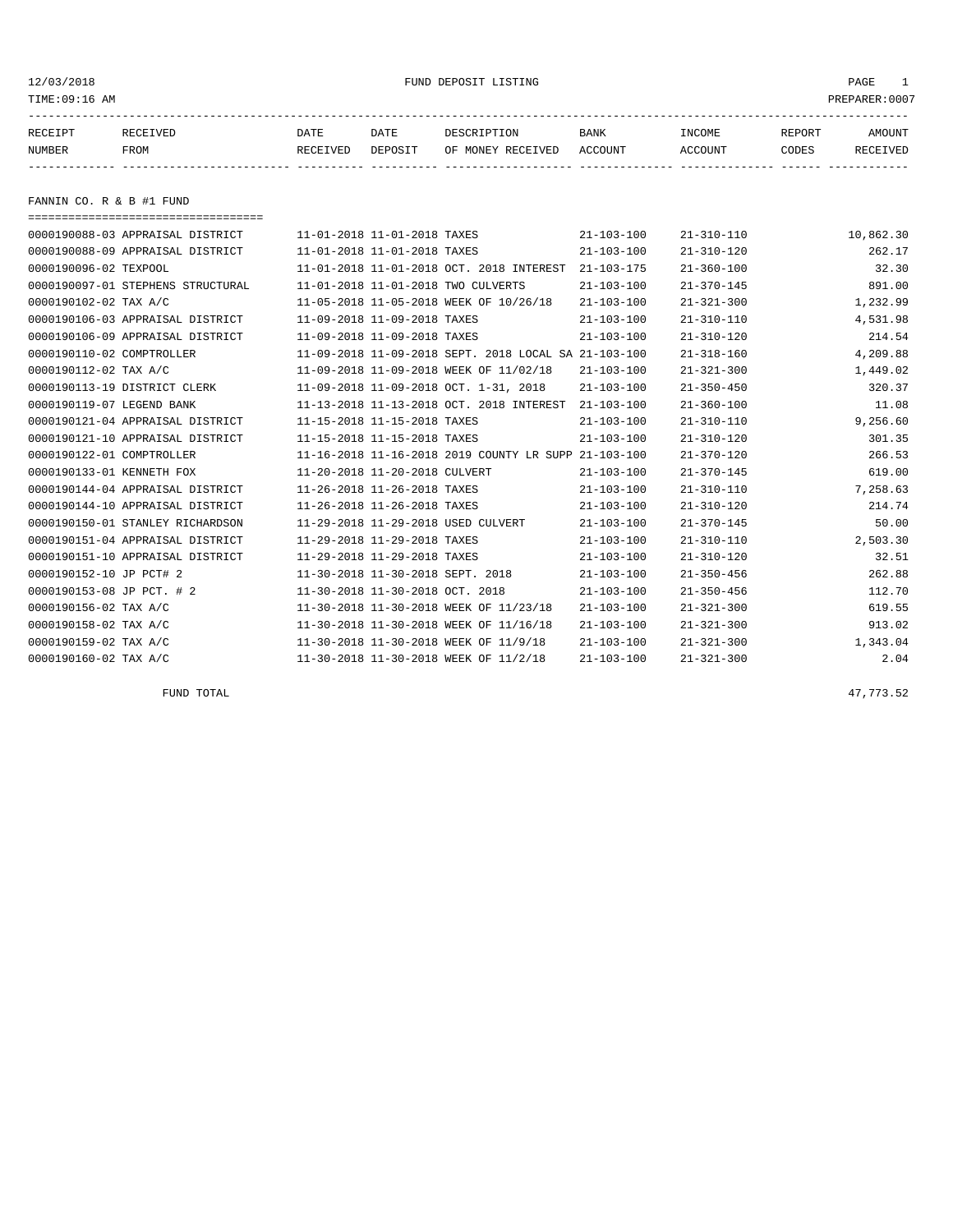12/03/2018 FUND DEPOSIT LISTING PAGE 1

| RECEIPT | RECEIVED | DATE     | DATE    | DESCRIPTION               | BANK | INCOME  | REPORT | AMOUNT   |
|---------|----------|----------|---------|---------------------------|------|---------|--------|----------|
| NUMBER  | FROM     | RECEIVED | DEPOSIT | OF MONEY RECEIVED ACCOUNT |      | ACCOUNT | CODES  | RECEIVED |
|         |          |          |         |                           |      |         |        |          |
|         |          |          |         |                           |      |         |        |          |

FANNIN CO. R & B #2 FUND

| =====================================                                      |                               |                                  |                                                      |                  |                  |           |
|----------------------------------------------------------------------------|-------------------------------|----------------------------------|------------------------------------------------------|------------------|------------------|-----------|
| 0000190088-04 APPRAISAL DISTRICT                                           |                               | 11-01-2018 11-01-2018 TAXES      |                                                      | $22 - 103 - 100$ | $22 - 310 - 110$ | 12,653.14 |
| 0000190088-10 APPRAISAL DISTRICT                                           |                               | 11-01-2018 11-01-2018 TAXES      |                                                      | $22 - 103 - 100$ | $22 - 310 - 120$ | 305.40    |
| 0000190096-03 TEXPOOL                                                      |                               |                                  | 11-01-2018 11-01-2018 OCT. 2018 INTEREST             | $22 - 103 - 175$ | $22 - 360 - 100$ | 462.24    |
| 0000190102-03 TAX A/C                                                      |                               |                                  | 11-05-2018 11-05-2018 WEEK OF 10/26/18               | $22 - 103 - 100$ | $22 - 321 - 300$ | 1,436.27  |
| 0000190105-01 JENNIFER WILLIAMS                                            |                               | 11-07-2018 11-07-2018 CULVERT    |                                                      | $22 - 103 - 100$ | $22 - 370 - 145$ | 280.00    |
| 0000190106-04 APPRAISAL DISTRICT                                           |                               | 11-09-2018 11-09-2018 TAXES      |                                                      | $22 - 103 - 100$ | $22 - 310 - 110$ | 5,279.16  |
| 0000190106-10 APPRAISAL DISTRICT                                           |                               | 11-09-2018 11-09-2018 TAXES      |                                                      | $22 - 103 - 100$ | $22 - 310 - 120$ | 249.91    |
| 0000190110-03 COMPTROLLER                                                  |                               |                                  | 11-09-2018 11-09-2018 SEPT, 2018 LOCAL SA 22-103-100 |                  | $22 - 318 - 160$ | 4,903.95  |
| 0000190112-03 TAX A/C                                                      |                               |                                  | 11-09-2018 11-09-2018 WEEK OF 11/02/18               | $22 - 103 - 100$ | $22 - 321 - 300$ | 1,687.91  |
| 0000190113-20 DISTRICT CLERK                                               |                               |                                  | 11-09-2018 11-09-2018 OCT. 1-31, 2018                | $22 - 103 - 100$ | $22 - 350 - 450$ | 373.19    |
| 0000190119-08 LEGEND BANK                                                  |                               |                                  | 11-13-2018 11-13-2018 OCT. 2018 INTEREST             | $22 - 103 - 100$ | $22 - 360 - 100$ | 13.36     |
| 0000190121-05 APPRAISAL DISTRICT                                           |                               | 11-15-2018 11-15-2018 TAXES      |                                                      | $22 - 103 - 100$ | $22 - 310 - 110$ | 10,782.72 |
| 0000190121-11 APPRAISAL DISTRICT                                           |                               | 11-15-2018 11-15-2018 TAXES      |                                                      | $22 - 103 - 100$ | $22 - 310 - 120$ | 351.04    |
| 0000190122-02 COMPTROLLER                                                  |                               |                                  | 11-16-2018 11-16-2018 2019 COUNTY LR SUPP 22-103-100 |                  | $22 - 370 - 120$ | 310.47    |
| 0000190132-01 COMPTROLLER- STATE FISCAL 11-20-2018 11-20-2018 IFTA REFUNDS |                               |                                  |                                                      | $22 - 103 - 100$ | $22 - 622 - 457$ | 3.77      |
| 0000190144-05 APPRAISAL DISTRICT                                           |                               | 11-26-2018 11-26-2018 TAXES      |                                                      | $22 - 103 - 100$ | $22 - 310 - 110$ | 8,455.35  |
| 0000190144-11 APPRAISAL DISTRICT                                           | 11-26-2018 11-26-2018 TAXES   |                                  |                                                      | $22 - 103 - 100$ | $22 - 310 - 120$ | 250.14    |
| 0000190149-01 RICHARD E. LUSTER                                            | 11-29-2018 11-29-2018 CULVERT |                                  |                                                      | $22 - 103 - 100$ | $22 - 370 - 145$ | 224.00    |
| 0000190151-05 APPRAISAL DISTRICT                                           |                               | 11-29-2018 11-29-2018 TAXES      |                                                      | $22 - 103 - 100$ | $22 - 310 - 110$ | 2,916.02  |
| 0000190151-11 APPRAISAL DISTRICT                                           |                               | 11-29-2018 11-29-2018 TAXES      |                                                      | $22 - 103 - 100$ | $22 - 310 - 120$ | 37.87     |
| 0000190152-11 JP PCT# 2                                                    |                               | 11-30-2018 11-30-2018 SEPT. 2018 |                                                      | $22 - 103 - 100$ | $22 - 350 - 456$ | 306.22    |
| 0000190153-09 JP PCT. # 2                                                  |                               | 11-30-2018 11-30-2018 OCT. 2018  |                                                      | $22 - 103 - 100$ | $22 - 350 - 456$ | 131.28    |
| 0000190156-03 TAX A/C                                                      |                               |                                  | 11-30-2018 11-30-2018 WEEK OF 11/23/18               | $22 - 103 - 100$ | $22 - 321 - 300$ | 721.70    |
| 0000190158-03 TAX A/C                                                      |                               |                                  | 11-30-2018 11-30-2018 WEEK OF 11/16/18               | $22 - 103 - 100$ | $22 - 321 - 300$ | 1,063.55  |
| 0000190159-03 TAX A/C                                                      |                               |                                  | 11-30-2018 11-30-2018 WEEK OF 11/9/18                | $22 - 103 - 100$ | $22 - 321 - 300$ | 1,564.47  |
| 0000190160-03 TAX A/C                                                      |                               |                                  | 11-30-2018 11-30-2018 WEEK OF 11/2/18                | $22 - 103 - 100$ | $22 - 321 - 300$ | 2.37      |
|                                                                            |                               |                                  |                                                      |                  |                  |           |

FUND TOTAL 54,765.50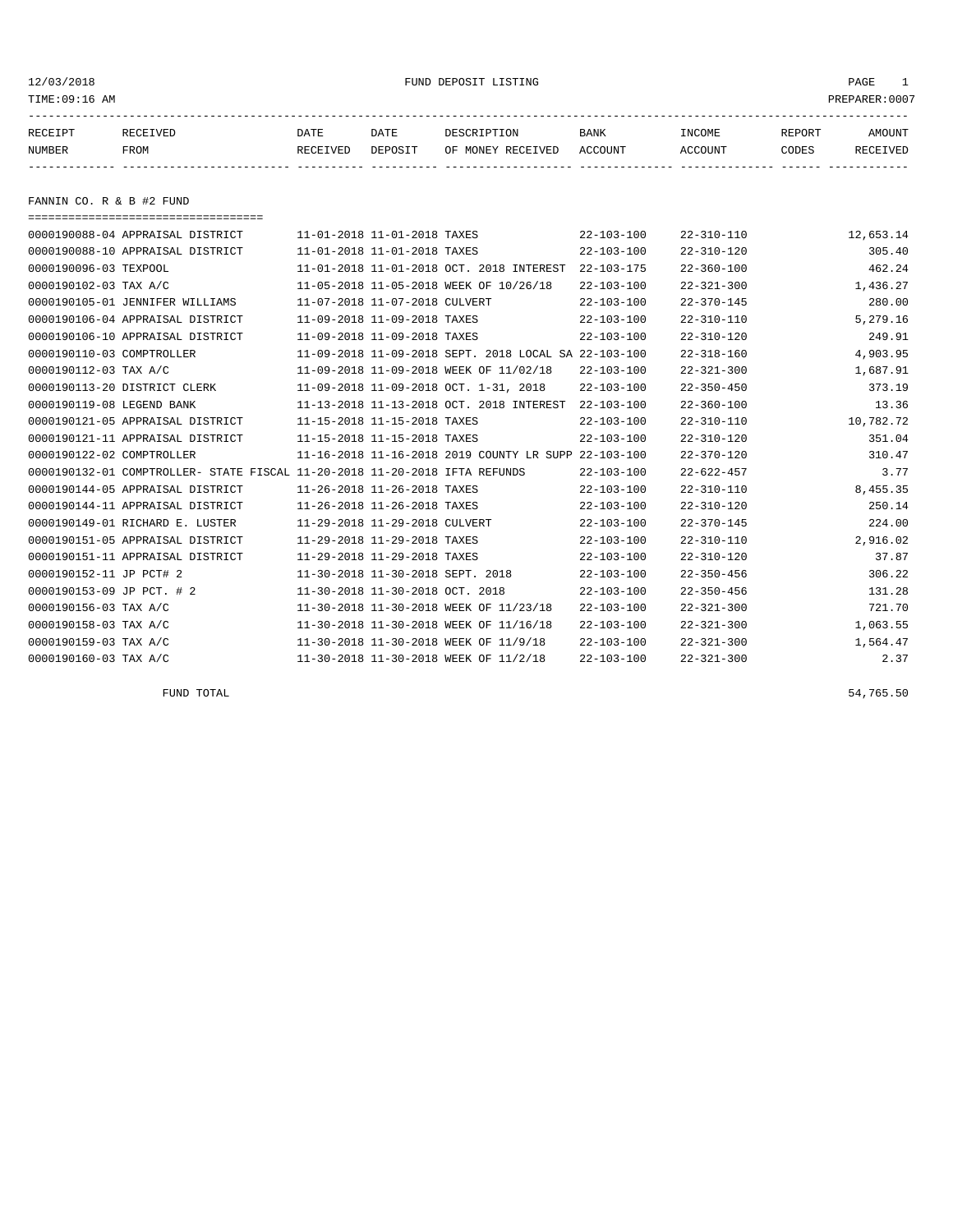12/03/2018 FUND DEPOSIT LISTING PAGE 1

| RECEIPT | RECEIVED | DATE     | DATE    | DESCRIPTION               | BANK | INCOME  | REPORT | AMOUNT   |
|---------|----------|----------|---------|---------------------------|------|---------|--------|----------|
| NUMBER  | FROM     | RECEIVED | DEPOSIT | OF MONEY RECEIVED ACCOUNT |      | ACCOUNT | CODES  | RECEIVED |
|         |          |          |         |                           |      |         |        |          |

FANNIN CO. R & B #3 FUND

| =====================================                                      |                                  |                                                      |                  |                  |           |
|----------------------------------------------------------------------------|----------------------------------|------------------------------------------------------|------------------|------------------|-----------|
| 0000190088-05 APPRAISAL DISTRICT                                           | 11-01-2018 11-01-2018 TAXES      |                                                      | $23 - 103 - 100$ | $23 - 310 - 110$ | 18,979.71 |
| 0000190088-11 APPRAISAL DISTRICT                                           | 11-01-2018 11-01-2018 TAXES      |                                                      | $23 - 103 - 100$ | $23 - 310 - 120$ | 458.09    |
| 0000190096-04 TEXPOOL                                                      |                                  | 11-01-2018 11-01-2018 OCT. 2018 INTEREST             | $23 - 103 - 175$ | $23 - 360 - 100$ | 423.67    |
| 0000190102-04 TAX A/C                                                      |                                  | 11-05-2018 11-05-2018 WEEK OF 10/26/18               | $23 - 103 - 100$ | $23 - 321 - 300$ | 2,154.40  |
| 0000190106-05 APPRAISAL DISTRICT                                           | 11-09-2018 11-09-2018 TAXES      |                                                      | $23 - 103 - 100$ | $23 - 310 - 110$ | 7,918.74  |
| 0000190106-11 APPRAISAL DISTRICT                                           | 11-09-2018 11-09-2018 TAXES      |                                                      | $23 - 103 - 100$ | $23 - 310 - 120$ | 374.87    |
| 0000190110-04 COMPTROLLER                                                  |                                  | 11-09-2018 11-09-2018 SEPT. 2018 LOCAL SA 23-103-100 |                  | $23 - 318 - 160$ | 7,355.92  |
| 0000190112-04 TAX A/C                                                      |                                  | 11-09-2018 11-09-2018 WEEK OF 11/02/18               | $23 - 103 - 100$ | $23 - 321 - 300$ | 2,531.87  |
| 0000190113-21 DISTRICT CLERK                                               |                                  | 11-09-2018 11-09-2018 OCT. 1-31, 2018                | $23 - 103 - 100$ | $23 - 350 - 450$ | 559.79    |
| 0000190119-09 LEGEND BANK                                                  |                                  | 11-13-2018 11-13-2018 OCT. 2018 INTEREST             | $23 - 103 - 100$ | $23 - 360 - 100$ | 53.26     |
| 0000190121-06 APPRAISAL DISTRICT                                           | 11-15-2018 11-15-2018 TAXES      |                                                      | $23 - 103 - 100$ | $23 - 310 - 110$ | 16,174.07 |
| 0000190121-12 APPRAISAL DISTRICT                                           | 11-15-2018 11-15-2018 TAXES      |                                                      | $23 - 103 - 100$ | $23 - 310 - 120$ | 526.55    |
| 0000190122-03 COMPTROLLER                                                  |                                  | 11-16-2018 11-16-2018 2019 COUNTY LR SUPP 23-103-100 |                  | $23 - 370 - 120$ | 465.70    |
| 0000190132-02 COMPTROLLER- STATE FISCAL 11-20-2018 11-20-2018 IFTA REFUNDS |                                  |                                                      | $23 - 103 - 100$ | $23 - 623 - 457$ | 9.91      |
| 0000190139-01 JEFFRY C. CLARK                                              | 11-21-2018 11-21-2018 CULVERT    |                                                      | $23 - 103 - 100$ | $23 - 370 - 145$ | 596.40    |
| 0000190140-01 DANIEL R. WISHARD                                            | 11-21-2018 11-21-2018 CULVERT    |                                                      | $23 - 103 - 100$ | $23 - 370 - 145$ | 523.20    |
| 0000190144-06 APPRAISAL DISTRICT                                           | 11-26-2018 11-26-2018 TAXES      |                                                      | $23 - 103 - 100$ | $23 - 310 - 110$ | 12,683.02 |
| 0000190144-12 APPRAISAL DISTRICT                                           | 11-26-2018 11-26-2018 TAXES      |                                                      | $23 - 103 - 100$ | $23 - 310 - 120$ | 375.20    |
| 0000190151-06 APPRAISAL DISTRICT                                           | 11-29-2018 11-29-2018 TAXES      |                                                      | $23 - 103 - 100$ | $23 - 310 - 110$ | 4,374.03  |
| 0000190151-12 APPRAISAL DISTRICT                                           | 11-29-2018 11-29-2018 TAXES      |                                                      | $23 - 103 - 100$ | $23 - 310 - 120$ | 56.79     |
| 0000190152-12 JP PCT# 2                                                    | 11-30-2018 11-30-2018 SEPT. 2018 |                                                      | $23 - 103 - 100$ | $23 - 350 - 456$ | 459.33    |
| 0000190153-10 JP PCT. # 2                                                  | 11-30-2018 11-30-2018 OCT. 2018  |                                                      | $23 - 103 - 100$ | $23 - 350 - 456$ | 196.92    |
| 0000190156-04 TAX A/C                                                      |                                  | 11-30-2018 11-30-2018 WEEK OF 11/23/18               | $23 - 103 - 100$ | $23 - 321 - 300$ | 1,082.54  |
| 0000190158-04 TAX A/C                                                      |                                  | 11-30-2018 11-30-2018 WEEK OF 11/16/18               | $23 - 103 - 100$ | $23 - 321 - 300$ | 1,595.33  |
| 0000190159-04 TAX A/C                                                      |                                  | 11-30-2018 11-30-2018 WEEK OF 11/9/18                | $23 - 103 - 100$ | $23 - 321 - 300$ | 2,346.70  |
| 0000190160-04 TAX A/C                                                      |                                  | 11-30-2018 11-30-2018 WEEK OF 11/2/18                | $23 - 103 - 100$ | $23 - 321 - 300$ | 3.56      |
|                                                                            |                                  |                                                      |                  |                  |           |

FUND TOTAL 82,279.57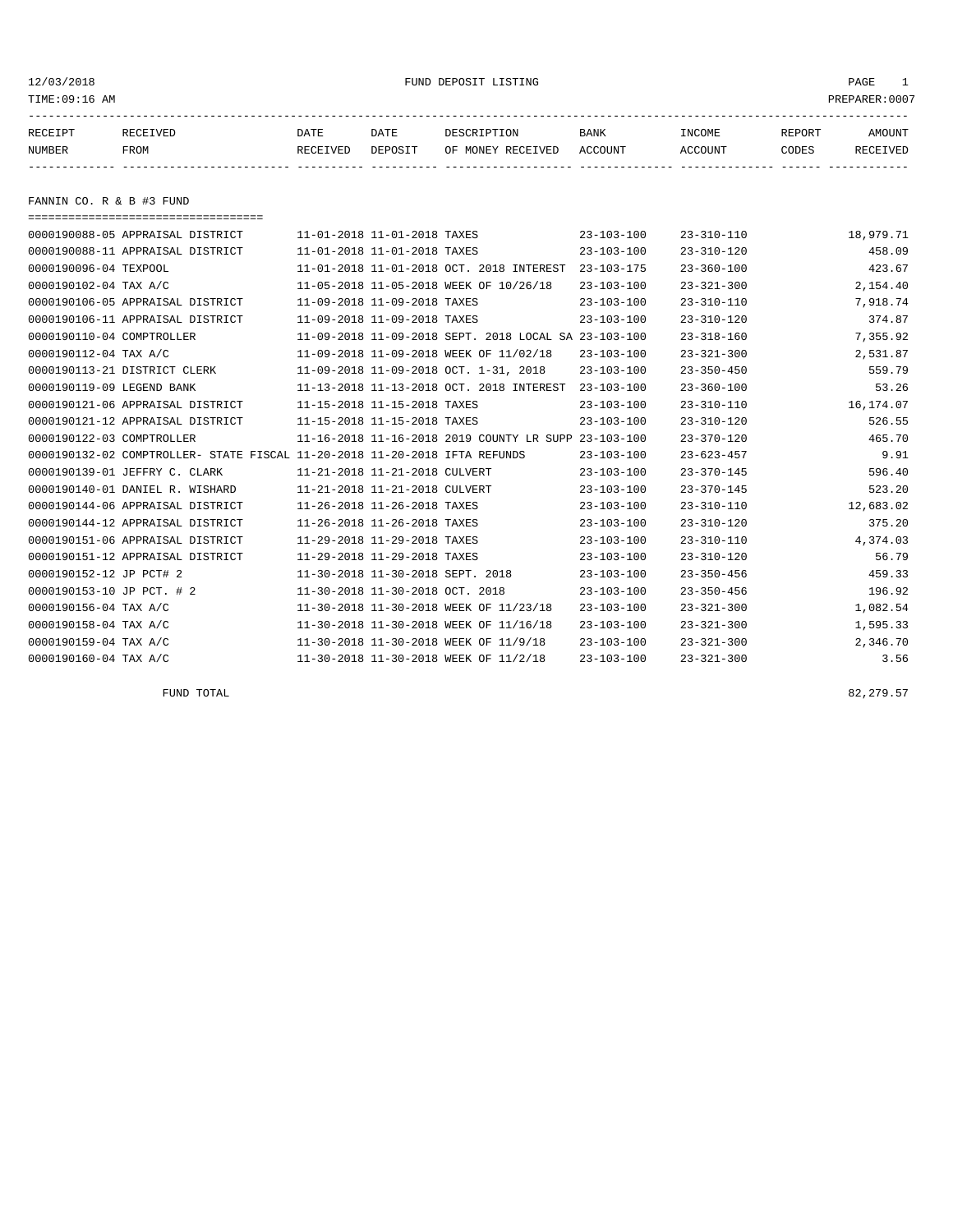12/03/2018 FUND DEPOSIT LISTING PAGE 1

| RECEIPT | RECEIVED | DATE     | DATE    | DESCRIPTION               | <b>BANK</b> | <b>TNCOME</b> | <b>REPORT</b> | <b>AMOUNT</b>   |
|---------|----------|----------|---------|---------------------------|-------------|---------------|---------------|-----------------|
| NUMBER  | FROM     | RECEIVED | DEPOSIT | OF MONEY RECEIVED ACCOUNT |             | ACCOUNT       | <b>CODES</b>  | <b>RECEIVED</b> |
|         |          |          |         |                           |             |               |               |                 |

FANNIN CO. R & B #4 FUND

| ===================================== |                                                                            |                                  |                                                      |                  |                  |           |
|---------------------------------------|----------------------------------------------------------------------------|----------------------------------|------------------------------------------------------|------------------|------------------|-----------|
| 0000190088-06 APPRAISAL DISTRICT      |                                                                            | 11-01-2018 11-01-2018 TAXES      |                                                      | 24-103-100       | $24 - 310 - 110$ | 10,803.67 |
| 0000190088-12 APPRAISAL DISTRICT      |                                                                            | 11-01-2018 11-01-2018 TAXES      |                                                      | $24 - 103 - 100$ | $24 - 310 - 120$ | 260.76    |
| 0000190096-05 TEXPOOL                 |                                                                            |                                  | 11-01-2018 11-01-2018 OCT. 2018 INTEREST             | $24 - 103 - 175$ | $24 - 360 - 100$ | 371.11    |
| 0000190102-05 TAX A/C                 |                                                                            |                                  | 11-05-2018 11-05-2018 WEEK OF 10/26/18               | $24 - 103 - 100$ | $24 - 321 - 300$ | 1,226.34  |
| 0000190106-06 APPRAISAL DISTRICT      |                                                                            | 11-09-2018 11-09-2018 TAXES      |                                                      | $24 - 103 - 100$ | $24 - 310 - 110$ | 4,507.52  |
| 0000190106-12 APPRAISAL DISTRICT      |                                                                            | 11-09-2018 11-09-2018 TAXES      |                                                      | $24 - 103 - 100$ | $24 - 310 - 120$ | 213.39    |
| 0000190110-05 COMPTROLLER             |                                                                            |                                  | 11-09-2018 11-09-2018 SEPT. 2018 LOCAL SA 24-103-100 |                  | $24 - 318 - 160$ | 4,187.15  |
| 0000190112-05 TAX A/C                 |                                                                            |                                  | 11-09-2018 11-09-2018 WEEK OF 11/02/18               | $24 - 103 - 100$ | $24 - 321 - 300$ | 1,441.20  |
| 0000190113-22 DISTRICT CLERK          |                                                                            |                                  | 11-09-2018 11-09-2018 OCT, 1-31, 2018                | $24 - 103 - 100$ | $24 - 350 - 450$ | 318.65    |
| 0000190119-10 LEGEND BANK             |                                                                            |                                  | 11-13-2018 11-13-2018 OCT. 2018 INTEREST             | $24 - 103 - 100$ | $24 - 360 - 100$ | 5.18      |
| 0000190121-07 APPRAISAL DISTRICT      |                                                                            | 11-15-2018 11-15-2018 TAXES      |                                                      | $24 - 103 - 100$ | $24 - 310 - 110$ | 9,206.64  |
| 0000190121-13 APPRAISAL DISTRICT      |                                                                            | 11-15-2018 11-15-2018 TAXES      |                                                      | $24 - 103 - 100$ | $24 - 310 - 120$ | 299.73    |
| 0000190122-04 COMPTROLLER             |                                                                            |                                  | 11-16-2018 11-16-2018 2019 COUNTY LR SUPP 24-103-100 |                  | $24 - 370 - 120$ | 265.09    |
|                                       | 0000190132-03 COMPTROLLER- STATE FISCAL 11-20-2018 11-20-2018 IFTA REFUNDS |                                  |                                                      | $24 - 103 - 100$ | $24 - 624 - 457$ | 6.15      |
| 0000190141-01 MARK LANDERS            |                                                                            | 11-26-2018 11-26-2018 CULVERT    |                                                      | $24 - 103 - 100$ | $24 - 370 - 145$ | 215.00    |
| 0000190144-07 APPRAISAL DISTRICT      |                                                                            | 11-26-2018 11-26-2018 TAXES      |                                                      | $24 - 103 - 100$ | $24 - 310 - 110$ | 7,219.46  |
| 0000190144-13 APPRAISAL DISTRICT      |                                                                            | 11-26-2018 11-26-2018 TAXES      |                                                      | $24 - 103 - 100$ | $24 - 310 - 120$ | 213.58    |
| 0000190145-01 69/82 RECYCLERS         |                                                                            |                                  | 11-26-2018 11-26-2018 SALE OF SCRAP METAL 24-103-100 |                  | $24 - 370 - 146$ | 211.30    |
| 0000190151-07 APPRAISAL DISTRICT      |                                                                            | 11-29-2018 11-29-2018 TAXES      |                                                      | $24 - 103 - 100$ | $24 - 310 - 110$ | 2,489.79  |
| 0000190151-13 APPRAISAL DISTRICT      |                                                                            | 11-29-2018 11-29-2018 TAXES      |                                                      | $24 - 103 - 100$ | $24 - 310 - 120$ | 32.33     |
| 0000190152-13 JP PCT# 2               |                                                                            | 11-30-2018 11-30-2018 SEPT. 2018 |                                                      | $24 - 103 - 100$ | $24 - 350 - 456$ | 261.47    |
| 0000190153-11 JP PCT. # 2             |                                                                            | 11-30-2018 11-30-2018 OCT. 2018  |                                                      | $24 - 103 - 100$ | $24 - 350 - 456$ | 112.10    |
| 0000190156-05 TAX A/C                 |                                                                            |                                  | 11-30-2018 11-30-2018 WEEK OF 11/23/18               | $24 - 103 - 100$ | $24 - 321 - 300$ | 616.21    |
| 0000190158-05 TAX A/C                 |                                                                            |                                  | 11-30-2018 11-30-2018 WEEK OF 11/16/18               | $24 - 103 - 100$ | $24 - 321 - 300$ | 908.10    |
| 0000190159-05 TAX A/C                 |                                                                            |                                  | 11-30-2018 11-30-2018 WEEK OF 11/9/18                | $24 - 103 - 100$ | $24 - 321 - 300$ | 1,335.79  |
| 0000190160-05 TAX A/C                 |                                                                            |                                  | 11-30-2018 11-30-2018 WEEK OF 11/2/18                | $24 - 103 - 100$ | $24 - 321 - 300$ | 2.03      |
|                                       |                                                                            |                                  |                                                      |                  |                  |           |

FUND TOTAL  $46,729.74$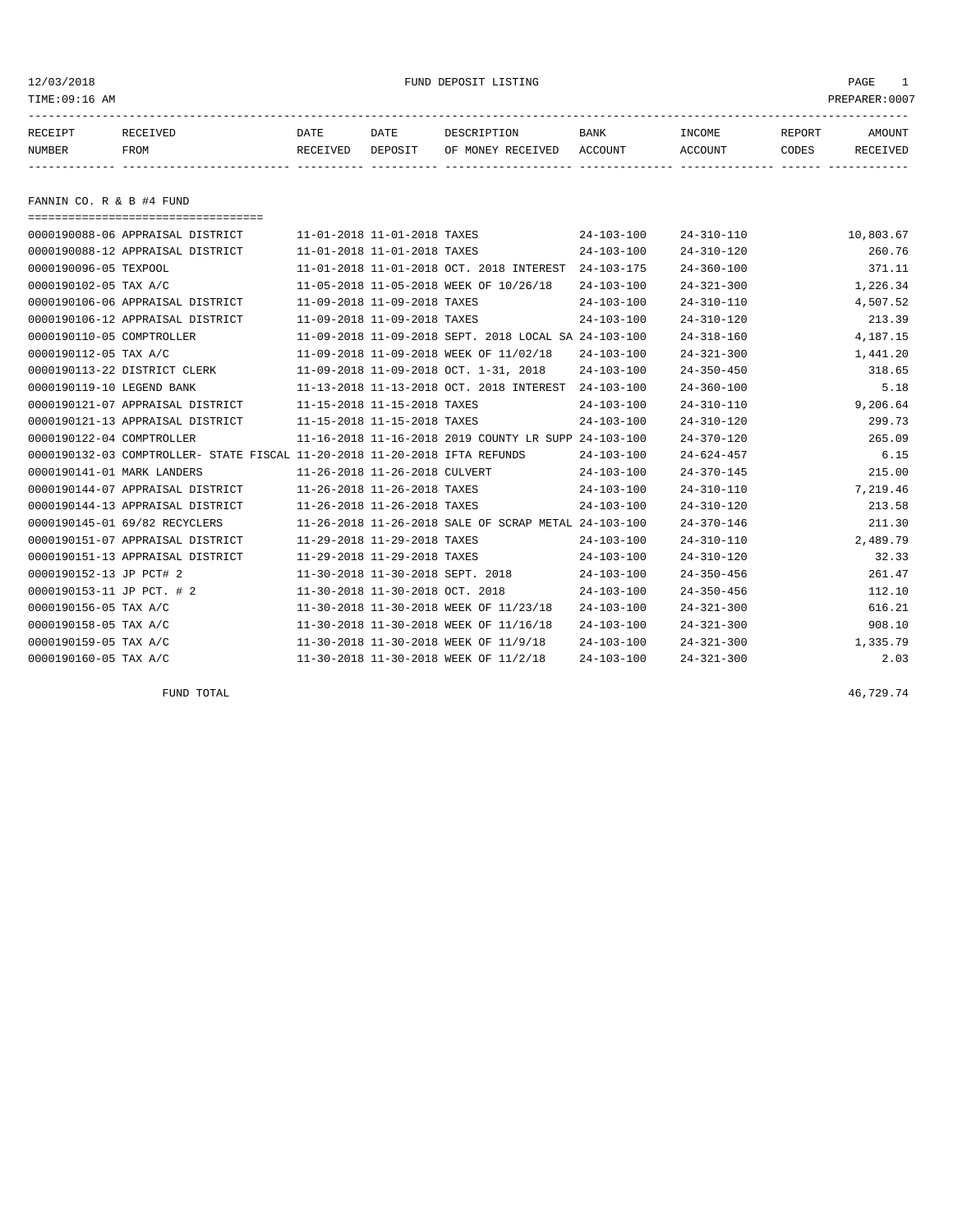| 12/03/2018<br>TIME:09:16 AM |                  |                  |                 | FUND DEPOSIT LISTING             |                        |                   |                 | PAGE<br>1.<br>PREPARER:0007 |  |  |
|-----------------------------|------------------|------------------|-----------------|----------------------------------|------------------------|-------------------|-----------------|-----------------------------|--|--|
| RECEIPT<br>NUMBER           | RECEIVED<br>FROM | DATE<br>RECEIVED | DATE<br>DEPOSIT | DESCRIPTION<br>OF MONEY RECEIVED | <b>BANK</b><br>ACCOUNT | INCOME<br>ACCOUNT | REPORT<br>CODES | AMOUNT<br>RECEIVED          |  |  |
| J.P.#1 JUST.CT.TECHNOLOGY   |                  |                  |                 |                                  |                        |                   |                 |                             |  |  |

===================================

| 0000190119-11<br>LEGEND BANK | $1 - 13 - 2018$ 11-13-2018 OCT, ^^ | 2018 INTEREST | 26-103-100 | $26 - 360 - 100$ | . 84 |
|------------------------------|------------------------------------|---------------|------------|------------------|------|
|                              |                                    |               |            |                  |      |

FUND TOTAL  $6.84$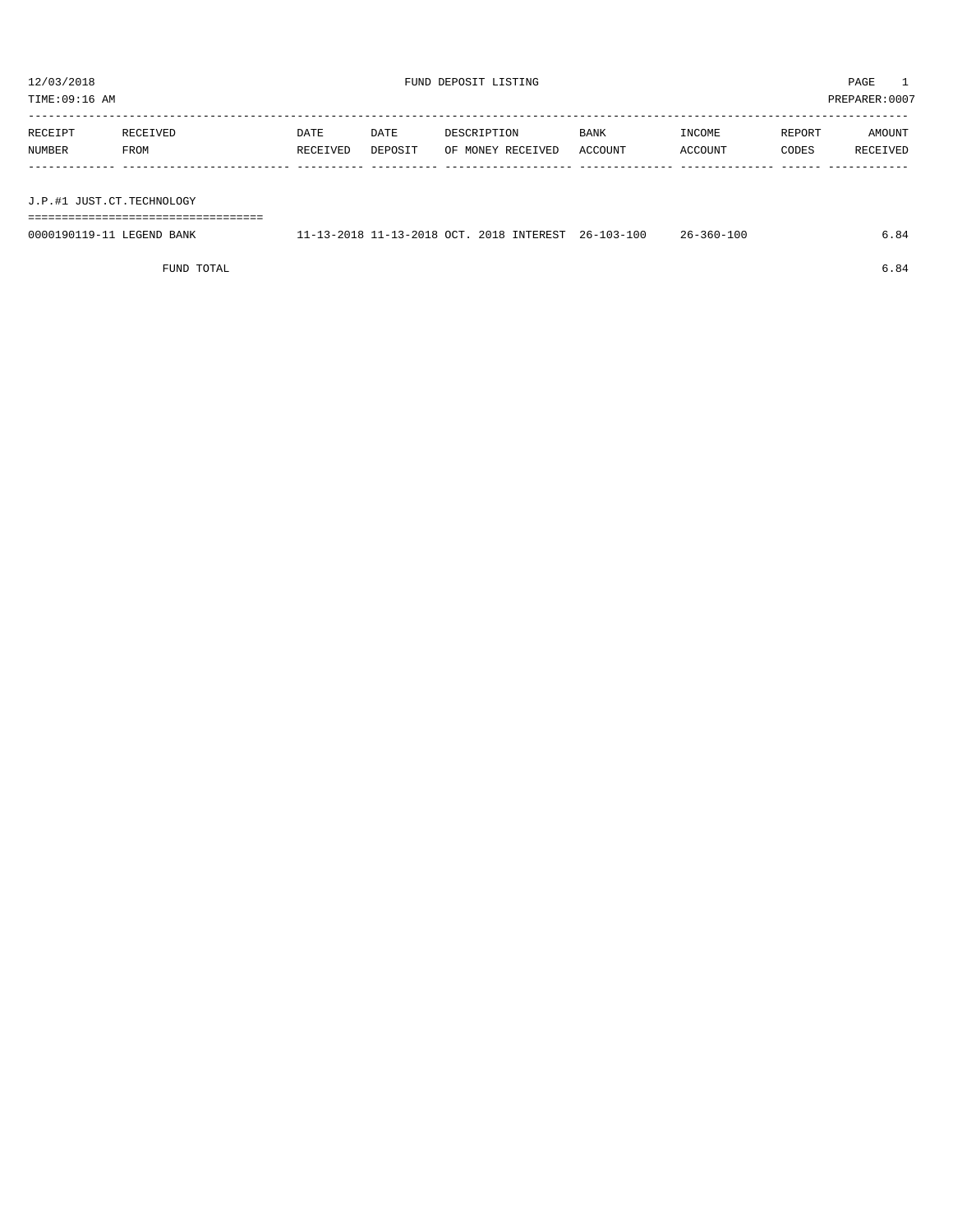TIME:09:16 AM PREPARER:0007

| RECEIPT | RECEIVED | DATE     | DATE    | DESCRIPTION       | BANK    | INCOME  | REPORT | AMOUNT   |
|---------|----------|----------|---------|-------------------|---------|---------|--------|----------|
| NUMBER  | FROM     | RECEIVED | DEPOSIT | OF MONEY RECEIVED | ACCOUNT | ACCOUNT | CODES  | RECEIVED |
|         |          |          |         |                   |         |         |        |          |
|         |          |          |         |                   |         |         |        |          |

## J.P.#2 JUST.CT.TECHNOLOGY ===================================

| 0000190119-12 LEGEND BANK | 11-13-2018 11-13-2018 OCT, 2018 INTEREST 27-103-100 |                  | 27-360-100       | 1.52  |
|---------------------------|-----------------------------------------------------|------------------|------------------|-------|
| 0000190152-09 JP PCT# 2   | 11-30-2018 11-30-2018 SEPT. 2018                    | 27-103-100       | $27 - 370 - 456$ | 16.00 |
| 0000190153-07 JP PCT. # 2 | $11-30-2018$ $11-30-2018$ OCT, $2018$               | $27 - 103 - 100$ | $27 - 370 - 456$ | 12.00 |

FUND TOTAL 29.52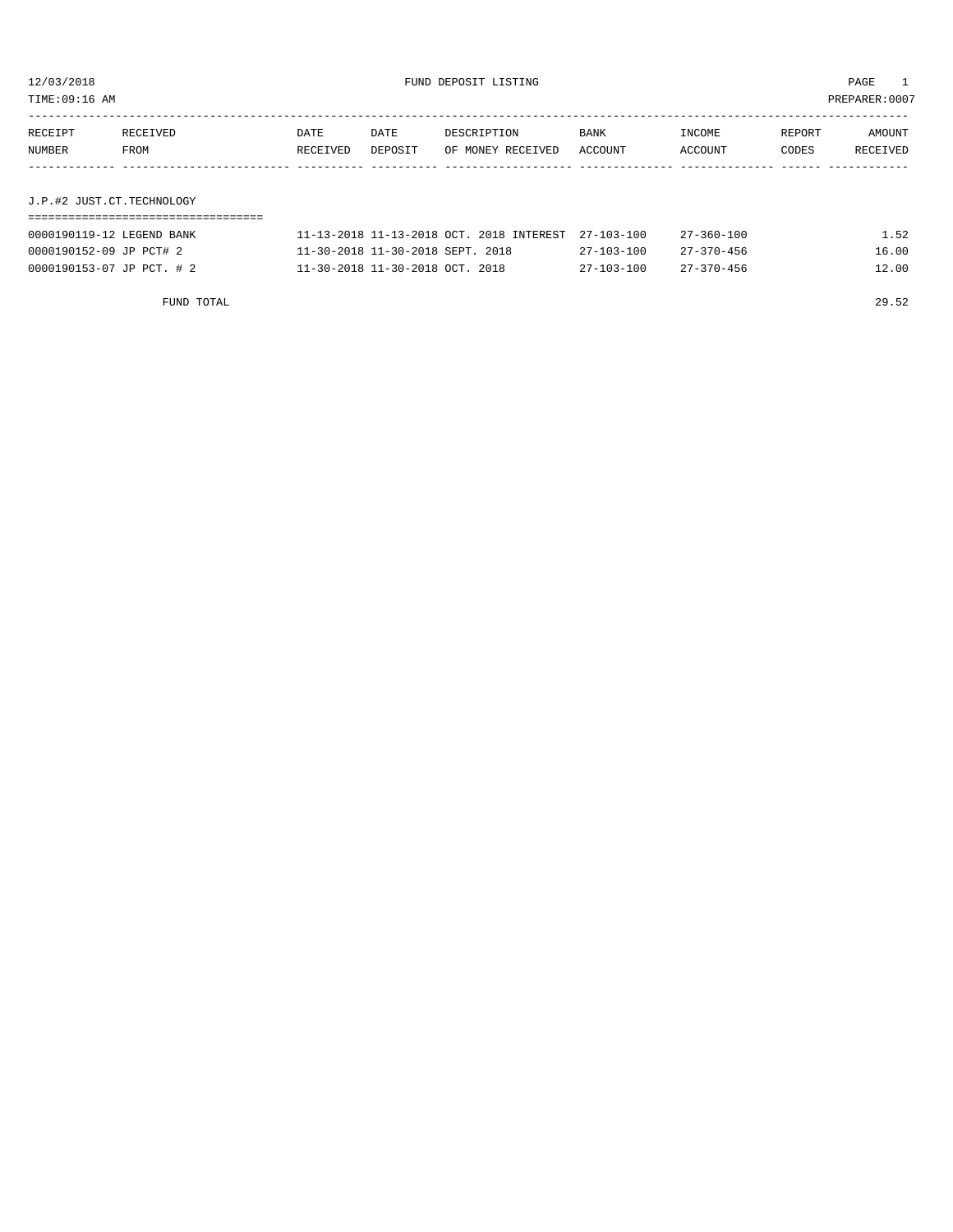| 12/03/2018<br>FUND DEPOSIT LISTING<br>TIME:09:16 AM |          |          |         |                   |             |         | PAGE<br>PREPARER:0007 |          |  |
|-----------------------------------------------------|----------|----------|---------|-------------------|-------------|---------|-----------------------|----------|--|
|                                                     |          |          |         |                   |             |         |                       |          |  |
| RECEIPT                                             | RECEIVED | DATE     | DATE    | DESCRIPTION       | <b>BANK</b> | INCOME  | REPORT                | AMOUNT   |  |
| <b>NUMBER</b>                                       | FROM     | RECEIVED | DEPOSIT | OF MONEY RECEIVED | ACCOUNT     | ACCOUNT | CODES                 | RECEIVED |  |
|                                                     |          |          |         |                   |             |         |                       |          |  |
|                                                     |          |          |         |                   |             |         |                       |          |  |
| J.P.#3 JUST.CT.TECHNOLOGY                           |          |          |         |                   |             |         |                       |          |  |

===================================

| 0000190119-13 LEGEND BANK | 11-13-2018 11-13-2018 OCT. 2018 INTEREST 28-103-100 |  | $28 - 360 - 100$ | 0.76 |
|---------------------------|-----------------------------------------------------|--|------------------|------|
|                           |                                                     |  |                  |      |

FUND TOTAL 0.76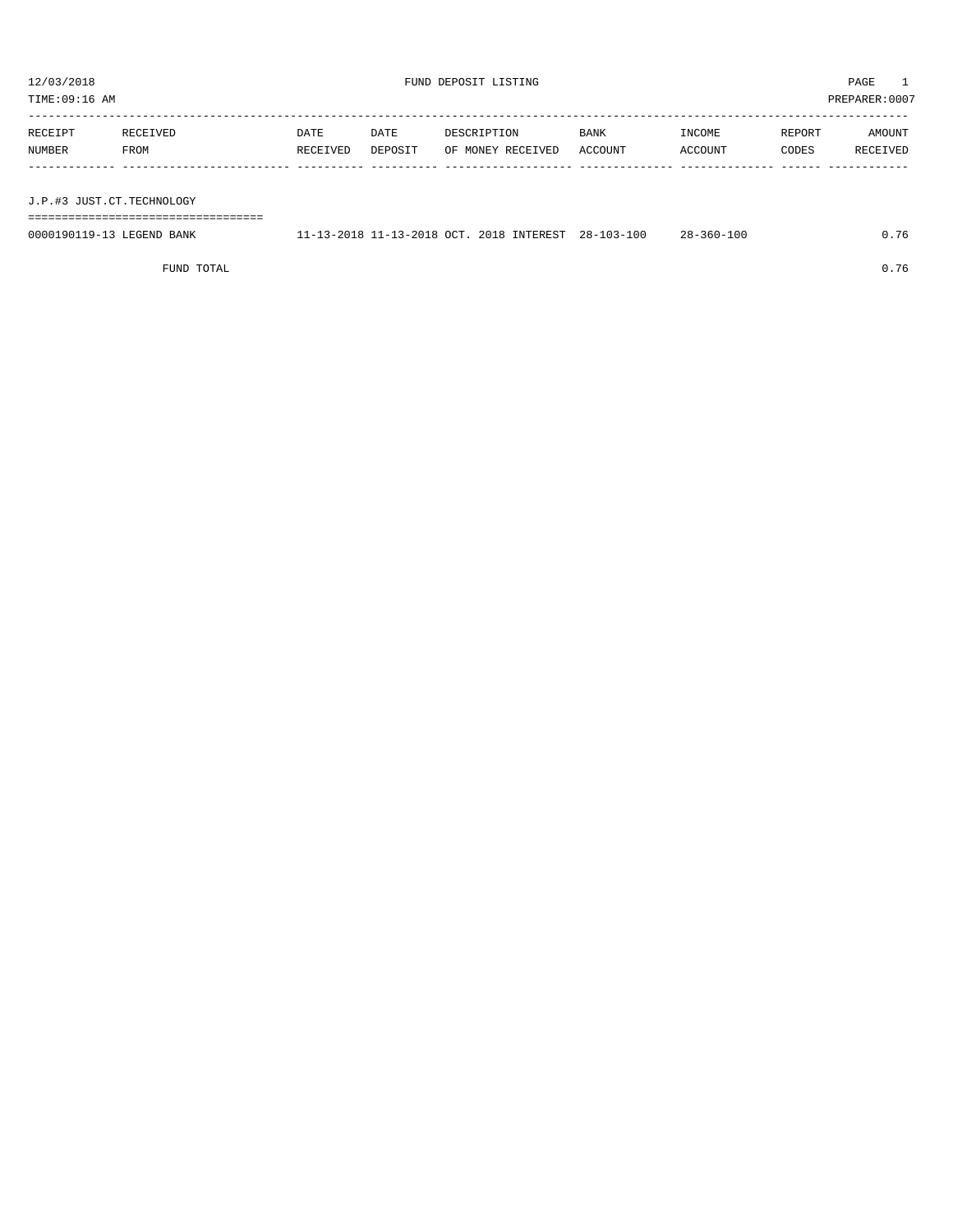| TIME:09:16 AM |          |          |         |                   |         |         |        | PREPARER:0007 |
|---------------|----------|----------|---------|-------------------|---------|---------|--------|---------------|
| RECEIPT       | RECEIVED | DATE     | DATE    | DESCRIPTION       | BANK    | INCOME  | REPORT | AMOUNT        |
| NUMBER        | FROM     | RECEIVED | DEPOSIT | OF MONEY RECEIVED | ACCOUNT | ACCOUNT | CODES  | RECEIVED      |
|               |          |          |         |                   |         |         |        |               |

COURTHOUSE RESTORATION FUND

===================================

| 0000190107-01 TEXAS HISTORICAL COMMISSI 11-09-2018 11-09-2018 CTH PROGRAM GRANT 31-103-100 |  |  |  |  | $31 - 330 - 510$ | 90,382.47 |
|--------------------------------------------------------------------------------------------|--|--|--|--|------------------|-----------|
|                                                                                            |  |  |  |  |                  |           |

FUND TOTAL  $90,382.47$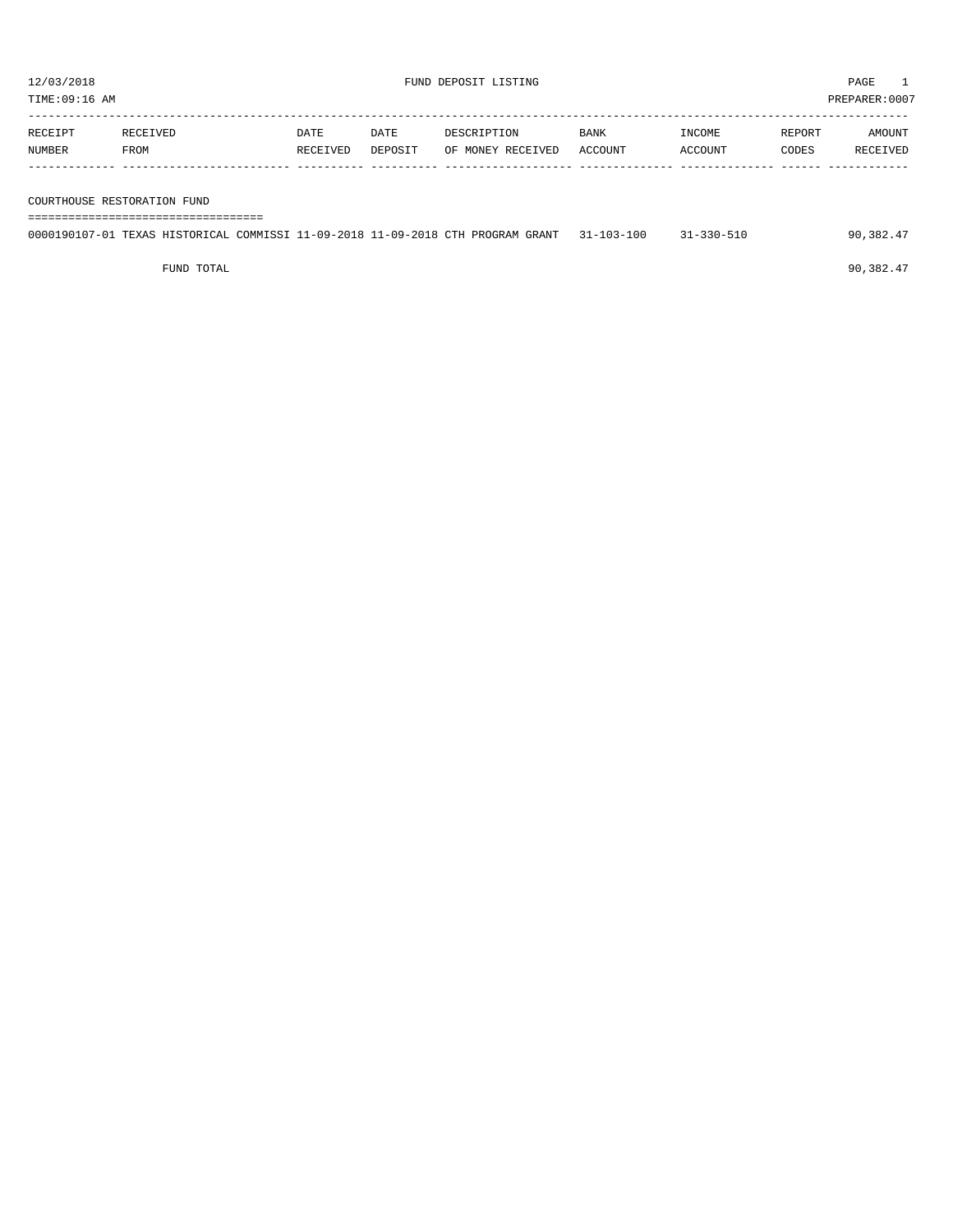TIME:09:16 AM PREPARER:0007

| RECEIPT | RECEIVED                    | DATE     | DATE    | DESCRIPTION       | BANK    | INCOME  | REPORT | AMOUNT   |
|---------|-----------------------------|----------|---------|-------------------|---------|---------|--------|----------|
| NUMBER  | FROM                        | RECEIVED | DEPOSIT | OF MONEY RECEIVED | ACCOUNT | ACCOUNT | CODES  | RECEIVED |
|         |                             |          |         |                   |         |         |        |          |
|         |                             |          |         |                   |         |         |        |          |
|         | DISTRICT CT.RECORDS ARCHIVE |          |         |                   |         |         |        |          |
|         |                             |          |         |                   |         |         |        |          |

| 0000190113-17 DISTRICT CLERK | 11-09-2018 11-09-2018 OCT. 1-31, 2018               | $34 - 103 - 100$ | $34 - 370 - 450$ | 605.      |
|------------------------------|-----------------------------------------------------|------------------|------------------|-----------|
| 0000190119-14 LEGEND BANK    | 11-13-2018 11-13-2018 OCT, 2018 INTEREST 34-103-100 |                  | $34 - 360 - 100$ | <b>QQ</b> |

FUND TOTAL  $609.77$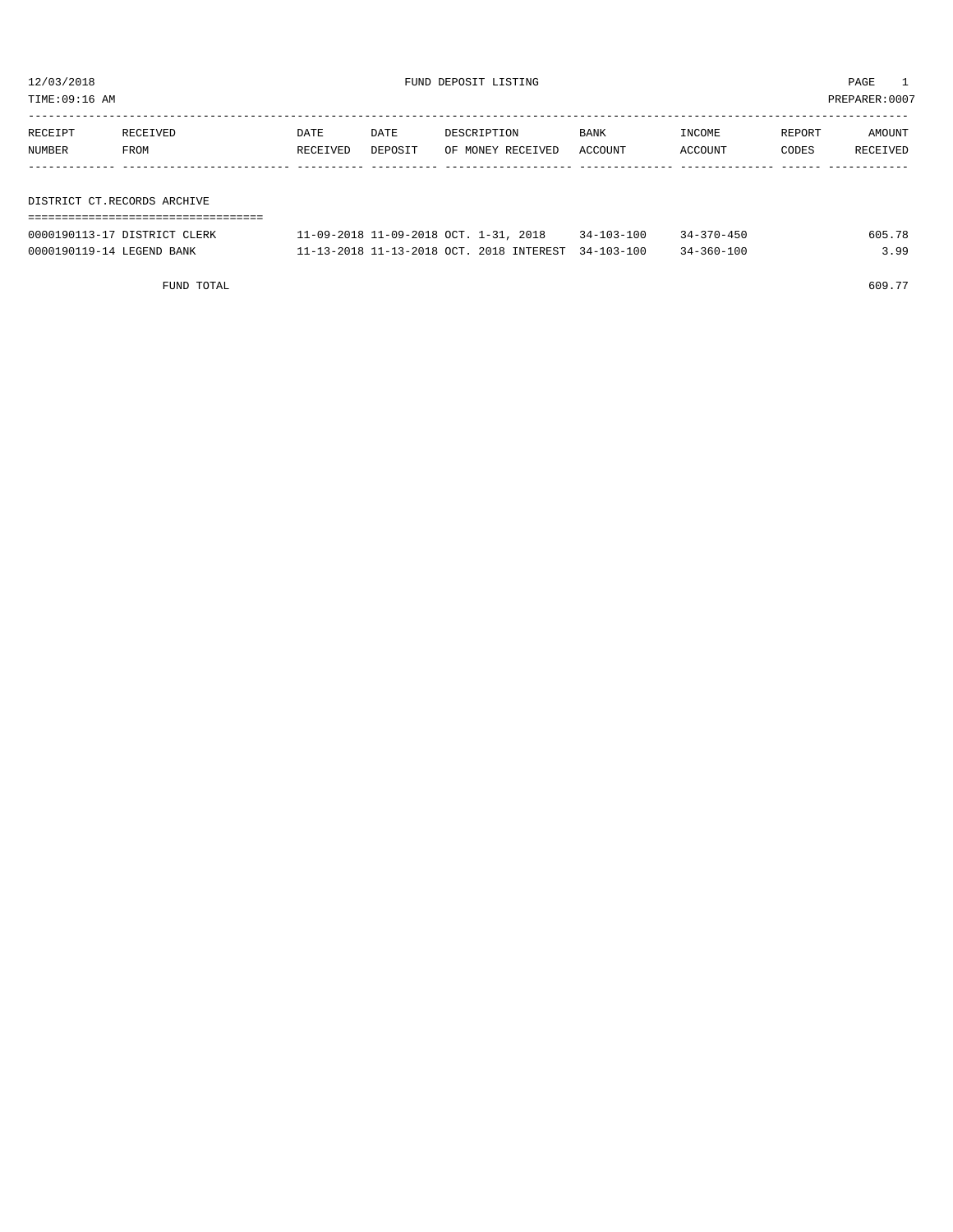TIME:09:16 AM PREPARER:0007

| RECEIPT          | RECEIVED | DATE     | DATE    | DESCRIPTION       | BANK    | INCOME  | REPORT | AMOUNT   |
|------------------|----------|----------|---------|-------------------|---------|---------|--------|----------|
| NUMBER           | FROM     | RECEIVED | DEPOSIT | OF MONEY RECEIVED | ACCOUNT | ACCOUNT | CODES  | RECEIVED |
|                  |          |          |         |                   |         |         |        |          |
|                  |          |          |         |                   |         |         |        |          |
| LAW LIBRARY FUND |          |          |         |                   |         |         |        |          |

| =========================    |                                                     |                  |                  |          |
|------------------------------|-----------------------------------------------------|------------------|------------------|----------|
| 0000190113-18 DISTRICT CLERK | 11-09-2018 11-09-2018 OCT. 1-31, 2018               | $35 - 103 - 100$ | $35 - 340 - 450$ | 1,155.00 |
| 0000190119-15 LEGEND BANK    | 11-13-2018 11-13-2018 OCT. 2018 INTEREST 35-103-100 |                  | $35 - 360 - 100$ | 23.06    |

FUND TOTAL 1,178.06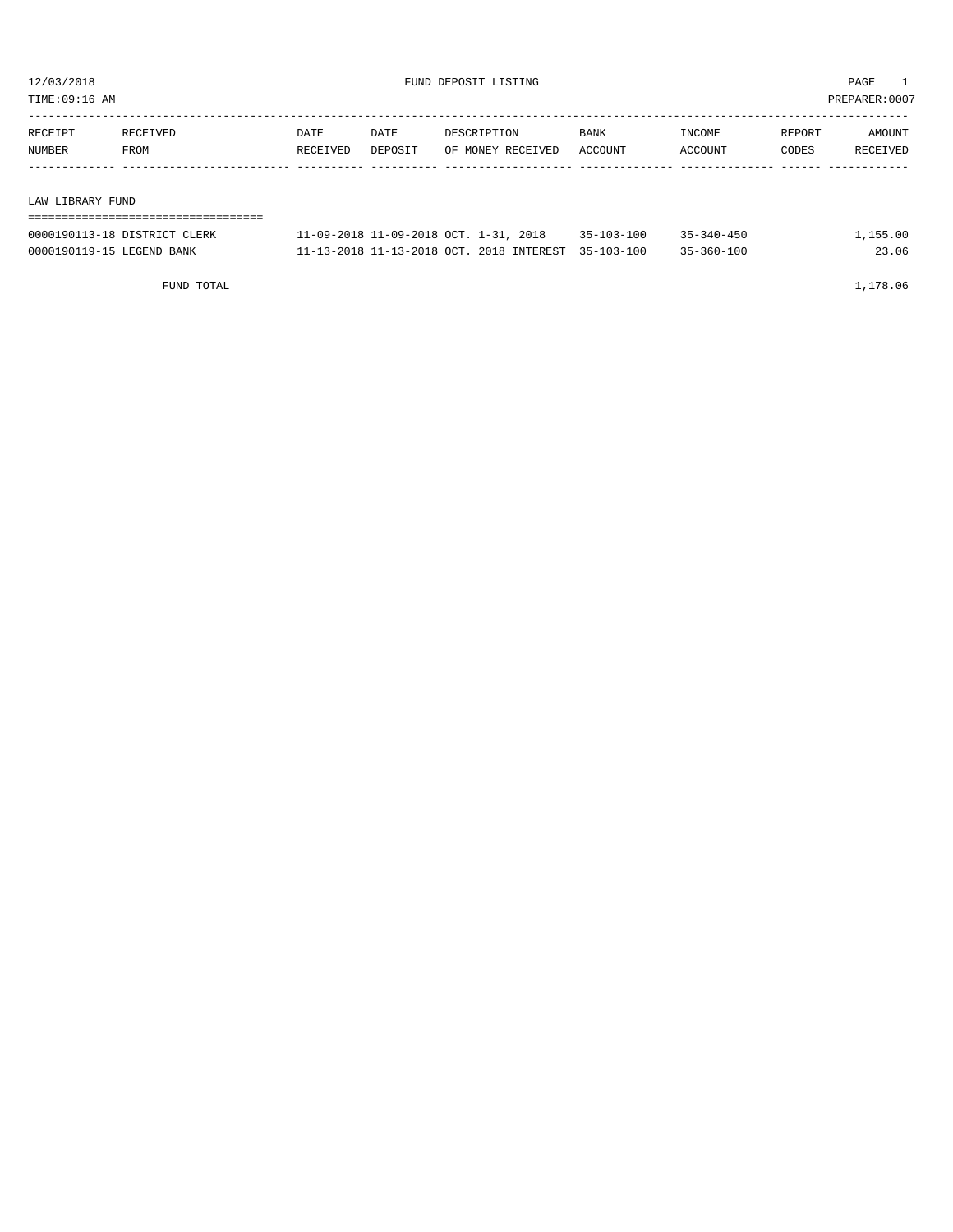12/03/2018 FUND DEPOSIT LISTING PAGE 1

| RECEIPT | RECEIVED    | DATE     | DATE    | DESCRIPTION       | BANK    | <b>TNCOME</b> | REPORT | <b>AMOUNT</b>   |
|---------|-------------|----------|---------|-------------------|---------|---------------|--------|-----------------|
| NUMBER  | <b>FROM</b> | RECEIVED | DEPOSIT | OF MONEY RECEIVED | ACCOUNT | ACCOUNT       | CODES  | <b>RECEIVED</b> |
|         |             |          |         |                   |         |               |        |                 |

D.A. FEE ACCOUNT FUND

| 0000190094-01 DISTRICT ATTORNEY TRUST                11-01-2018 11-01-2018 CHECK FEES |                                                     | $36 - 103 - 136$ | 36-340-475 | 165.00 |
|---------------------------------------------------------------------------------------|-----------------------------------------------------|------------------|------------|--------|
| 0000190109-01 FANNIN COUNTY CSCD                                                      | 11-09-2018 11-09-2018 BLOOD DRAWS                   | $36 - 103 - 136$ | 36-370-130 | 175.20 |
| 0000190119-23 LEGEND BANK                                                             | 11-13-2018 11-13-2018 OCT. 2018 INTEREST 36-103-136 |                  | 36-360-100 | 1.02   |
| 0000190119-24 LEGEND BANK                                                             | 11-13-2018 11-13-2018 OCT. 2018 INTEREST 36-103-236 |                  | 36-360-236 | 1.93   |

FUND TOTAL 343.15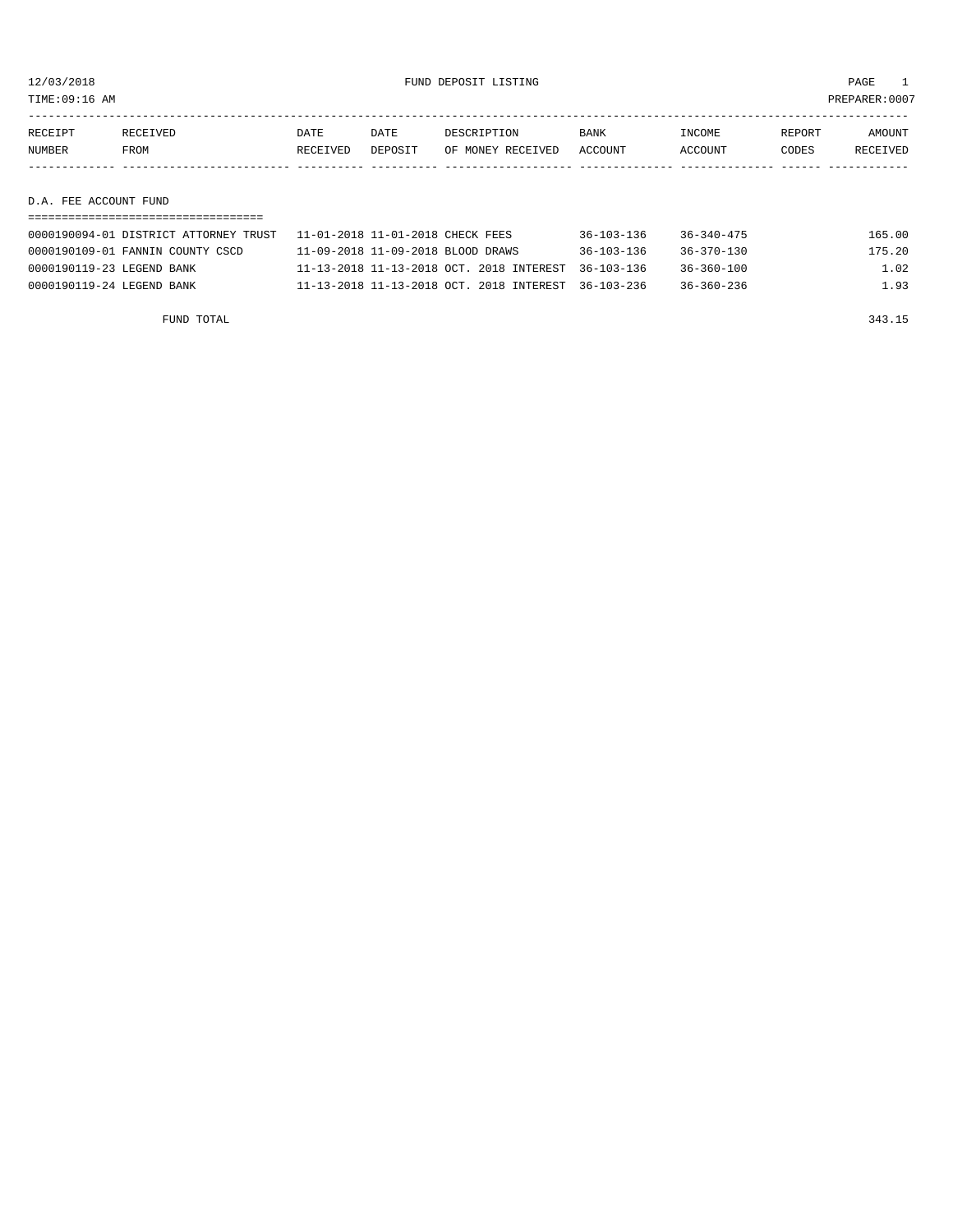| TIME:09:16 AM      |          |          |         |                   |         |         |        | PREPARER: 0007 |
|--------------------|----------|----------|---------|-------------------|---------|---------|--------|----------------|
| RECEIPT            | RECEIVED | DATE     | DATE    | DESCRIPTION       | BANK    | INCOME  | REPORT | AMOUNT         |
| NUMBER             | FROM     | RECEIVED | DEPOSIT | OF MONEY RECEIVED | ACCOUNT | ACCOUNT | CODES  | RECEIVED       |
|                    |          |          |         |                   |         |         |        |                |
| CONTRABAND SEIZURE |          |          |         |                   |         |         |        |                |

===================================

| 0000190119-25 LEGEND BANK | 11-13-2018 11-13-2018 OCT. 2018 INTEREST 37-103-137 |  | $37 - 360 - 100$ | J.30 |
|---------------------------|-----------------------------------------------------|--|------------------|------|
|                           |                                                     |  |                  |      |

FUND TOTAL  $0.30$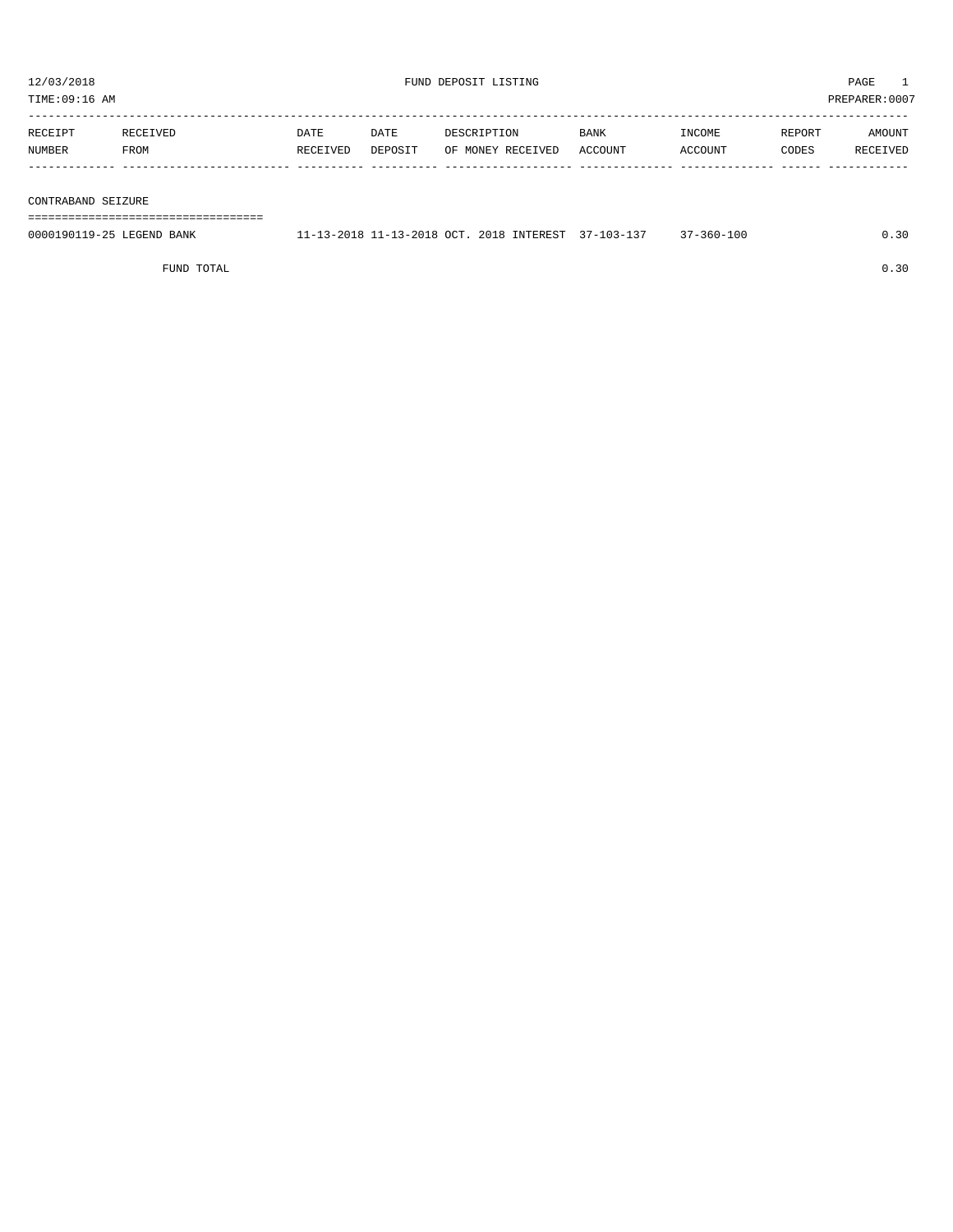TIME:09:16 AM PREPARER:0007

| RECEIPT       | RECEIVED | DATE     | DATE    | DESCRIPTION       | <b>BANK</b> | INCOME  | REPORT | AMOUNT   |
|---------------|----------|----------|---------|-------------------|-------------|---------|--------|----------|
| NUMBER        | FROM     | RECEIVED | DEPOSIT | OF MONEY RECEIVED | ACCOUNT     | ACCOUNT | CODES  | RECEIVED |
|               |          |          |         |                   |             |         |        |          |
|               |          |          |         |                   |             |         |        |          |
| IHC CO-OP GIN |          |          |         |                   |             |         |        |          |

# ===================================

| 0000190096-06 TEXPOOL     | 11-01-2018 11-01-2018 OCT, 2018 INTEREST 38-103-175 |  | $38 - 360 - 100$ | 33.86 |
|---------------------------|-----------------------------------------------------|--|------------------|-------|
| 0000190119-16 LEGEND BANK | 11-13-2018 11-13-2018 OCT, 2018 INTEREST 38-103-100 |  | $38 - 360 - 100$ | 0.09  |

FUND TOTAL 33.95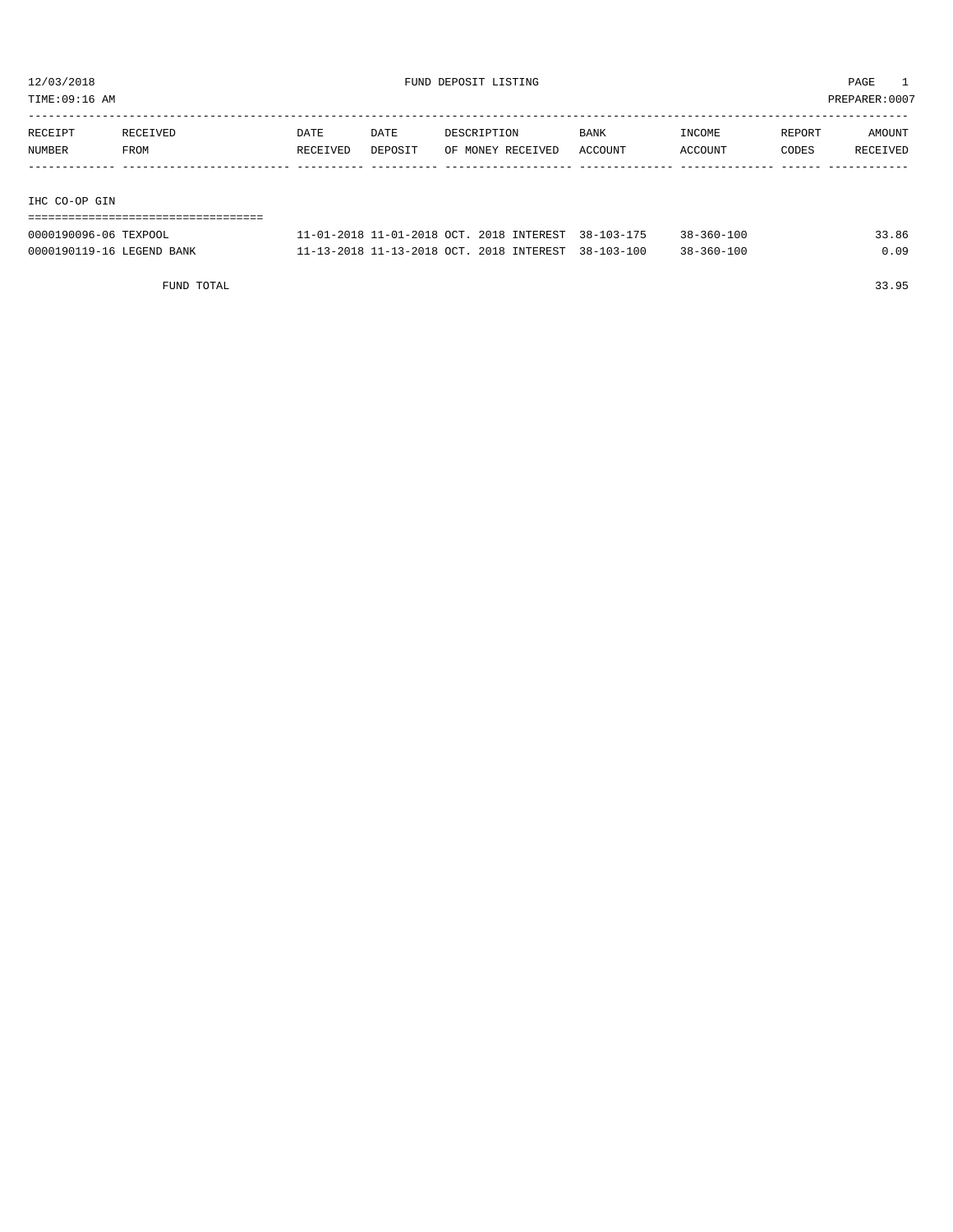TIME:09:16 AM PREPARER:0007

| RECEIPT         | RECEIVED | DATE     | DATE    | DESCRIPTION       | <b>BANK</b> | INCOME  | REPORT | AMOUNT   |  |
|-----------------|----------|----------|---------|-------------------|-------------|---------|--------|----------|--|
| NUMBER          | FROM     | RECEIVED | DEPOSIT | OF MONEY RECEIVED | ACCOUNT     | ACCOUNT | CODES  | RECEIVED |  |
|                 |          |          |         |                   |             |         |        |          |  |
|                 |          |          |         |                   |             |         |        |          |  |
| IHC B.R. COOPER |          |          |         |                   |             |         |        |          |  |
|                 |          |          |         |                   |             |         |        |          |  |

| 0000190096-07 TEXPOOL     | 11-01-2018 11-01-2018 OCT, 2018 INTEREST 39-103-175 |  | $39 - 360 - 100$ |     |
|---------------------------|-----------------------------------------------------|--|------------------|-----|
| 0000190119-17 LEGEND BANK | 11-13-2018 11-13-2018 OCT. 2018 INTEREST 39-103-100 |  | $39 - 360 - 100$ | .90 |

FUND TOTAL 13.22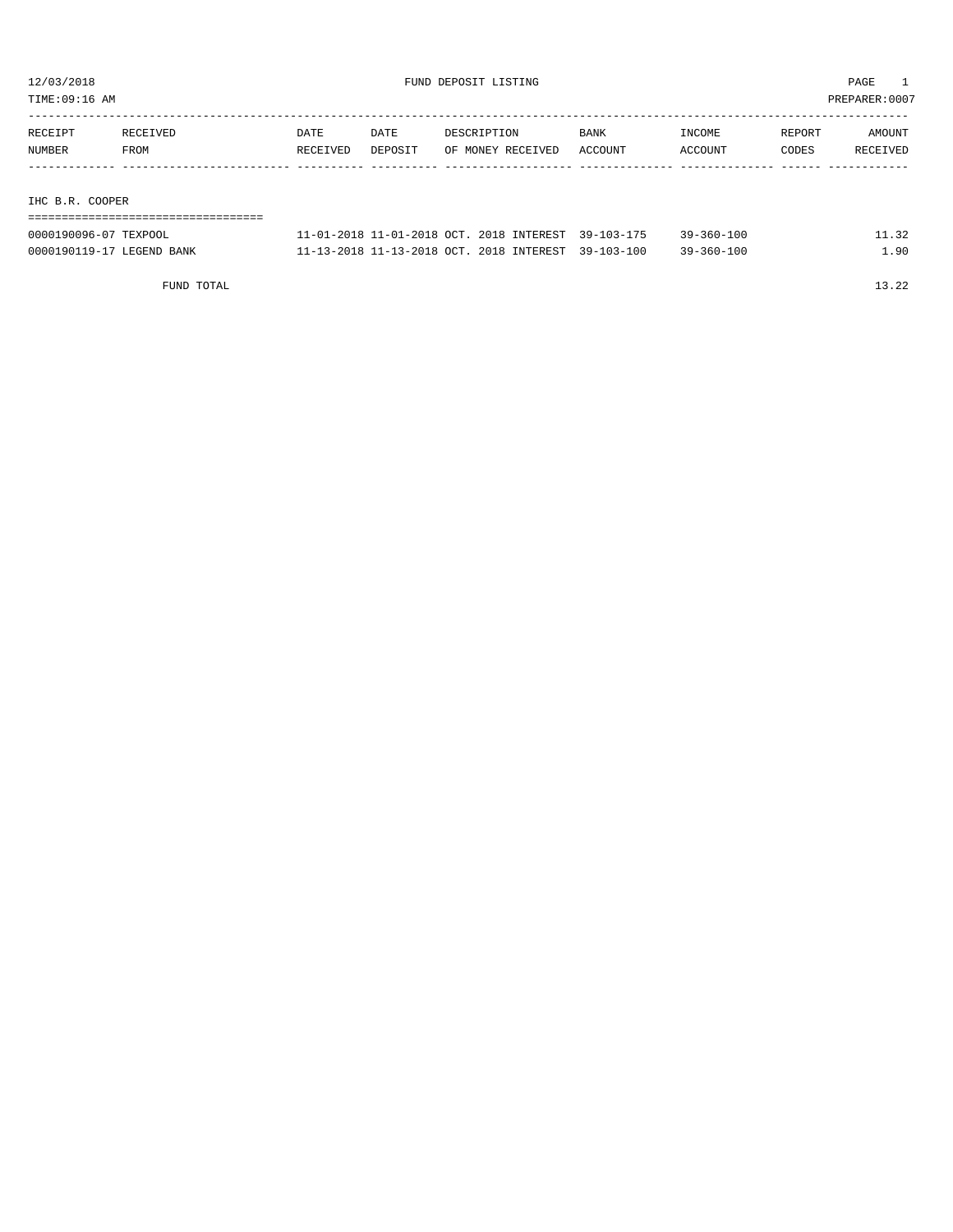TIME:09:16 AM PREPARER:0007

| RECEIPT | <b>RECEIVED</b> | DATE     | DATE    | DESCRIPTION       | <b>BANK</b> | INCOME  | REPORT | AMOUNT          |
|---------|-----------------|----------|---------|-------------------|-------------|---------|--------|-----------------|
| NUMBER  | <b>FROM</b>     | RECEIVED | DEPOSIT | OF MONEY RECEIVED | ACCOUNT     | ACCOUNT | CODES  | <b>RECEIVED</b> |
|         |                 |          |         |                   |             |         |        |                 |

### SAFE ROOM REIMBURSEMENT PROGRAM

| ---------------------------------- |  |  |                                                                                              |                  |           |
|------------------------------------|--|--|----------------------------------------------------------------------------------------------|------------------|-----------|
|                                    |  |  | 0000190089-01 TEXAS DEPT. OF PUBLIC SAF 11-01-2018 11-01-2018 REIMB. # 25 & 26 ST 46-103-100 | $46 - 330 - 475$ | 35,527.25 |
|                                    |  |  | 0000190089-02 TEXAS DEPT. OF PUBLIC SAF 11-01-2018 11-01-2018 REIMB. # 25 & 26 ST 46-103-100 | $46 - 330 - 476$ | 1,200.01  |

FUND TOTAL 36,727.26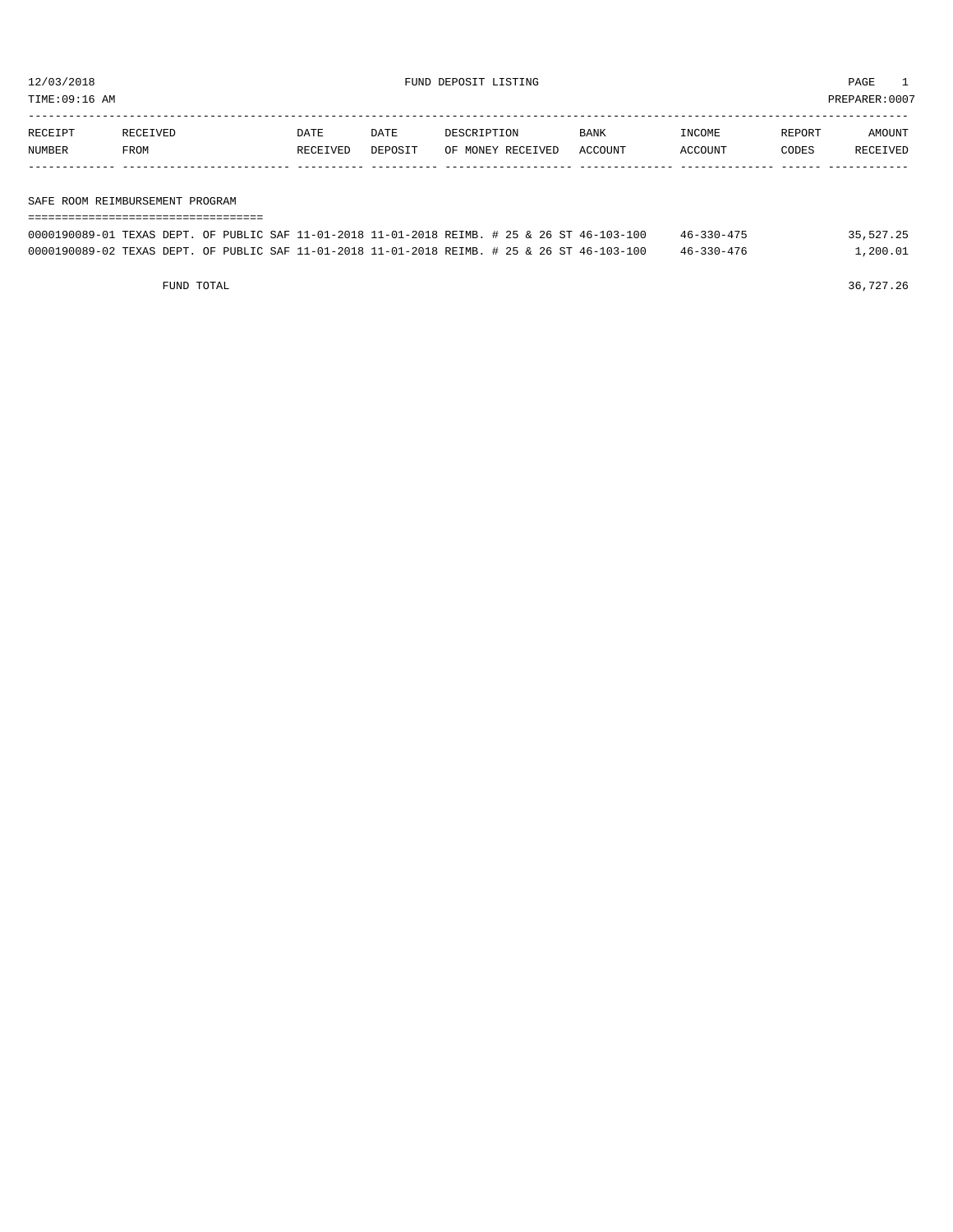| TIME:09:16 AM     |                                     |                  |                 |                                  |                 |                   | PREPARER: 0007  |                    |
|-------------------|-------------------------------------|------------------|-----------------|----------------------------------|-----------------|-------------------|-----------------|--------------------|
| RECEIPT<br>NUMBER | RECEIVED<br>FROM                    | DATE<br>RECEIVED | DATE<br>DEPOSIT | DESCRIPTION<br>OF MONEY RECEIVED | BANK<br>ACCOUNT | INCOME<br>ACCOUNT | REPORT<br>CODES | AMOUNT<br>RECEIVED |
|                   |                                     |                  |                 |                                  |                 |                   |                 |                    |
|                   | CO. CLK. COURT RECORDS PRESERVATION |                  |                 |                                  |                 |                   |                 |                    |

===================================

0000190119-18 LEGEND BANK 11-13-2018 11-13-2018 OCT. 2018 INTEREST 52-103-100 52-360-100 1.75

FUND TOTAL 1.75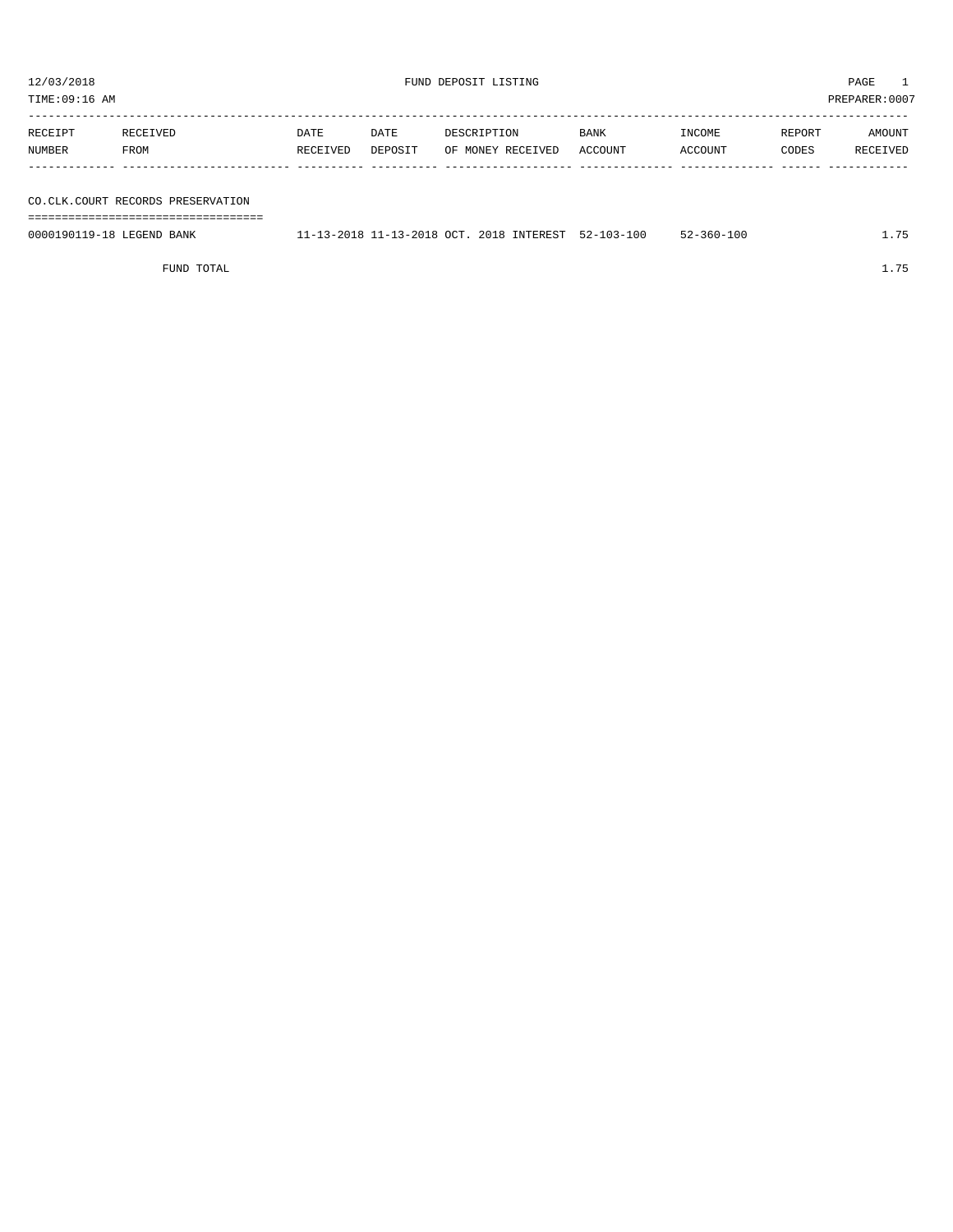TIME:09:16 AM PREPARER:0007

| RECEIPT | RECEIVED | DATE     | DATE    | DESCRIPTION       | <b>BANK</b> | INCOME  | REPORT | AMOUNT   |
|---------|----------|----------|---------|-------------------|-------------|---------|--------|----------|
| NUMBER  | FROM     | RECEIVED | DEPOSIT | OF MONEY RECEIVED | ACCOUNT     | ACCOUNT | CODES  | RECEIVED |
|         |          |          |         |                   |             |         |        |          |
|         |          |          |         |                   |             |         |        |          |

# F C SHERIFF FORFEITURE

| -----------------------   |                                                     |                  |      |
|---------------------------|-----------------------------------------------------|------------------|------|
| 0000190119-26 LEGEND BANK | 11-13-2018 11-13-2018 OCT. 2018 INTEREST 56-103-156 | $56 - 360 - 100$ | 5.27 |
| 0000190119-27 LEGEND BANK | 11-13-2018 11-13-2018 OCT. 2018 INTEREST 56-103-159 | $56 - 360 - 100$ | 0 11 |

FUND TOTAL 5.38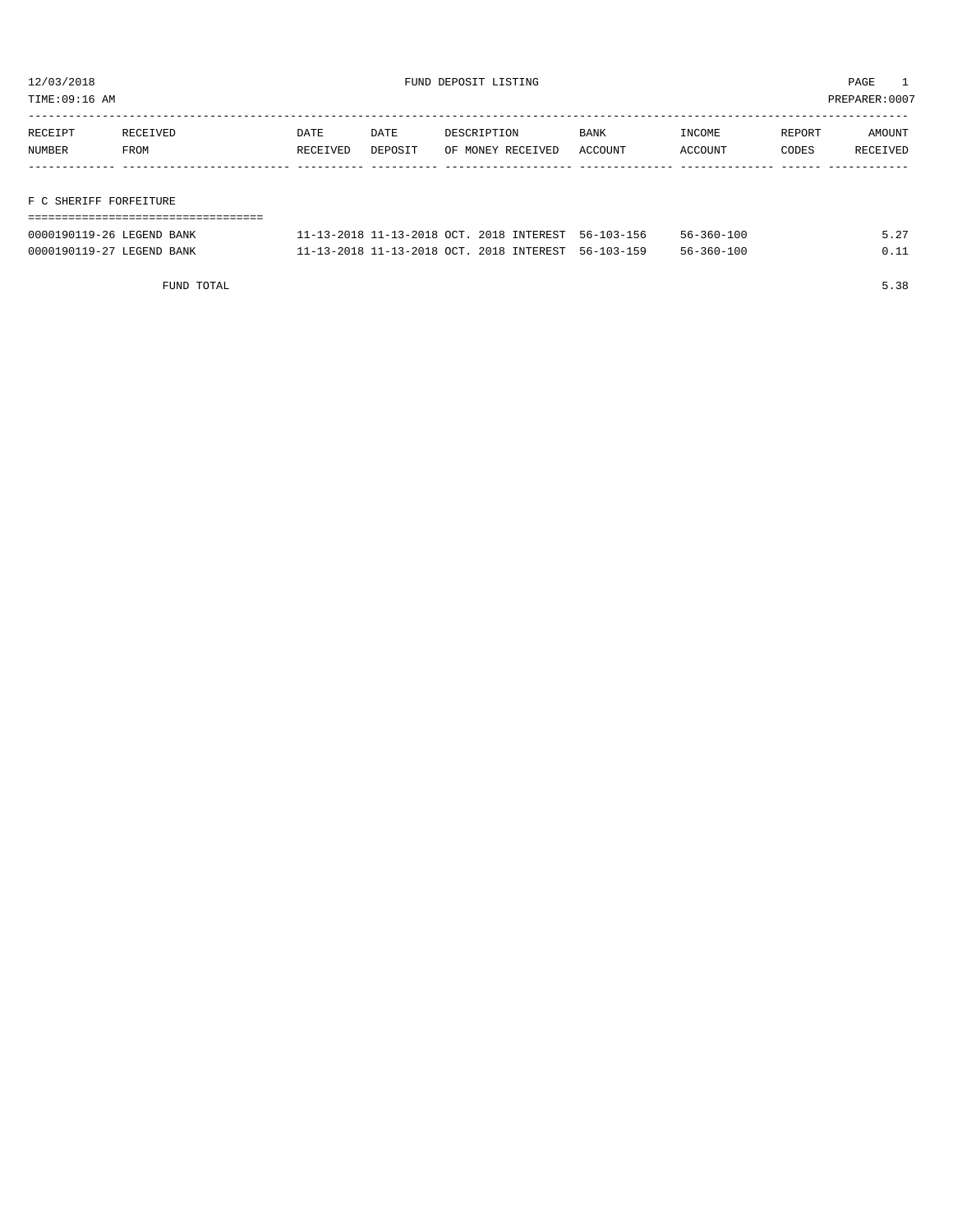| TIME:09:16 AM      |          |          |         |                   |             |           |        | PREPARER:0007 |  |  |
|--------------------|----------|----------|---------|-------------------|-------------|-----------|--------|---------------|--|--|
|                    |          |          |         |                   |             |           |        |               |  |  |
| RECEIPT            | RECEIVED | DATE     | DATE    | DESCRIPTION       | <b>BANK</b> | INCOME    | REPORT | AMOUNT        |  |  |
| NUMBER             | FROM     | RECEIVED | DEPOSIT | OF MONEY RECEIVED | ACCOUNT     | ACCOUNT   | CODES  | RECEIVED      |  |  |
|                    |          |          |         |                   |             |           |        |               |  |  |
|                    |          |          |         |                   |             |           |        |               |  |  |
| DRUG COURT PROGRAM |          |          |         |                   |             |           |        |               |  |  |
|                    |          |          |         |                   |             |           |        |               |  |  |
|                    |          |          |         |                   | $-0.0000$   | $= 0.000$ |        | .             |  |  |

| 0000190113-25 DISTRICT CLERK | $1-09-2018$ 11-09-2018 OCT. 1-31, 2018              | $59 - 103 - 100$ | $59 - 370 - 425$ | 126.44 |
|------------------------------|-----------------------------------------------------|------------------|------------------|--------|
| 0000190119-19 LEGEND BANK    | 11-13-2018 11-13-2018 OCT, 2018 INTEREST 59-103-100 |                  | $59 - 360 - 100$ |        |

FUND TOTAL 131.05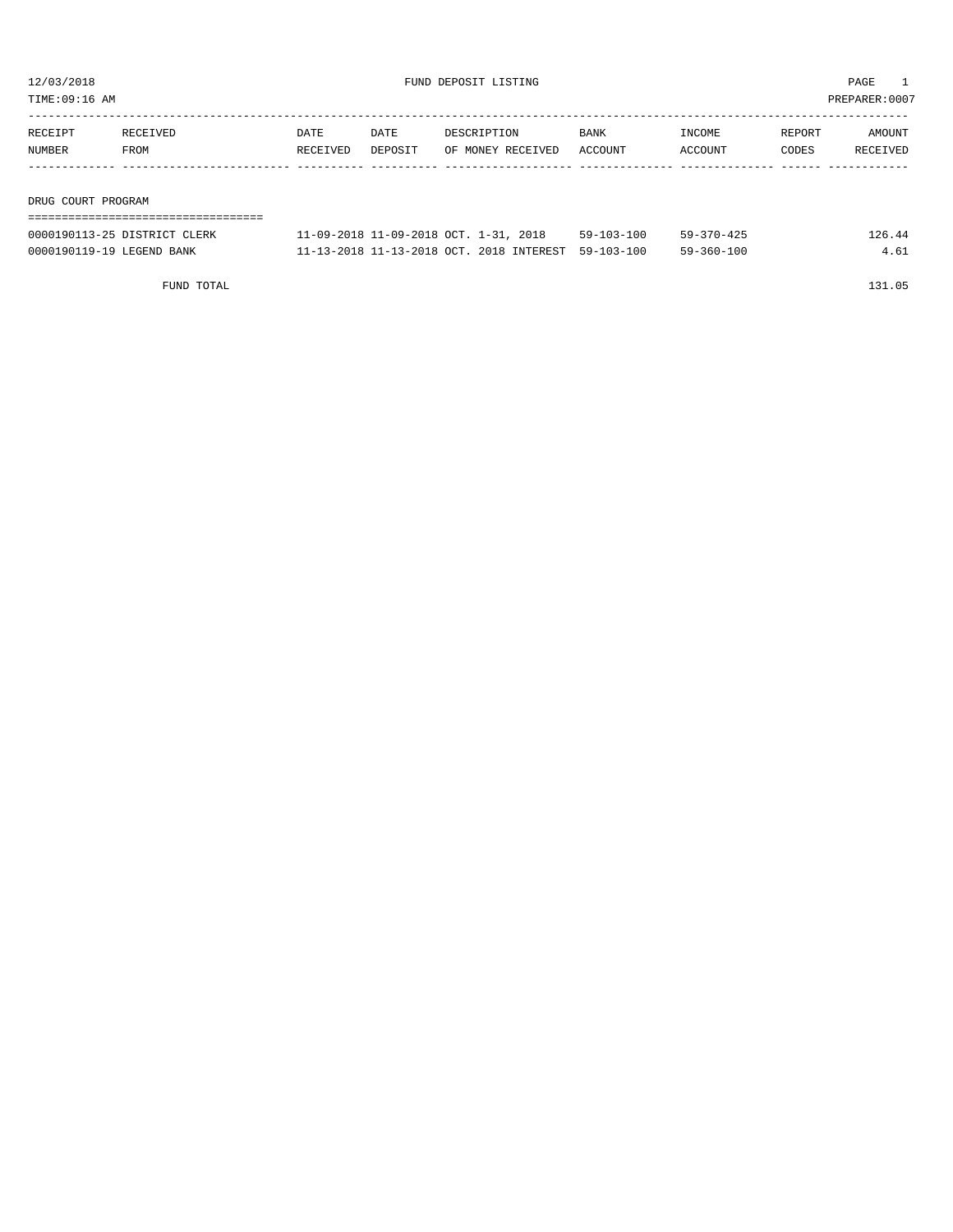| 12/03/2018<br>TIME: 09:16 AM |                                  |             | FUND DEPOSIT LISTING        |                   |                  |                  |        | PAGE<br>$\mathbf{1}$<br>PREPARER:0007 |  |  |  |
|------------------------------|----------------------------------|-------------|-----------------------------|-------------------|------------------|------------------|--------|---------------------------------------|--|--|--|
| RECEIPT                      | <b>RECEIVED</b>                  | <b>DATE</b> | DATE                        | DESCRIPTION       | BANK             | INCOME           | REPORT | AMOUNT                                |  |  |  |
| NUMBER                       | FROM                             | RECEIVED    | DEPOSIT                     | OF MONEY RECEIVED | ACCOUNT          | ACCOUNT          | CODES  | <b>RECEIVED</b>                       |  |  |  |
|                              |                                  |             |                             |                   |                  |                  |        |                                       |  |  |  |
| SINKING FUND                 |                                  |             |                             |                   |                  |                  |        |                                       |  |  |  |
|                              | ================================ |             |                             |                   |                  |                  |        |                                       |  |  |  |
|                              | 0000190088-02 APPRAISAL DISTRICT |             | 11-01-2018 11-01-2018 TAXES |                   | $60 - 103 - 100$ | $60 - 310 - 110$ |        | 9,584.62                              |  |  |  |
|                              | 0000190088-08 APPRAISAL DISTRICT |             | 11-01-2018 11-01-2018 TAXES |                   | 60-103-100       | $60 - 310 - 120$ |        | 192.05                                |  |  |  |
|                              | 0000190106-02 APPRAISAL DISTRICT |             | 11-09-2018 11-09-2018 TAXES |                   | $60 - 103 - 100$ | $60 - 310 - 110$ |        | 3,977.56                              |  |  |  |
|                              | 0000190106-08 APPRAISAL DISTRICT |             | 11-09-2018 11-09-2018 TAXES |                   | 60-103-100       | $60 - 310 - 120$ |        | 95.50                                 |  |  |  |
|                              | 0000190121-03 APPRAISAL DISTRICT |             | 11-15-2018 11-15-2018 TAXES |                   | $60 - 103 - 100$ | $60 - 310 - 110$ |        | 8,215.10                              |  |  |  |
|                              | 0000190121-09 APPRAISAL DISTRICT |             | 11-15-2018 11-15-2018 TAXES |                   | 60-103-100       | $60 - 310 - 120$ |        | 201.55                                |  |  |  |
|                              | 0000190144-03 APPRAISAL DISTRICT |             | 11-26-2018 11-26-2018 TAXES |                   | $60 - 103 - 100$ | $60 - 310 - 110$ |        | 6,493.44                              |  |  |  |
|                              | 0000190144-09 APPRAISAL DISTRICT |             | 11-26-2018 11-26-2018 TAXES |                   | $60 - 103 - 100$ | $60 - 310 - 120$ |        | 212.01                                |  |  |  |
|                              | 0000190151-03 APPRAISAL DISTRICT |             | 11-29-2018 11-29-2018 TAXES |                   | 60-103-100       | 60-310-110       |        | 2,197.04                              |  |  |  |

0000190151-09 APPRAISAL DISTRICT 11-29-2018 11-29-2018 TAXES 60-103-100 60-310-120 16.81

FUND TOTAL 31,185.68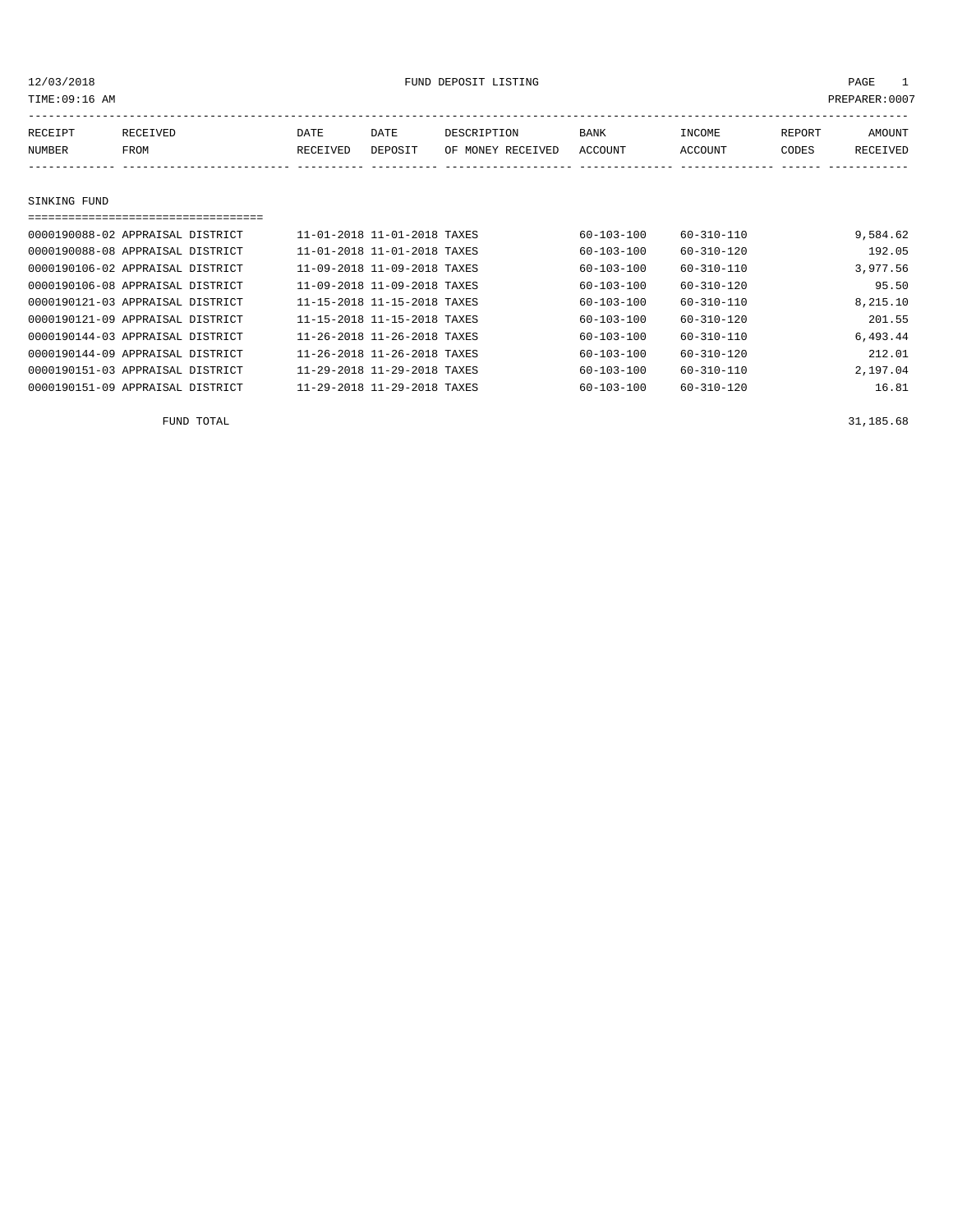| TIME:09:16 AM<br>PREPARER:0007      |          |          |         |                   |         |         |        |          |  |  |  |
|-------------------------------------|----------|----------|---------|-------------------|---------|---------|--------|----------|--|--|--|
|                                     |          |          |         |                   |         |         |        |          |  |  |  |
| RECEIPT                             | RECEIVED | DATE     | DATE    | DESCRIPTION       | BANK    | INCOME  | REPORT | AMOUNT   |  |  |  |
| NUMBER                              | FROM     | RECEIVED | DEPOSIT | OF MONEY RECEIVED | ACCOUNT | ACCOUNT | CODES  | RECEIVED |  |  |  |
|                                     |          |          |         |                   |         |         |        |          |  |  |  |
|                                     |          |          |         |                   |         |         |        |          |  |  |  |
| DIST.CLK.CO.&DIST.CT.TECH.-COMB.FUN |          |          |         |                   |         |         |        |          |  |  |  |
|                                     |          |          |         |                   |         |         |        |          |  |  |  |

| 0000190113-23 DISTRICT CLERK | 11-09-2018 11-09-2018 OCT. 1-31, 2018 | 61-103-100 | 61-370-440 | 37.15 |
|------------------------------|---------------------------------------|------------|------------|-------|
|                              |                                       |            |            |       |

FUND TOTAL 37.15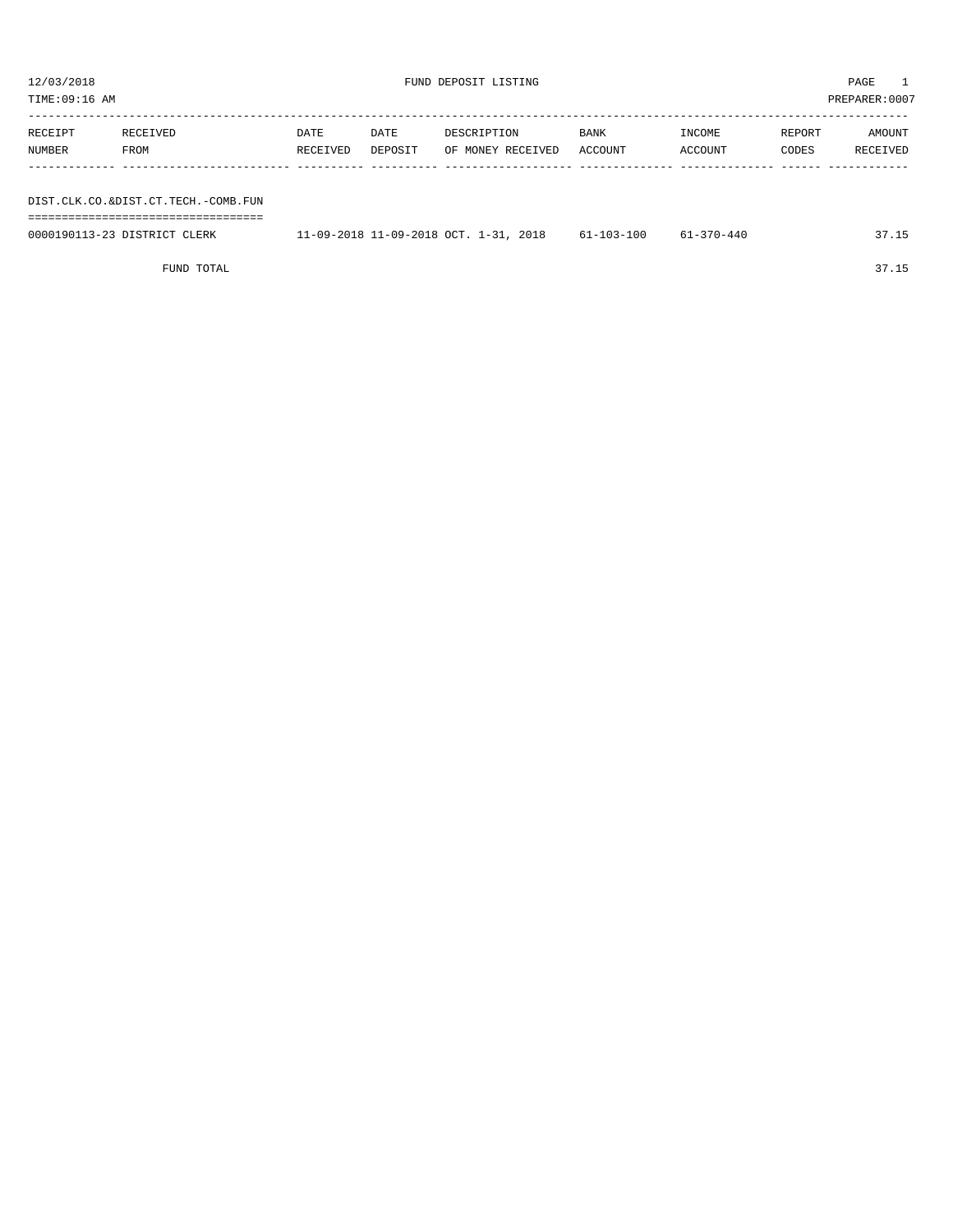| TIME:09:16 AM<br>PREPARER: 0007 |                                     |                  |                 |                                          |                 |                   |                        |                    |  |  |
|---------------------------------|-------------------------------------|------------------|-----------------|------------------------------------------|-----------------|-------------------|------------------------|--------------------|--|--|
| RECEIPT<br>NUMBER               | RECEIVED<br>FROM                    | DATE<br>RECEIVED | DATE<br>DEPOSIT | DESCRIPTION<br>OF MONEY RECEIVED         | BANK<br>ACCOUNT | INCOME<br>ACCOUNT | REPORT<br><b>CODES</b> | AMOUNT<br>RECEIVED |  |  |
|                                 | DIST.CLK.COURT RECORDS PRESERVATION |                  |                 |                                          |                 |                   |                        |                    |  |  |
|                                 |                                     |                  |                 |                                          |                 |                   |                        |                    |  |  |
|                                 | 0000190113-24 DISTRICT CLERK        |                  |                 | 11-09-2018 11-09-2018 OCT. 1-31, 2018    | 62-103-100      | 62-370-133        |                        | 429.06             |  |  |
| 0000190119-20 LEGEND BANK       |                                     |                  |                 | 11-13-2018 11-13-2018 OCT. 2018 INTEREST | 62-103-100      | $62 - 360 - 100$  |                        | 4.47               |  |  |

FUND TOTAL 433.53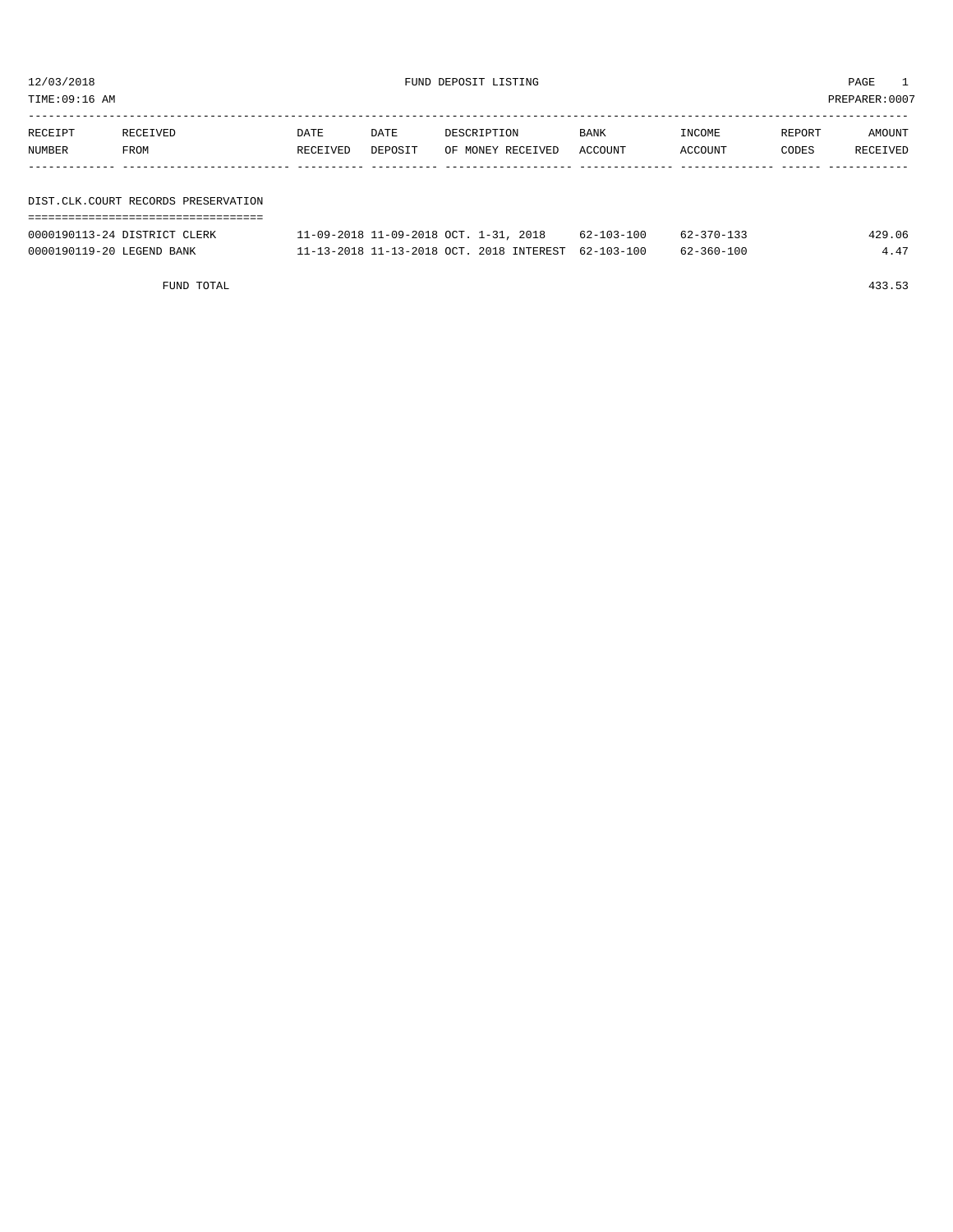| TIME:09:16 AM             |                                       |          |         |                                                     |         |            |        | PREPARER:0007 |
|---------------------------|---------------------------------------|----------|---------|-----------------------------------------------------|---------|------------|--------|---------------|
|                           |                                       |          |         |                                                     |         |            |        |               |
| RECEIPT                   | RECEIVED                              | DATE     | DATE    | DESCRIPTION                                         | BANK    | INCOME     | REPORT | AMOUNT        |
| NUMBER                    | FROM                                  | RECEIVED | DEPOSIT | OF MONEY RECEIVED                                   | ACCOUNT | ACCOUNT    | CODES  | RECEIVED      |
|                           |                                       |          |         |                                                     |         |            |        |               |
|                           |                                       |          |         |                                                     |         |            |        |               |
|                           | 2017 GO BONDS-CONSTRUCTION FUND       |          |         |                                                     |         |            |        |               |
| 0000190119-30 LEGEND BANK | ===================================== |          |         | 11-13-2018 11-13-2018 OCT. 2018 INTEREST 66-103-166 |         | 66-360-166 |        | 4,841.19      |
|                           |                                       |          |         |                                                     |         |            |        |               |

FUND TOTAL  $4,841.19$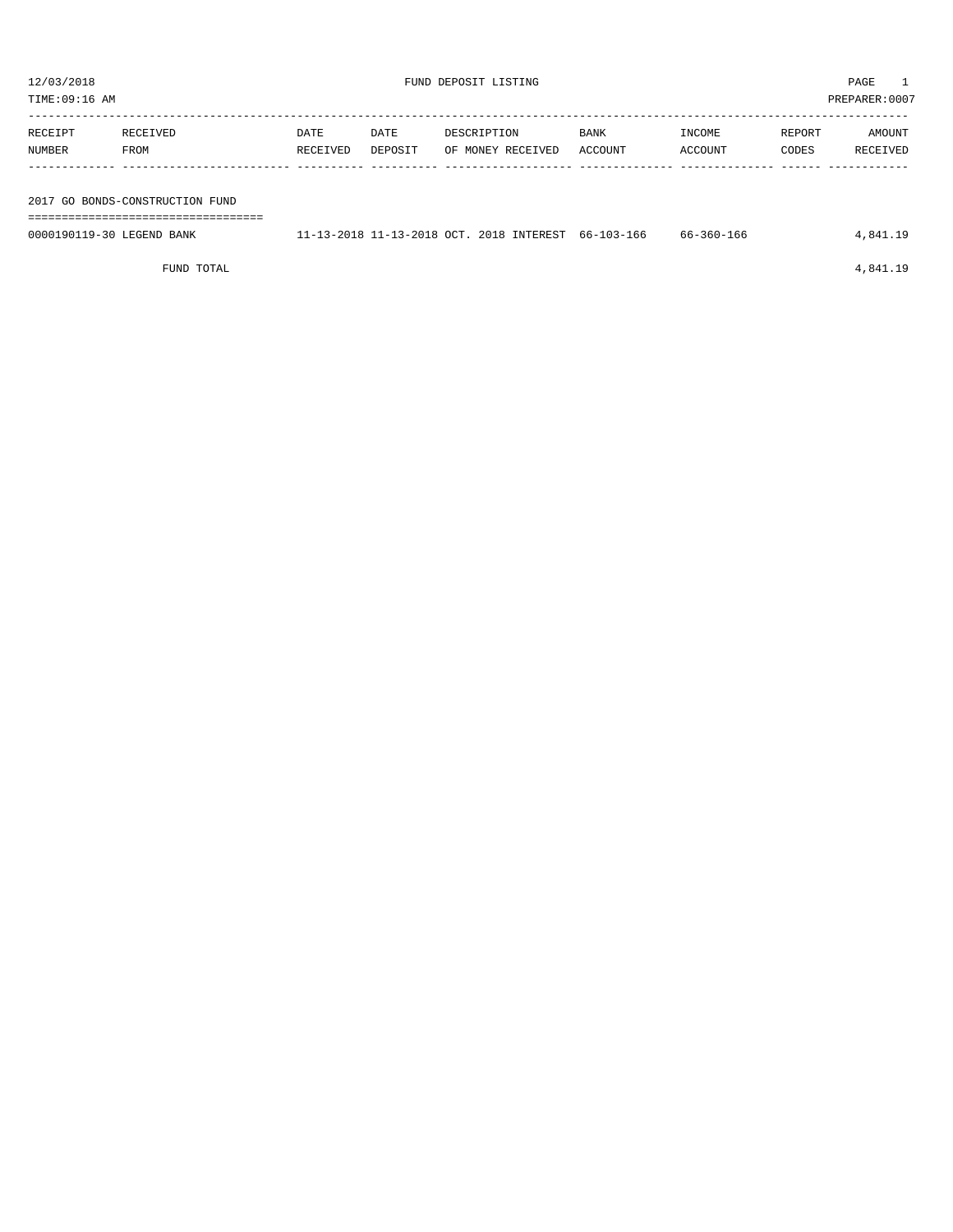| TIME:09:16 AM     |                                 |          |         |                   |         |            |        | PREPARER:0007 |
|-------------------|---------------------------------|----------|---------|-------------------|---------|------------|--------|---------------|
|                   |                                 |          |         |                   |         |            |        |               |
| RECEIPT           | RECEIVED                        | DATE     | DATE    | DESCRIPTION       | BANK    | INCOME     | REPORT | AMOUNT        |
| NUMBER            | FROM                            | RECEIVED | DEPOSIT | OF MONEY RECEIVED | ACCOUNT | ACCOUNT    | CODES  | RECEIVED      |
|                   |                                 |          |         |                   |         |            |        |               |
|                   |                                 |          |         |                   |         |            |        |               |
| RIGHT OF WAY FUND |                                 |          |         |                   |         |            |        |               |
|                   | =============================== |          |         |                   |         |            |        |               |
|                   |                                 |          |         |                   |         | ___ ___ __ |        | .             |

| 0000190096-08 TEXPOOL     | '1-01-2018 11-01-2018 OCT. 2018 INTEREST 70-103-175 |  | $-360 - 100$     | .49.70 |
|---------------------------|-----------------------------------------------------|--|------------------|--------|
| 0000190119-21 LEGEND BANK | 11-13-2018 11-13-2018 OCT. 2018 INTEREST 70-103-100 |  | $70 - 360 - 100$ |        |

FUND TOTAL 152.03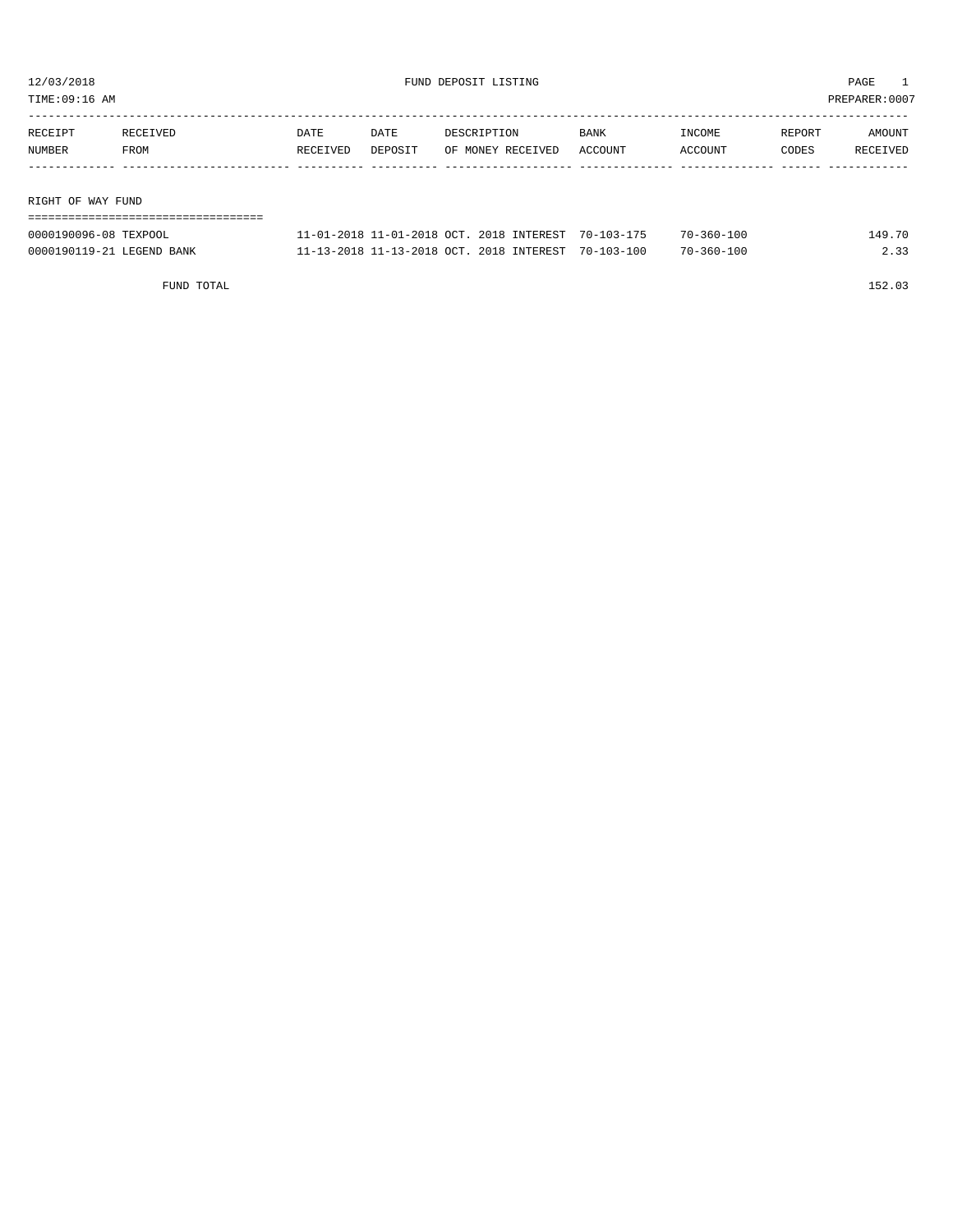12/03/2018 FUND DEPOSIT LISTING PAGE 1

| RECEIPT | RECEIVED | DATE     | DATE    | DESCRIPTION       | <b>BANK</b> | INCOME  | <b>REPORT</b> | AMOUNT          |
|---------|----------|----------|---------|-------------------|-------------|---------|---------------|-----------------|
| NUMBER  | FROM     | RECEIVED | DEPOSIT | OF MONEY RECEIVED | ACCOUNT     | ACCOUNT | CODES         | <b>RECEIVED</b> |
|         |          |          |         |                   |             |         |               |                 |

### JUVENILE PROBATION

| ================================== |  |                                          |  |  |                                                      |            |                  |        |  |  |
|------------------------------------|--|------------------------------------------|--|--|------------------------------------------------------|------------|------------------|--------|--|--|
| 0000190100-01 JUVENILE PROBATION   |  |                                          |  |  | 11-02-2018 11-02-2018 PID-2242 COURT COST 87-103-187 |            | 87-340-577       | 10.00  |  |  |
| 0000190114-01 JUVENILE PROBATION   |  |                                          |  |  | 11-09-2018 11-09-2018 PID-2118 DRUG TESTI 87-103-187 |            | $87 - 340 - 575$ | 25.00  |  |  |
| 0000190115-01 JUVENILE PROBATION   |  | 11-09-2018 11-09-2018 PID-2177 PROBATION |  |  |                                                      | 87-103-187 | $87 - 340 - 575$ | 10.00  |  |  |
| 0000190134-01 JUVENILE PROBATION   |  | 11-20-2018 11-20-2018 RESTITUTION        |  |  |                                                      | 87-103-187 | $87 - 340 - 576$ | 135.00 |  |  |
| 0000190134-02 JUVENILE PROBATION   |  |                                          |  |  | 11-20-2018 11-20-2018 DEFERRED PROSECUTIO 87-103-187 |            | $87 - 340 - 575$ | 30.00  |  |  |
| 0000190135-01 JUVENILE PROBATION   |  |                                          |  |  | 11-20-2018 11-20-2018 PID-2240 JOINT REST 87-103-187 |            | $87 - 340 - 576$ | 200.00 |  |  |
|                                    |  |                                          |  |  |                                                      |            |                  |        |  |  |

FUND TOTAL 410.00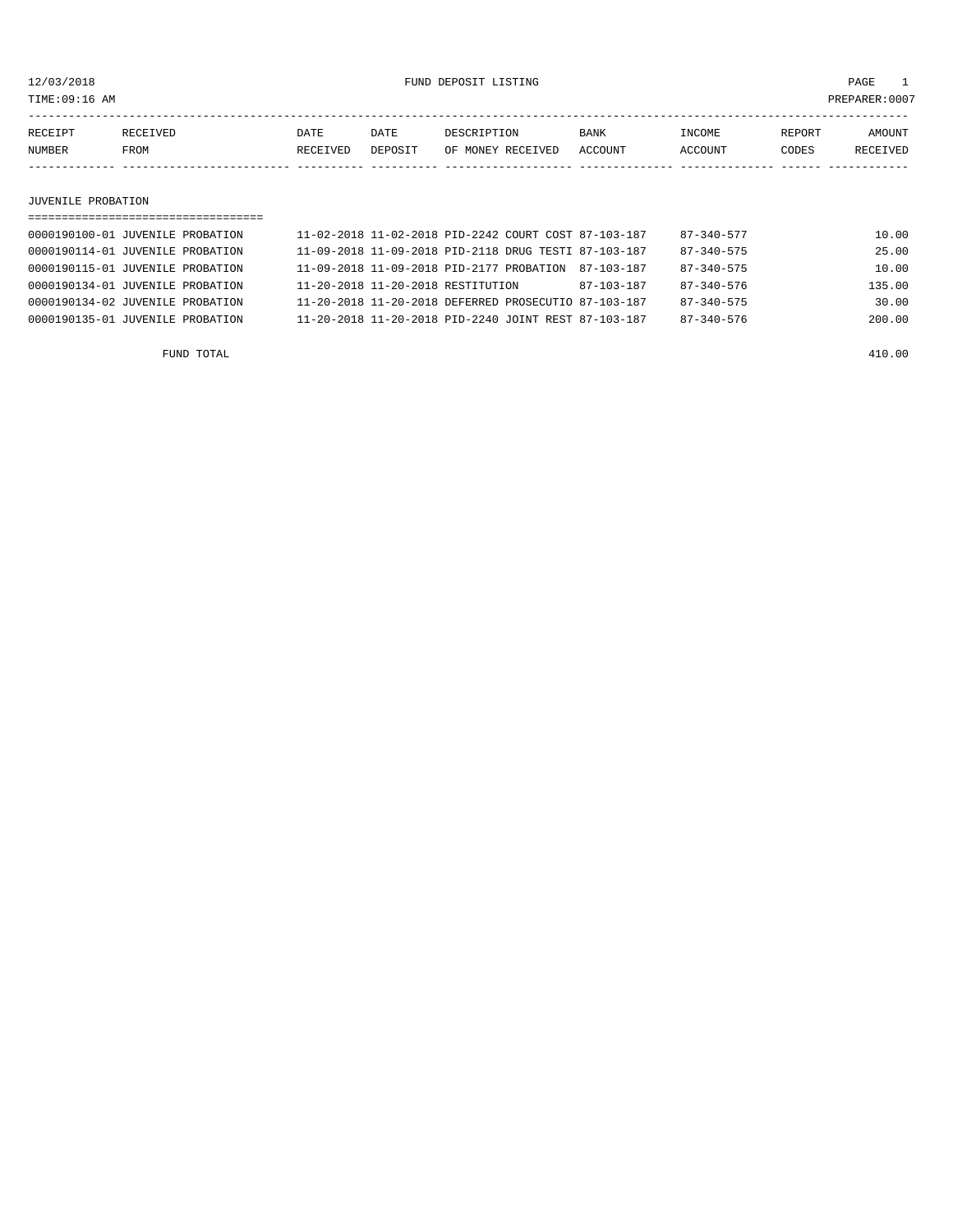# 12/03/2018 FUND DEPOSIT LISTING PAGE 1

| RECEIPT | <b>RECEIVED</b> | DATE     | DATE    | DESCRIPTION       | BANK    | INCOME  | REPORT | AMOUNT          |
|---------|-----------------|----------|---------|-------------------|---------|---------|--------|-----------------|
| NUMBER  | FROM            | RECEIVED | DEPOSIT | OF MONEY RECEIVED | ACCOUNT | ACCOUNT | CODES  | <b>RECEIVED</b> |
|         |                 |          |         |                   |         |         |        |                 |

### TEXAS JUVENILE JUSTICE DEPT.

| =================================== |                                          |                  |                  |           |
|-------------------------------------|------------------------------------------|------------------|------------------|-----------|
| 0000190119-28 LEGEND BANK           | 11-13-2018 11-13-2018 OCT, 2018 INTEREST | $89 - 103 - 992$ | $89 - 360 - 189$ | 13.63     |
| 0000190143-01 T.J.J.D.              | 11-26-2018 11-26-2018 BASIC              | $89 - 103 - 993$ | 89-330-915       | 10,082.00 |
| 0000190143-02 T.J.J.D.              | 11-26-2018 11-26-2018 COMM. PROG.        | $89 - 103 - 994$ | 89-330-916       | 6,708.00  |
| 0000190143-03 T.J.J.D.              | 11-26-2018 11-26-2018 PPA                | 89-103-996       | 89-330-917       | 684.00    |
| 0000190143-04 T.J.J.D.              | 11-26-2018 11-26-2018 COMM. DIV.         | $89 - 103 - 997$ | $89 - 330 - 918$ | 833.00    |
| 0000190143-05 T.J.J.D.              | 11-26-2018 11-26-2018 MENTAL HEALTH      | 89-103-998       | $89 - 330 - 919$ | 1,276.00  |
| 0000190143-06 T.J.J.D.              | 11-26-2018 11-26-2018 R                  | $89 - 103 - 999$ | $89 - 330 - 920$ | 1,548.00  |

FUND TOTAL  $21,144.63$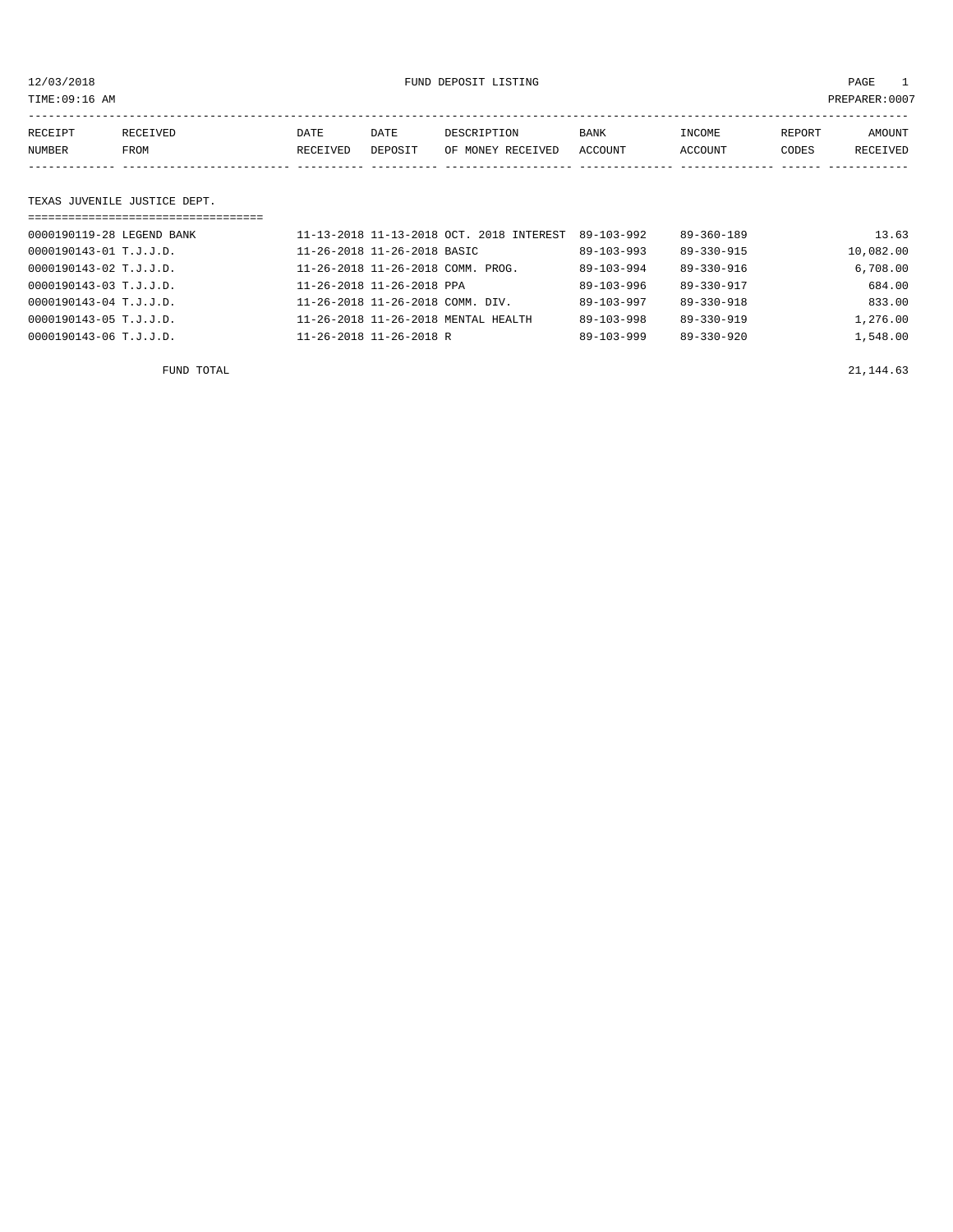TIME:09:16 AM PREPARER:0007

| RECEIPT | RECEIVED | DATE     | <b>DATE</b> | DESCRIPTION       | <b>BANK</b> | INCOME  | REPORT | AMOUNT   |
|---------|----------|----------|-------------|-------------------|-------------|---------|--------|----------|
| NUMBER  | FROM     | RECEIVED | DEPOSIT     | OF MONEY RECEIVED | ACCOUNT     | ACCOUNT | CODES  | RECEIVED |
|         |          |          |             |                   |             |         |        |          |
|         |          |          |             |                   |             |         |        |          |

### STATZER FUND

| 0000190096-09 TEXPOOL     | 11-01-2018 11-01-2018 OCT, 2018 INTEREST 92-103-175 |  | $92 - 360 - 100$ | 73.00 |
|---------------------------|-----------------------------------------------------|--|------------------|-------|
| 0000190119-22 LEGEND BANK | 11-13-2018 11-13-2018 OCT. 2018 INTEREST 92-103-100 |  | $92 - 360 - 100$ | 0.66  |

FUND TOTAL 73.66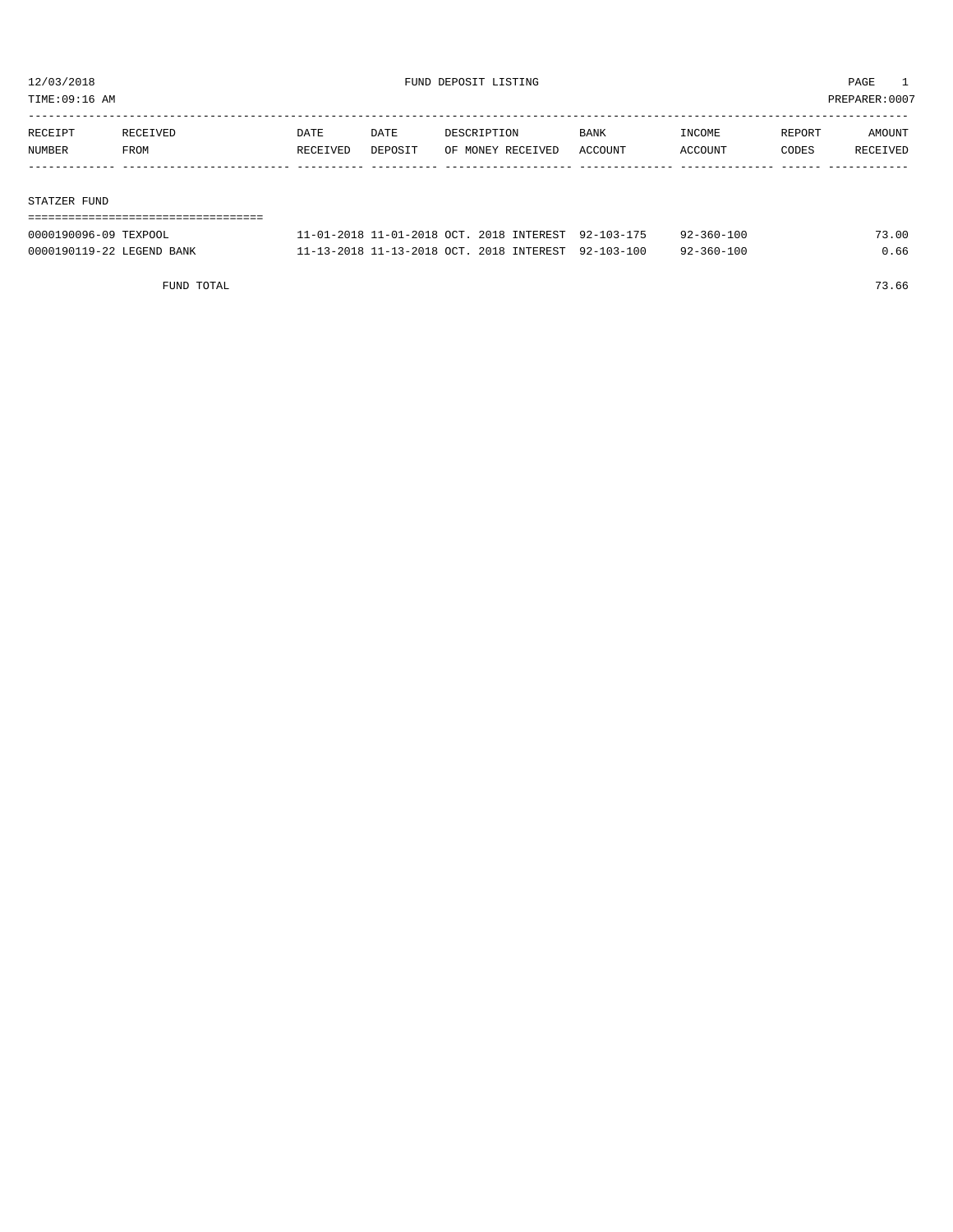TIME:09:16 AM PREPARER:0007

| RECEIPT | RECEIVED | DATE     | DATE    | DESCRIPTION       | <b>BANK</b> | INCOME  | REPORT | AMOUNT   |
|---------|----------|----------|---------|-------------------|-------------|---------|--------|----------|
| NUMBER  | FROM     | RECEIVED | DEPOSIT | OF MONEY RECEIVED | ACCOUNT     | ACCOUNT | CODES  | RECEIVED |
|         |          |          |         |                   |             |         |        |          |

### PAYROLL

# =================================== 0000190125-01 DANNEY SKIDMORE 11-16-2018 11-16-2018 OCT. COBRA DENTAL 95-100-100 95-370-130 73.28 0000190125-02 DANNEY SKIDMORE 11-16-2018 11-16-2018 NOV. COBRA DENTAL 95-100-100 95-370-130 73.28

FUND TOTAL 146.56